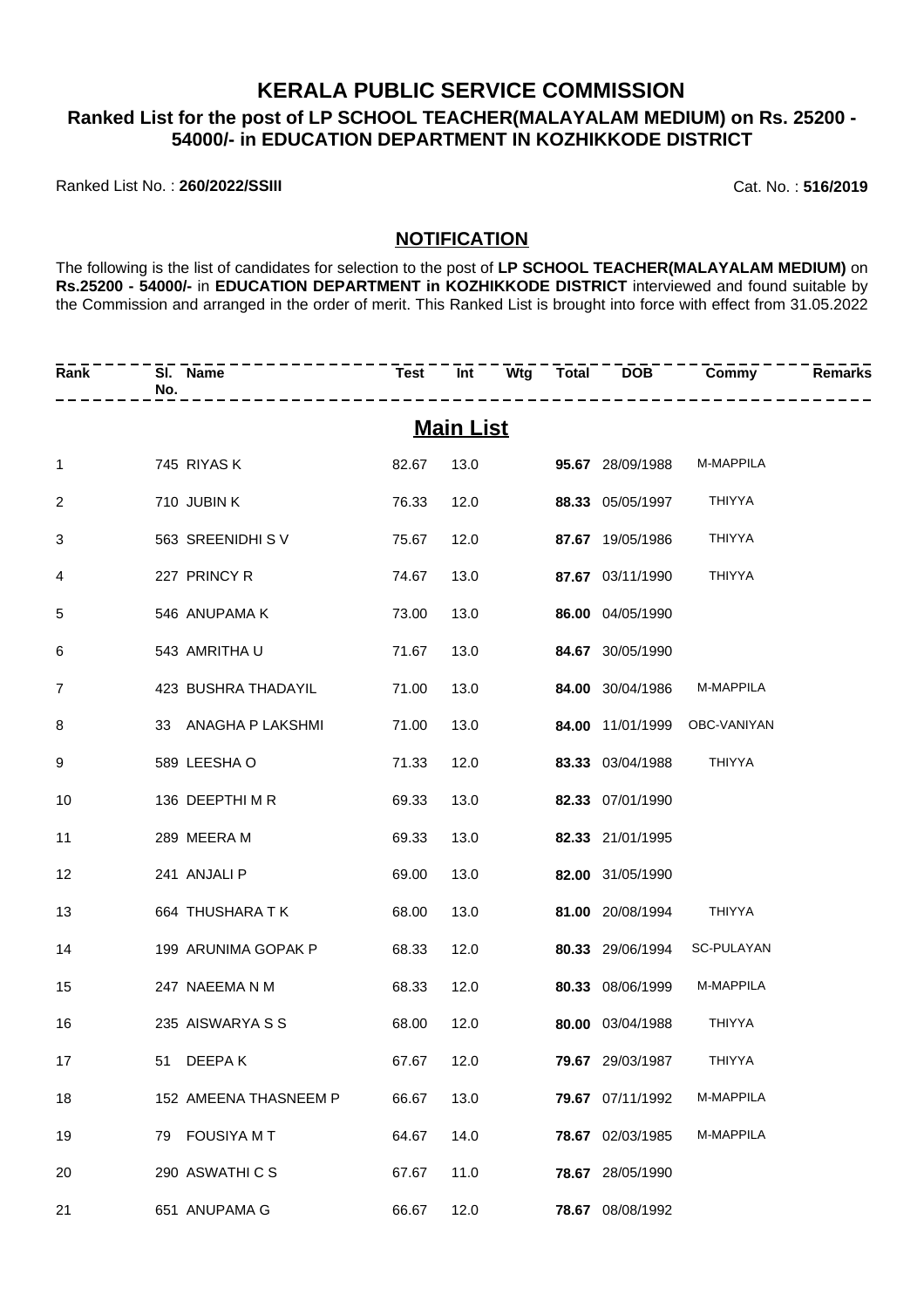| Rank | SI. Name<br>No.         | <b>Test</b> | Int        | Wtg   | <b>Total</b> | <b>DOB</b>              | Commy                        | <b>Remarks</b>             |
|------|-------------------------|-------------|------------|-------|--------------|-------------------------|------------------------------|----------------------------|
| 22   | 461 SAJINA K N          | 66.33       |            | 12.0  |              | <b>78.33</b> 28/02/1983 | THIYYA                       |                            |
| 23   | 593 JISI P P            | 65.33       | 13.0       |       |              | <b>78.33</b> 15/05/1987 | THIYYA                       |                            |
| 24   | 272 JOLSNA B NAIR       | 65.33       | 13.0       |       |              | 78.33 01/04/1989        |                              |                            |
| 25   | 813 SAPTHA M T          | 65.33       | 13.0       |       |              | 78.33 14/11/1999        |                              |                            |
| 26   | 622 SREEPRIYA A         | 64.67       | 13.0       |       |              | 77.67 26/03/1988        | <b>THIYYA</b>                |                            |
| 27   | 574 REMYAKP             | 64.67       | 13.0       |       |              | <b>77.67</b> 06/05/1992 | THIYYA                       |                            |
| 28   | 757 NAJMA M P           | 64.33       | 13.0       |       |              | 77.33 28/05/1989        | M-MAPPILA                    |                            |
| 29   | 335 SHAHNA P            | 65.00       | 12.0       |       |              | <b>77.00</b> 04/09/1987 | M-MAPPILA                    |                            |
| 30   | 306 SHAMEELA K          | 63.67       | 13.0       |       |              | 76.67 02/05/1982        | M-MAPPILA                    |                            |
| 31   | 122 SREESHMA MOL N P    | 63.67       | 13.0       |       |              |                         | 76.67 14/07/1986 OBC-VANIYA  |                            |
| 32   | 560 ANJU M              | 64.67       | 12.0       |       |              | <b>76.67</b> 20/04/1987 | THIYYA                       |                            |
| 33   | 579 PRAVITHA P T        | 63.67       | 13.0       |       |              | <b>76.67</b> 30/05/1990 | THIYYA                       |                            |
| 34   | 213 SREEJINA P K        | 65.33       | 11.0       |       |              |                         | 76.33 06/05/1988 OBC-VANIYAN |                            |
| 35   | 797 DILNA K M           | 64.33       | 12.0       |       |              | <b>76.33</b> 06/01/1989 | THIYYA                       |                            |
| 36   | 226 SILPA M S           | 62.00       | 14.0       |       |              | <b>76.00</b> 10/03/1990 |                              |                            |
| 37   | 97 SAHLAUK              | 63.00       | 13.0       |       |              | 76.00 29/05/2000        | M-MAPPILA                    |                            |
| 38   | 232 DHANYA J S          | 64.67       | 11.0       |       |              | 75.67 06/02/1988        | <b>THIYYA</b>                |                            |
| 39   | 293 JINSY C             |             | 65.67 10.0 |       |              | 75.67 20/04/1989        |                              |                            |
| 40   | 49 ANSHAUR              | 63.67       | 12.0       |       |              | 75.67 07/01/1990        | OBC-SALIYAS                  |                            |
| 41   | 436 VARSHA P            | 62.67       | 13.0       |       |              | 75.67 13/02/1991        | <b>THIYYA</b>                |                            |
| 42   | 680 ABI DENNIS          | 62.67       | 13.0       |       |              | 75.67 27/04/1998        |                              |                            |
| 43   | 682 HANI MUHAMMED SAFIR | 48.67       | 13.0       | 13.86 |              | 75.53 10/05/1991        | M-MAPPILA                    | $\ensuremath{\mathsf{SP}}$ |
| 44   | 413 NITHYA K V          | 63.33       | 12.0       |       |              | 75.33 20/04/1988        | OBC-SALIYAS                  |                            |
| 45   | 684 MANOSH M H          | 62.33       | 13.0       |       |              | 75.33 06/12/1990        | M-MAPPILA                    |                            |
| 46   | 602 BEUNA R NAMBIAR     | 62.00       | 13.0       |       |              | 75.00 03/02/1993        |                              | Wife of Jawan              |
| 47   | 572 BINISHA P P         | 62.67       | 12.0       |       |              | 74.67 28/11/1984        | <b>THIYYA</b>                |                            |
| 48   | 553 ROSHNIK             | 61.67       | 13.0       |       |              | 74.67 28/04/1987        | OBC-KANISAN                  |                            |
| 49   | 557 HIMA M              | 62.67       | 12.0       |       |              | 74.67 20/01/1988        | OBC-KANISAN                  |                            |
| 50   | 66 DHANYASREE S G       | 61.33       | 13.0       |       |              | 74.33 18/05/1986        |                              |                            |
| 51   | 438 DEEPTHIK            | 63.33       | 11.0       |       |              | 74.33 24/04/1991        |                              |                            |
| 52   | 799 KHAIRUNNISA K C     | 62.00       | 12.0       |       |              | 74.00 27/04/1987        | M-MAPPILA                    |                            |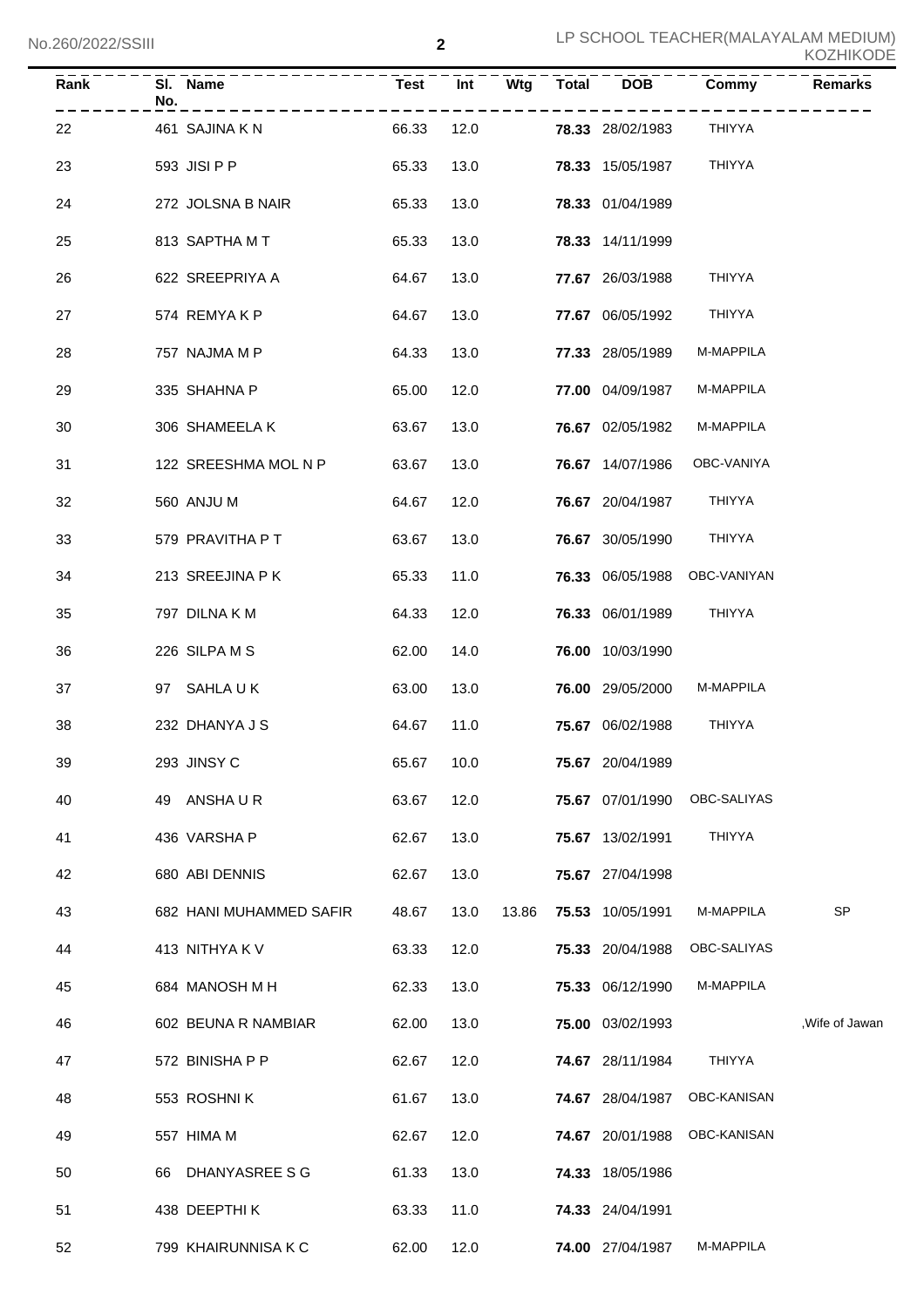| <b>Rank</b> | No.          | SI. Name             | <b>Test</b> | Int  | Wtg | $\overline{\text{Total}}$ | <b>DOB</b>              | Commy                      | <b>Remarks</b> |
|-------------|--------------|----------------------|-------------|------|-----|---------------------------|-------------------------|----------------------------|----------------|
| 53          |              | 302 BABITHA C        | 60.00       | 14.0 |     |                           | 74.00 15/11/1987        |                            |                |
| 54          |              | 121 LINCY PK         | 62.00       | 12.0 |     |                           | <b>74.00 04/12/1987</b> | THIYYA                     |                |
| 55          |              | 140 SHINI P K        | 61.67       | 12.0 |     |                           | 73.67 22/03/1988        | <b>THIYYA</b>              |                |
| 56          |              | 743 NITHIN KRISHNA P | 60.67       | 13.0 |     |                           | 73.67 24/03/1999        |                            |                |
| 57          |              | 141 SHINIJA P        | 60.33       | 13.0 |     |                           | 73.33 28/05/1984        | <b>THIYYA</b>              |                |
| 58          |              | 477 KAVITHA N K      | 62.33       | 11.0 |     |                           | 73.33 01/06/1988        |                            |                |
| 59          |              | 245 SARANYA T T      | 61.33       | 12.0 |     |                           | 73.33 24/02/1989        | <b>THIYYA</b>              |                |
| 60          |              | 332 BENCY STANLY K   | 61.33       | 12.0 |     |                           | 73.33 03/05/1989        |                            |                |
| 61          |              | 236 VANI CHANDRA R   | 62.00       | 11.0 |     |                           | 73.00 10/09/1987        |                            |                |
| 62          |              | 437 SANDHYA C K      | 60.67       | 12.0 |     |                           | 72.67 10/04/1987        |                            |                |
| 63          |              | 317 SABNA M          | 59.67       | 13.0 |     |                           | 72.67 31/05/1989        |                            |                |
| 64          |              | 489 NISHITHA C       | 61.67       | 11.0 |     |                           | 72.67 30/05/1990        |                            |                |
| 65          | $\mathbf{2}$ | PRABISHA K           | 59.67       | 13.0 |     |                           | 72.67 30/05/1990        |                            |                |
| 66          |              | 169 NEETHU M         | 59.67       | 13.0 |     |                           | 72.67 10/09/1991        | <b>THIYYA</b>              |                |
| 67          |              | 503 SUJINA A         | 60.33       | 12.0 |     |                           | 72.33 21/04/1989        |                            |                |
| 68          |              | 228 VINI K V         | 59.33       | 12.0 |     |                           | 71.33 08/04/1984        |                            |                |
| 69          |              | 462 VIDHYA E         | 58.33       | 13.0 |     |                           | 71.33 23/02/1987        |                            |                |
| 70          |              | 257 JESLAKK          | 58.33       | 13.0 |     |                           |                         | 71.33 20/05/1987 M-MAPPILA |                |
| 71          |              | 440 FASEELA P        | 59.33       | 12.0 |     |                           | 71.33 07/08/1988        | M-MAPPILA                  |                |
| 72          |              | 532 RANJISHA P       | 59.33       | 12.0 |     |                           | 71.33 09/02/1991        | THIYYA                     |                |
| 73          |              | 725 ABHINANDKUMAR U  | 58.33       | 13.0 |     |                           | 71.33 14/05/1995        | THIYYA                     |                |
| 74          |              | 618 REMYATK          | 58.33       | 13.0 |     |                           | 71.33 19/06/1997        |                            |                |
| 75          |              | 479 SINI ABDULLA C   | 59.00       | 12.0 |     |                           | 71.00 30/05/1984        | M-MAPPILA                  |                |
| 76          |              | 430 NASNIM EBRAHIM K | 58.00       | 13.0 |     |                           | 71.00 22/04/1985        | M-MAPPILA                  |                |
| 77          |              | 408 VIJANI P K       | 59.00       | 12.0 |     |                           | 71.00 06/04/1988        | THIYYA                     |                |
| 78          |              | 713 VIPINDAS P K     | 58.00       | 13.0 |     |                           | 71.00 14/02/1989        | THIYYA                     |                |
| 79          |              | 338 SHIJILA K P      | 58.00       | 13.0 |     |                           | 71.00 01/03/1989        | THIYYA                     |                |
| 80          |              | 617 PRABEENA M       | 57.67       | 13.0 |     |                           | 70.67 17/04/1981        | THIYYA                     |                |
| 81          |              | 549 SAFEERA E K      | 57.67       | 13.0 |     |                           | 70.67 17/05/1981        | M-MAPPILA                  |                |
| 82          |              | 565 VARNA K          | 58.67       | 12.0 |     |                           | 70.67 18/05/1985        |                            |                |
| 83          |              | 154 FATHIMA T P      | 57.67       | 13.0 |     |                           | 70.67 16/06/1987        | M-MAPPILA                  |                |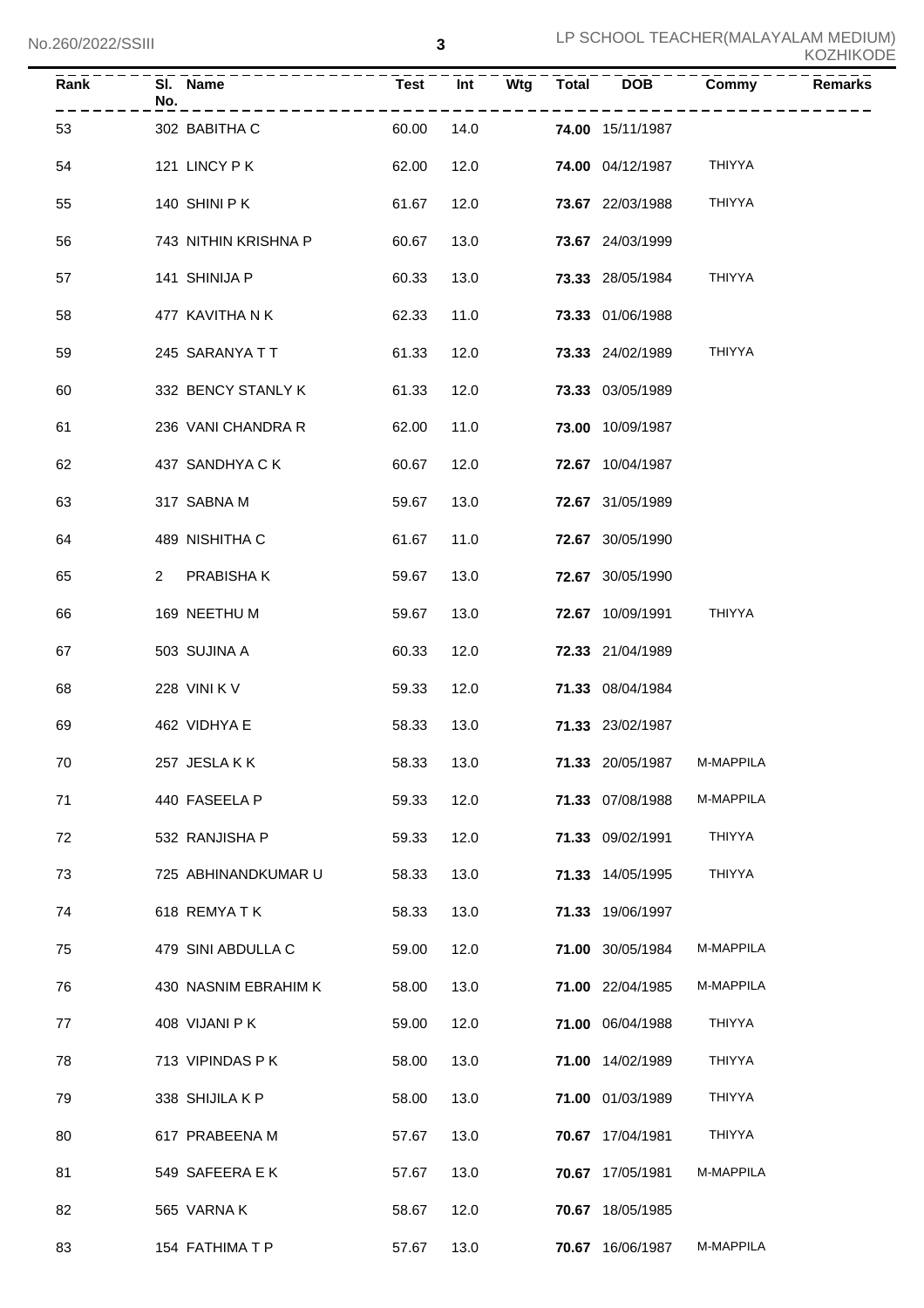| Rank | No. | SI. Name                     | <b>Test</b> | Int  | Wtg  | <b>Total</b> | <b>DOB</b>              | Commy                                           | <b>Remarks</b> |
|------|-----|------------------------------|-------------|------|------|--------------|-------------------------|-------------------------------------------------|----------------|
| 84   |     | 769 SHAMNA N                 | 57.67       |      | 13.0 |              | 70.67 10/05/1988        | M-MAPPILA                                       |                |
| 85   |     | 712 ASWATHI K V              | 58.67       |      | 12.0 |              | <b>70.67</b> 08/04/1994 | THIYYA                                          |                |
| 86   |     | 138 SONIYA P N               | 58.33       | 12.0 |      |              | <b>70.33</b> 04/11/1983 | THIYYA                                          |                |
| 87   |     | 202 AMRUTHA R J              | 58.33       | 12.0 |      |              | <b>70.33</b> 15/04/1989 | THIYYA                                          |                |
| 88   |     | 260 ANUSHA V                 | 58.00       | 12.0 |      |              | 70.00 02/05/1989        | THIYYA                                          |                |
| 89   |     | 744 DIPANLAL N               | 57.00       | 13.0 |      |              | 70.00 20/01/1991        | THIYYA                                          |                |
| 90   |     | 63 ASWANIDAS V               | 58.00       | 12.0 |      |              | 70.00 11/04/1991        | THIYYA                                          |                |
| 91   |     | 362 SYBIN MATHEW             | 58.00       | 12.0 |      |              | 70.00 21/09/1992        |                                                 |                |
| 92   |     | 77 RASIYA P                  | 56.67       | 13.0 |      |              | 69.67 04/01/1985        | M-MAPPILA                                       |                |
| 93   |     | 547 LAMEES P                 | 56.67       | 13.0 |      |              | 69.67 25/03/1988        | M-MAPPILA                                       |                |
| 94   |     | 351 MUBASHIRA A              | 57.67       | 12.0 |      |              | 69.67 26/03/1990        | M-MAPPILA                                       |                |
| 95   |     | 755 ASWATHI K T              | 56.67       | 13.0 |      |              | 69.67 12/05/1991        |                                                 |                |
| 96   |     | 407 ASHA M                   | 58.33       | 11.0 |      |              | 69.33 30/11/1986        |                                                 |                |
| 97   |     | 786 DIVYA C                  | 57.33       | 12.0 |      |              |                         | 69.33 10/05/1988 OBC-VANIYAN                    |                |
| 98   |     | 410 JISY O P                 | 57.33       | 12.0 |      |              | 69.33 16/05/1988 THIYYA |                                                 |                |
| 99   |     | 492 AMRUTHA R G              | 57.33       | 12.0 |      |              |                         | 69.33 30/05/1988 OBC-VANIAN                     |                |
| 100  |     | 476 ASWATHI P                | 57.33       | 12.0 |      |              | 69.33 10/04/1989        |                                                 |                |
| 101  |     | 36 SAMEEHAKK<br>$56.33$ 13.0 |             |      |      |              | 69.33 10/02/1990        | M-MAPPILA                                       |                |
| 102  |     | 576 ANJU C                   | 56.33       | 13.0 |      |              | 69.33 20/05/1995        | THIYYA                                          |                |
| 103  |     | 424 SHINUJA E                | 57.00       | 12.0 |      |              | 69.00 28/05/1981        | THIYYA                                          |                |
| 104  |     | 155 HASNAKP                  | 57.00       | 12.0 |      |              | 69.00 23/02/1987        | M-MUSLIM                                        |                |
| 105  |     | 34 ANUROOPA S B              | 56.00       | 13.0 |      |              | 69.00 15/05/1990        | LC                                              |                |
| 106  |     | 770 RAJISHA K                | 56.00       | 13.0 |      |              | 69.00 03/12/1990        |                                                 |                |
| 107  |     | 787 SILNA BHAI CK            | 57.00       | 12.0 |      |              | 69.00 27/05/1991        | OBC-VANIAN                                      |                |
| 108  |     | 353 SREEDHANYA K             | 55.00       | 14.0 |      |              | 69.00 29/05/1995        |                                                 |                |
| 109  |     | 81 SUNITHA PK                | 55.67       | 13.0 |      |              | 68.67 27/04/1985        |                                                 |                |
| 110  |     | 724 BIJOY DAVID M V          | 55.67       | 13.0 |      |              |                         | 68.67 25/12/1986 OBC-SIUC (OTHER<br>THAN NADAR) |                |
| 111  |     | 649 RESHMA JOSE A            | 55.67       | 13.0 |      |              | 68.67 14/12/1991        |                                                 |                |
| 112  |     | 737 ABHINAV P                | 55.67       | 13.0 |      |              | 68.67 13/12/1997        | THIYYA                                          |                |
| 113  |     | 288 FEBINA HARIS P K         | 55.67       | 13.0 |      |              | 68.67 05/04/2000        | M-MAPPILA                                       |                |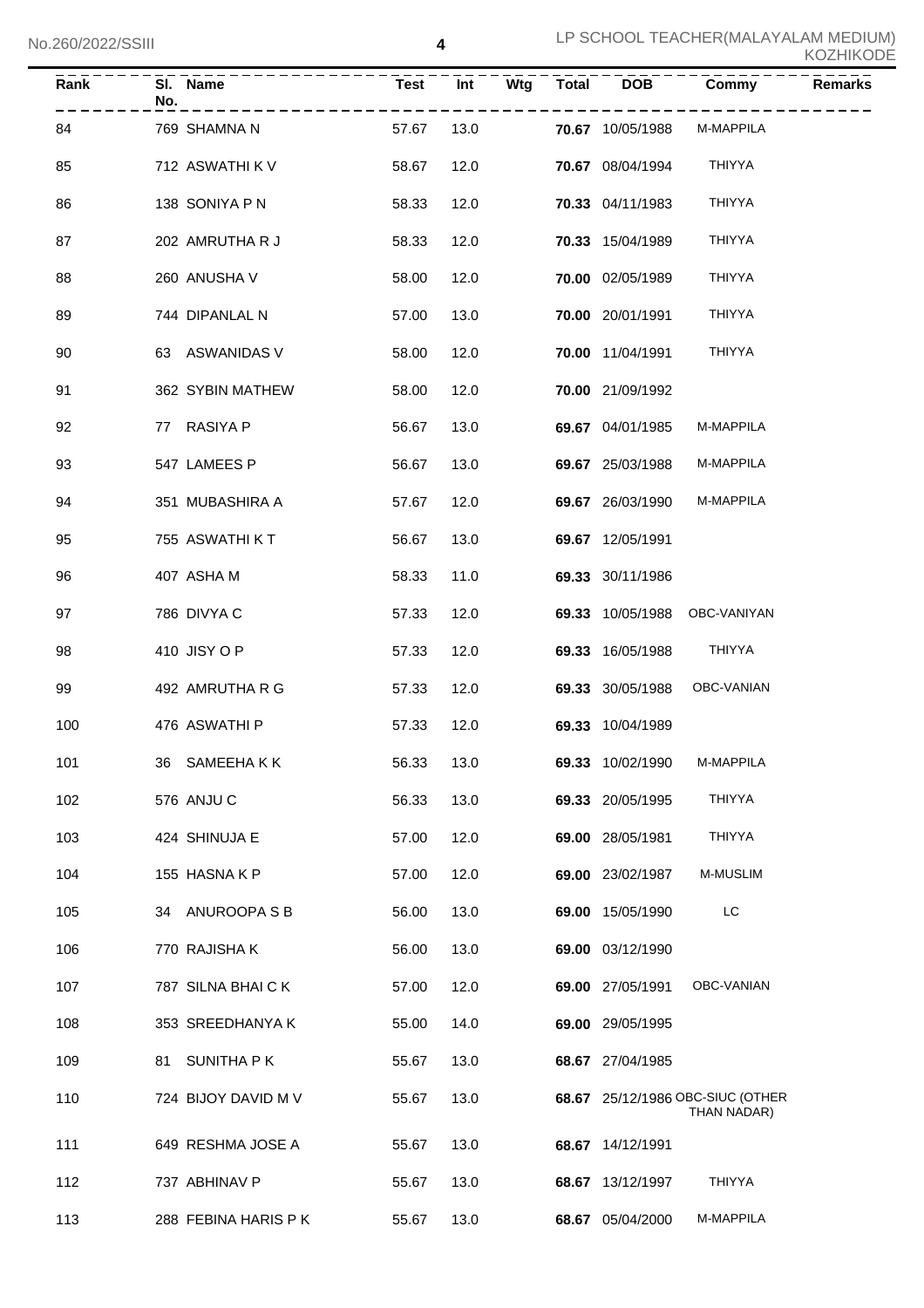| <b>KOZHIKODE</b> |  |
|------------------|--|
|------------------|--|

| Rank | No. | SI. Name                | <b>Test</b> | Wtg<br>Int | <b>Total</b> | <b>DOB</b>       | Commy                        | <b>Remarks</b>     |
|------|-----|-------------------------|-------------|------------|--------------|------------------|------------------------------|--------------------|
| 114  |     | 286 RAJNISHA K          | 54.33       | 14.0       |              | 68.33 30/05/1982 |                              |                    |
| 115  |     | 406 SINI K              | 56.33       | 12.0       |              |                  | 68.33 08/11/1988 OBC-VANIYAN |                    |
| 116  |     | 48 NAYANA G P           | 55.33       | 13.0       |              | 68.33 31/05/1989 |                              |                    |
| 117  |     | 654 PRABHISHA P V       | 56.33       | 12.0       |              | 68.33 24/05/1990 |                              |                    |
| 118  |     | 259 GEETHU K            | 55.33       | 13.0       |              | 68.33 14/04/1992 | <b>THIYYA</b>                |                    |
| 119  |     | 337 UMAIMATH P C        | 55.33       | 13.0       |              | 68.33 28/02/1995 | M-MAPPILA                    |                    |
| 120  |     | 663 MURSHIDA P          | 54.33       | 14.0       |              | 68.33 29/05/1999 | M-MAPPILA                    |                    |
| 121  |     | 333 ARUNA HARIDAS       | 55.00       | 13.0       |              | 68.00 19/01/1999 |                              | ,Rashtrapati Guide |
| 122  |     | 17 SREELEKHA P          | 55.00       | 13.0       |              | 68.00 08/05/1983 |                              |                    |
| 123  |     | 151 SUKANYA M E         | 56.00       | 12.0       |              | 68.00 15/12/1985 | THIYYA                       |                    |
| 124  |     | 741 MUHAMMED SALIKK     | 55.00       | 13.0       |              | 68.00 06/08/1986 | M-MAPPILA                    |                    |
| 125  |     | 427 ARCHANA V           | 56.00       | 12.0       |              | 68.00 21/08/1986 | THIYYA                       |                    |
| 126  |     | 606 HUSNA V C           | 55.00       | 13.0       |              | 68.00 25/05/1987 | M-MAPPILA                    |                    |
| 127  |     | 378 RAGITK              | 56.00       | 12.0       |              | 68.00 27/12/1988 | <b>THIYYA</b>                |                    |
| 128  |     | 785 DHANYA P K PARAKKAL | 55.00       | 13.0       |              | 68.00 02/01/1991 | OBC-<br>KANIYAN[GANAKA]      |                    |
| 129  |     | 64 JAISHA C M K         | 56.00       | 12.0       |              | 68.00 03/04/1991 | THIYYA                       |                    |
| 130  |     | 93 SIVLI V R            | 54.67       | 13.0       |              | 67.67 20/05/1986 |                              |                    |
| 131  |     | 559 MUBEENA P C         | 55.67       | 12.0       |              | 67.67 13/12/1987 | M-MAPPILA                    |                    |
| 132  |     | 634 BIJILA P B          | 55.67       | 12.0       |              | 67.67 20/05/1988 |                              |                    |
| 133  |     | 37 AYISHA SANBAK R      | 54.67       | 13.0       |              | 67.67 27/02/1998 | M-MAPPILA                    |                    |
| 134  |     | 394 ANISHA K            | 55.33       | 12.0       |              | 67.33 20/05/1984 |                              |                    |
| 135  |     | 591 MUBEENA V           | 54.33       | 13.0       |              | 67.33 17/09/1987 | M-MAPPILA                    |                    |
| 136  |     | 53 ARSHIDA C M          | 55.33       | 12.0       |              | 67.33 23/04/1999 | M-MAPPILA                    |                    |
| 137  |     | 157 LEEMA V             | 54.00       | 13.0       |              | 67.00 01/05/1980 | D-MUKKUVAN                   | , Wife of Jawan    |
| 138  |     | 22 VRINDA C             | 54.00       | 13.0       |              | 67.00 07/08/1986 | THIYYA                       |                    |
| 139  |     | 78 DHANYA N P           | 56.00       | 11.0       |              | 67.00 15/04/1987 |                              |                    |
| 140  |     | 126 HRIDYA B            | 54.00       | 13.0       |              | 67.00 30/05/1988 |                              |                    |
| 141  |     | 111 SHIMNA PK           | 55.00       | 12.0       |              | 67.00 14/03/1989 | <b>THIYYA</b>                |                    |
| 142  |     | 50 JINCY C V            | 54.00       | 13.0       |              | 67.00 27/05/1989 | <b>THIYYA</b>                |                    |
| 143  |     | 244 SEETHAL K K         | 56.00       | 11.0       |              | 67.00 07/04/1990 | <b>THIYYA</b>                |                    |
| 144  |     | 31 PREETHINK            | 53.00       | 14.0       |              | 67.00 31/05/1991 | OBC-<br>SALIYA/SALIYAS       |                    |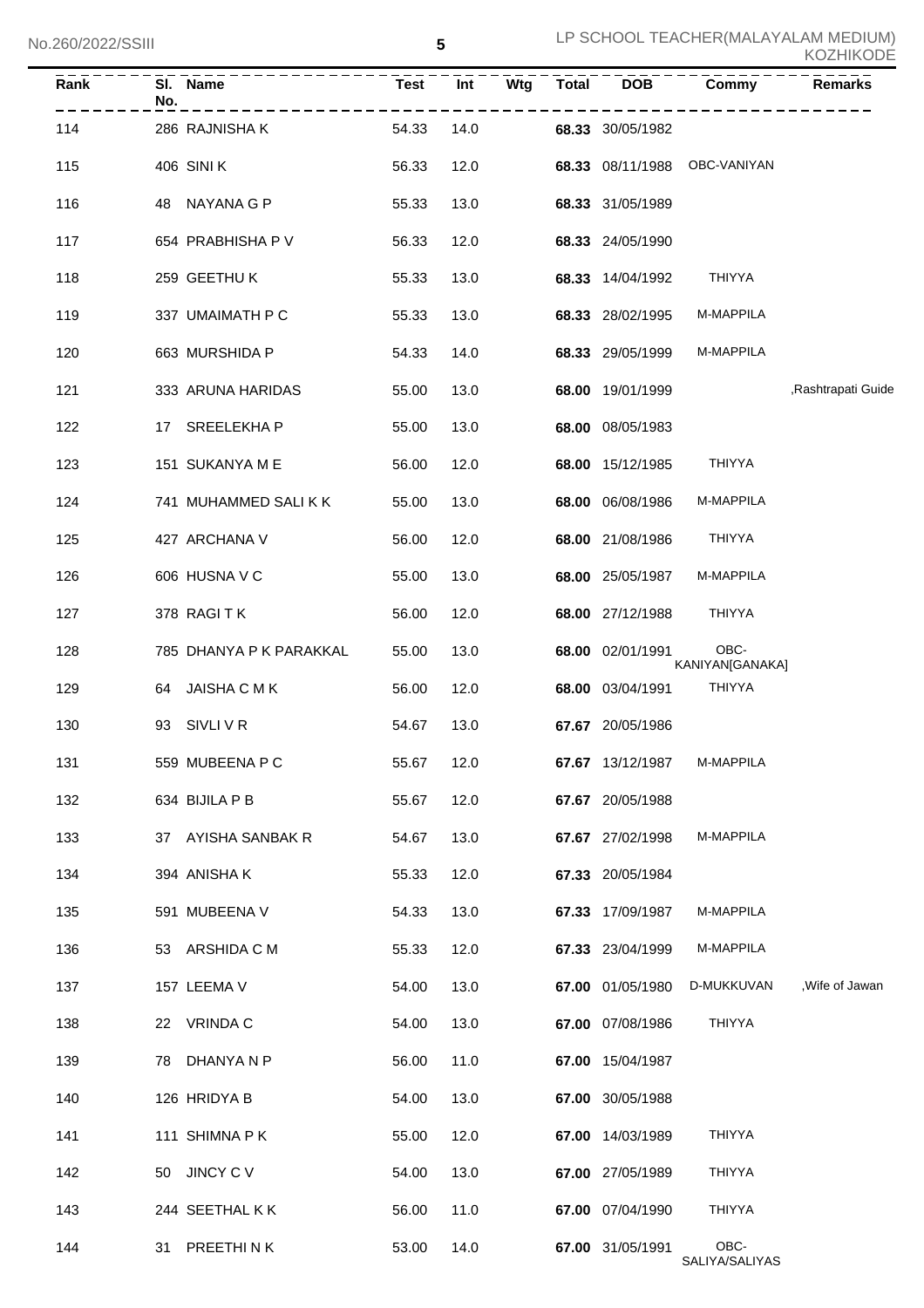| Rank | SI. Name<br>No.        | <b>Test</b> | Wtg<br>Int | <b>Total</b> | <b>DOB</b>       | Commy                         | <b>Remarks</b>  |
|------|------------------------|-------------|------------|--------------|------------------|-------------------------------|-----------------|
| 145  | 604 SUNITHA S          | 54.67       | 12.0       |              | 66.67 23/04/1981 | SIUC NADAR                    |                 |
| 146  | 519 JASY S R           | 53.67       | 13.0       |              | 66.67 22/02/1985 | <b>THIYYA</b>                 |                 |
| 147  | 108 BIJI K             | 55.67       | 11.0       |              | 66.67 18/02/1989 |                               |                 |
| 148  | 534 SUBIJA BOSE        | 53.67       | 13.0       |              |                  | 66.67 20/03/1990 V-VISWAKARMA |                 |
| 149  | 692 JAHASH ALI M       | 55.33       | 11.0       |              | 66.33 30/04/1984 | <b>M-MUSLIM</b>               |                 |
| 150  | 139 SAREENA C K        | 52.33       | 14.0       |              | 66.33 04/02/1987 | <b>M-MAPPILA</b>              |                 |
| 151  | 774 RASHIYA T          | 53.33       | 13.0       |              | 66.33 19/05/1987 | M-MAPPILA                     |                 |
| 152  | 382 SUVITHA NATH S     | 53.33       | 13.0       |              | 66.33 01/06/1990 | <b>THIYYA</b>                 |                 |
| 153  | 460 AKHILA C P         | 55.33       | 11.0       |              | 66.33 15/05/1992 |                               |                 |
| 154  | 168 GEETHU C           | 55.33       | 11.0       |              | 66.33 15/08/1992 | <b>THIYYA</b>                 |                 |
| 155  | 156 DIVYA K P          | 54.33       | 12.0       |              | 66.33 12/12/1992 | <b>THIYYA</b>                 |                 |
| 156  | 668 DILSHA SARABHI K K | 53.33       | 13.0       |              | 66.33 18/01/1996 | <b>THIYYA</b>                 |                 |
| 157  | 65 SAJNA M             | 53.00       | 13.0       |              | 66.00 26/04/1984 | M-MAPPILA                     |                 |
| 158  | 143 NIDHINA V          | 53.00       | 13.0       |              | 66.00 01/05/1989 | OBC-<br>KANIYAN[GANAKA]       |                 |
| 159  | 669 SWAPNA VISWANATH   | 55.00       | 11.0       |              | 66.00 15/06/1989 |                               |                 |
| 160  | 472 HASNA V K          | 53.00       | 13.0       |              | 66.00 20/05/1990 | M-MAPPILA                     |                 |
| 161  | 123 VIDYA V A          | 53.67       | 12.0       |              | 65.67 27/05/1984 | EZHAVA                        |                 |
| 162  | 772 RAHEENA M P        | 52.67       | 13.0       |              | 65.67 26/05/1988 | M-MAPPILA                     |                 |
| 163  | 667 FATHIMA C          | 52.67       | 13.0       |              | 65.67 30/05/1988 | M-MAPPILA                     |                 |
| 164  | 801 FASNA A P          | 52.67       | 13.0       |              | 65.67 22/03/1990 | M-MAPPILA                     |                 |
| 165  | 18 ANSILA C            | 53.67       | 12.0       |              | 65.67 01/05/1990 | M-MAPPILA                     |                 |
| 166  | 16 ASWATHI A R         | 52.67       | 13.0       |              | 65.67 24/05/1990 | <b>THIYYA</b>                 |                 |
| 167  | 197 SHYAMILY E N       | 54.67       | 11.0       |              | 65.67 07/04/1991 | <b>THIYYA</b>                 |                 |
| 168  | 153 SHAHANA THASNEEM C | 52.67       | 13.0       |              | 65.67 15/09/1998 | M-MAPPILA                     |                 |
| 169  | 442 ANJUSHA V P        | 53.33       | 12.0       |              | 65.33 13/03/1991 | OBC-VANIAN                    | , Wife of Jawan |
| 170  | 363 SREEJA T M         | 52.33       | 13.0       |              | 65.33 26/03/1982 | THIYYA                        |                 |
| 171  | 670 REKHAK             | 53.33       | 12.0       |              | 65.33 21/05/1982 | <b>THIYYA</b>                 |                 |
| 172  | 458 RAMYA RAJ P V      | 52.33       | 13.0       |              | 65.33 02/03/1987 |                               |                 |
| 173  | 349 VIJISHA CK         | 53.33       | 12.0       |              | 65.33 20/05/1988 | <b>THIYYA</b>                 |                 |
| 174  | 196 CHELSY SANIGA      | 54.33       | 11.0       |              | 65.33 28/03/1998 | <b>THIYYA</b>                 |                 |
| 175  | 518 SUMA V             | 53.00       | 12.0       |              | 65.00 25/05/1983 |                               |                 |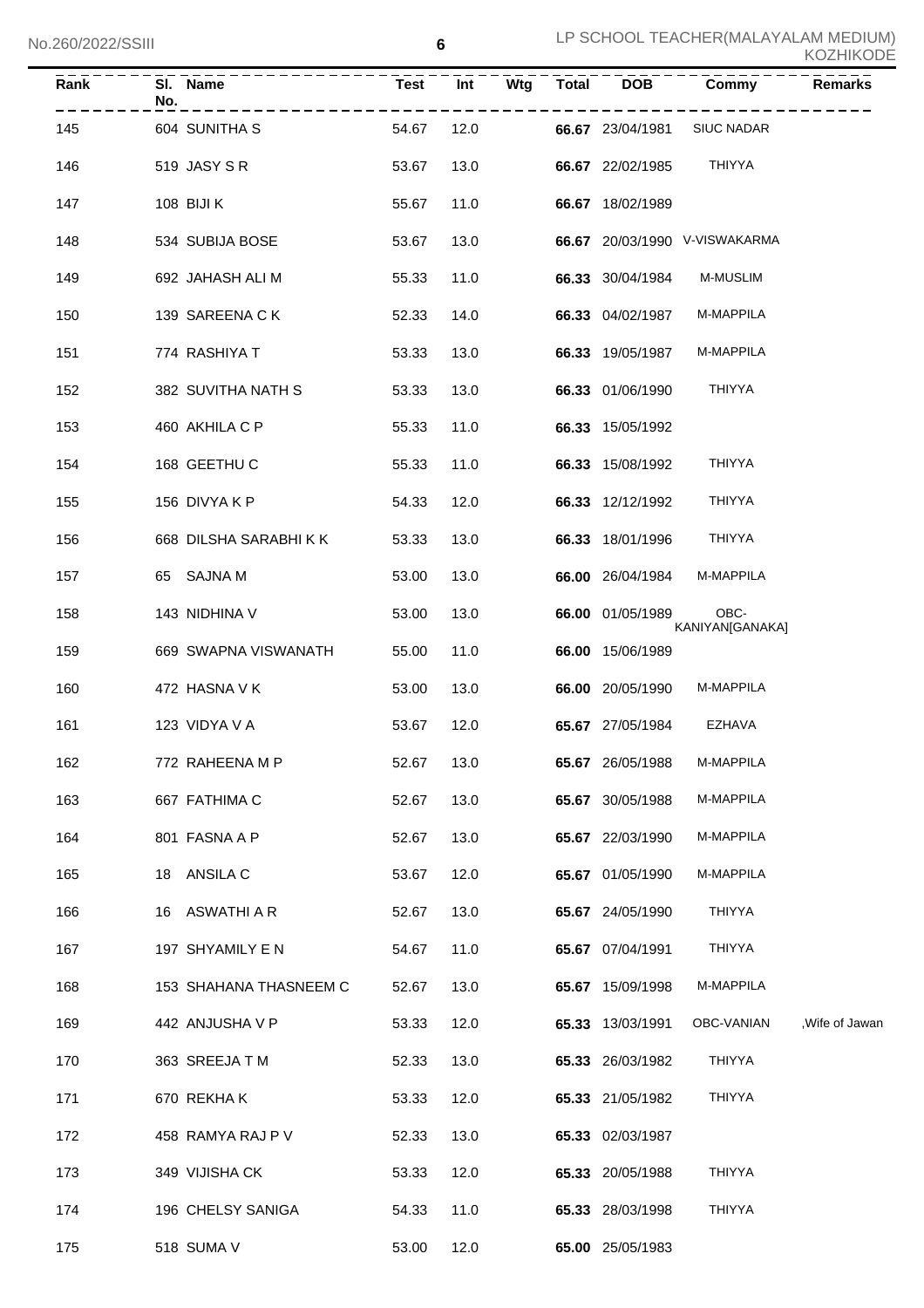| Rank      | No. | SI. Name                     | Test <sup>-</sup> | Int  |            | Wtg Total | <b>DOB</b>                   | Commy                        | Remarks         |
|-----------|-----|------------------------------|-------------------|------|------------|-----------|------------------------------|------------------------------|-----------------|
| 176 — 176 |     | 647 VIJILA K K               | 53.00             |      | ---------- |           | 12.0 65.00 16/10/1983 THIYYA |                              |                 |
| 177       |     | 633 SHYLU E P                | 53.00             | 12.0 |            |           | 65.00 01/05/1984             |                              |                 |
| 178       |     | 621 SHAREEFA K P             | 52.00             | 13.0 |            |           | <b>65.00</b> 07/04/1986      | M-MAPPILA                    |                 |
| 179       |     | 38 SHAMLA P H                | 52.00             | 13.0 |            |           | <b>65.00</b> 07/03/1987      | M-MAPPILA                    |                 |
| 180       |     | 587 RAMSHINA C M             | 53.00             | 12.0 |            |           | <b>65.00</b> 15/01/1988      | M-MAPPILA                    |                 |
| 181       |     | 694 RAHUL P                  | 54.00             | 11.0 |            |           | 65.00 23/05/1988 THIYYA      |                              |                 |
| 182       |     | 137 GREESHMA K K             | 53.00             | 12.0 |            |           |                              | 65.00 31/08/1988 OBC-SALIYAS |                 |
| 183       |     | 145 LIBISHA V T K            | 53.00             | 12.0 |            |           | 65.00 22/05/1990 THIYYA      |                              |                 |
| 184       |     | 768 KRIPA C V                | 52.00             | 13.0 |            |           |                              | 65.00 11/03/1991 V-THATTAN   |                 |
| 185       |     | 544 NEETHU MOL N P           | 53.00             | 12.0 |            |           | <b>65.00</b> 09/08/1991      | THIYYA                       |                 |
| 186       |     | 517 SARITHA T T              | 52.67             | 12.0 |            |           | 64.67 28/12/1982             | THIYYA                       |                 |
| 187       |     | 125  ANUMOL K                | 51.67             | 13.0 |            |           | 64.67 28/02/1988             | THIYYA                       |                 |
| 188       |     | 352 SREESHNA A P             | 51.67             | 13.0 |            |           | <b>64.67</b> 01/06/1988      | THIYYA                       |                 |
| 189       |     | 273 SARFUNNISSA K            | 51.67             | 13.0 |            |           | 64.67 31/10/1989             | M-MAPPILA                    |                 |
| 190       |     | 364 AJINA C R                | 50.67             | 14.0 |            |           | 64.67 19/03/1990             |                              |                 |
| 191       |     | 214 SHAJINA K K              | 53.67             | 11.0 |            |           | 64.67 22/02/1991             | <b>M-MAPPILA</b>             |                 |
| 192       |     | 577 SHAHANAS P               | 51.67             | 13.0 |            |           | 64.67 07/05/1995             | M-MAPPILA                    |                 |
| 193       |     | 52.67 12.0<br>198 ANJANA N K |                   |      |            |           | 64.67 23/07/1996             | <b>THIYYA</b>                |                 |
| 194       |     | 347 SONA MAYOORA M P         | 52.33             | 12.0 |            |           | 64.33 25/05/1987             | THIYYA                       | , Wife of Jawan |
| 195       |     | 67 SOUMYA P V                | 52.33             | 12.0 |            |           | 64.33 12/11/1990             |                              | , Wife of Jawan |
| 196       |     | 124 SABIRA T M               | 50.33             | 14.0 |            |           | 64.33 03/05/1983             | M-MAPPILA                    |                 |
| 197       |     | 184 FAREEDA P                | 52.33             | 12.0 |            |           | 64.33 20/11/1983             | M-MAPPILA                    |                 |
| 198       |     | 473 SHINI K                  | 51.33             | 13.0 |            |           | 64.33 02/05/1984             | THIYYA                       |                 |
| 199       |     | 771 SAMEERA V P              | 51.33             | 13.0 |            |           | 64.33 31/05/1986             | M-MAPPILA                    |                 |
| 200       |     | 19 RANJINI R                 | 52.33             | 12.0 |            |           | 64.33 24/04/1988             |                              |                 |
| 201       | 21  | JINISHA M V                  | 51.33             | 13.0 |            |           | 64.33 27/05/1988             | THIYYA                       |                 |
| 202       |     | 502 VINCY K                  | 52.33             | 12.0 |            |           | 64.33 28/12/1988             | THIYYA                       |                 |
| 203       |     | 648 LIJI T                   | 51.33             | 13.0 |            |           | 64.33 12/02/1991             | THIYYA                       |                 |
| 204       |     | 411 APARNA V P               | 53.33             | 11.0 |            |           | 64.33 01/06/1991             | THIYYA                       |                 |
| 205       |     | 54 SOORYACP                  | 52.33             | 12.0 |            |           | 64.33 26/07/1991             | THIYYA                       |                 |
| 206       |     | 590 SREEJULA KISHORE C K     | 51.33             | 13.0 |            |           | 64.33 14/03/1999             | V-THATTAN                    |                 |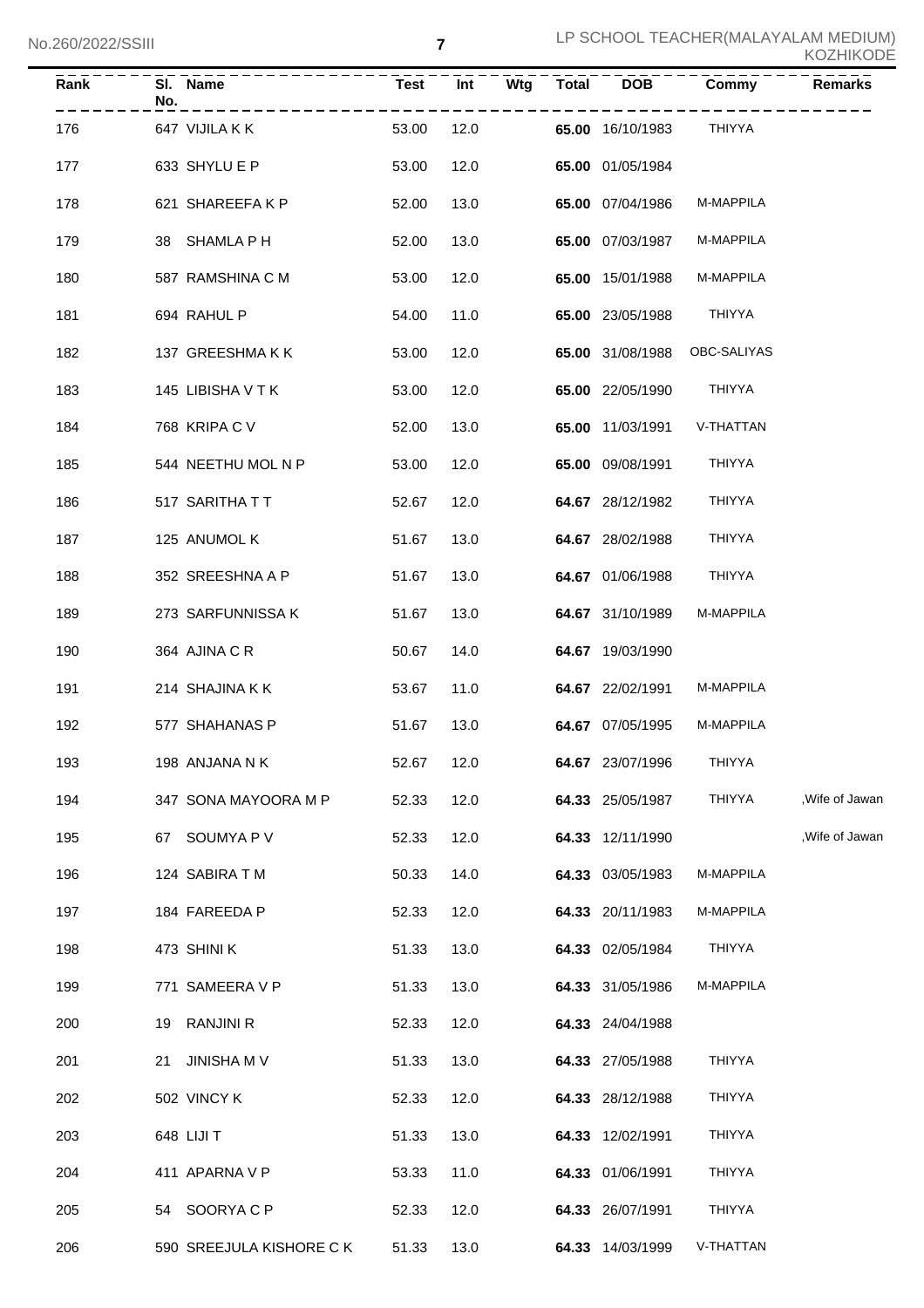| Rank | SI. Name<br>No.<br>------------- | Test Int |      | Wtg Total DOB Commy | _ _ _ _ _ _ _ _ _ _ _                        | Remarks        |
|------|----------------------------------|----------|------|---------------------|----------------------------------------------|----------------|
| 207  | 422 SINDHU K M                   | 51.00    | 13.0 | 64.00 30/05/1980    |                                              | .Wife of Jawan |
| 208  | 767 NISI T K                     | 52.00    | 12.0 |                     | 64.00 28/04/1990 OBC-VANIYAN , Wife of Jawan |                |
| 209  | 381 NEERA P                      | 51.00    | 13.0 | 64.00 10/05/1983    | THIYYA                                       |                |
| 210  | 620 SWAPNA V P                   | 51.00    | 13.0 | 64.00 25/05/1985    | OBC-VANIAN                                   |                |
| 211  | 277 HASEENA R M                  | 52.00    | 12.0 | 64.00 29/09/1985    | M-MAPPILA                                    |                |
| 212  | 457 VIDYA P                      | 52.00    | 12.0 | 64.00 26/05/1986    | THIYYA                                       |                |
| 213  | 276 BINISHA M K                  | 51.00    | 13.0 | 64.00 06/05/1988    | THIYYA                                       |                |
| 214  | 319 SHAMLA P S                   | 51.00    | 13.0 | 64.00 29/05/1988    | <b>M-MAPPILA</b>                             |                |
| 215  | 756 BIBINA T K                   | 51.00    | 13.0 | 64.00 31/01/1989    | THIYYA                                       |                |
| 216  | 256 ANUSREE A                    | 51.00    | 13.0 | 64.00 05/04/1989    |                                              |                |
| 217  | 493 RUBAYYA K                    | 53.00    | 11.0 | 64.00 14/03/1990    | M-MAPPILA                                    |                |
| 218  | 753 FASIL RAHMAN U P             | 51.00    | 13.0 | 64.00 25/05/1990    | M-MAPPILA                                    |                |
| 219  | 127 REKHA P K                    | 50.67    | 13.0 | 63.67 15/01/1980    | D-MUKKUVAN                                   |                |
| 220  | 521 SMRITHI M                    | 50.67    | 13.0 | 63.67 31/05/1986    | SC-MANNAN                                    |                |
| 221  | 47 JIDNATP                       | 51.67    | 12.0 | 63.67 01/03/1988    | M-MAPPILA                                    |                |
| 222  | 548 SIBHISHA M C                 | 50.67    | 13.0 | 63.67 30/05/1993    | THIYYA                                       |                |
| 223  | 487 MERIN ZACHARIAS              | 51.67    | 12.0 | 63.67 25/06/1998    |                                              |                |
| 224  | 739 ADILMUHAMMAD K               | 50.67    | 13.0 | 63.67 05/07/1998    | M-MAPPILA                                    |                |
| 225  | 463 DIVYA D H                    | 52.33    | 11.0 | 63.33 25/04/1980    | OBC-CHALIYA                                  |                |
| 226  | 545 SAFEENA M                    | 50.33    | 13.0 | 63.33 01/04/1984    | <b>M-MUSLIM</b>                              |                |
| 227  | 301 FAZILA K K                   | 51.33    | 12.0 | 63.33 02/01/1986    | M-MAPPILA                                    |                |
| 228  | 320 BINIJA G S                   | 51.33    | 12.0 | 63.33 25/05/1986    |                                              |                |
| 229  | 595 NADEERA K V                  | 50.33    | 13.0 | 63.33 13/02/1988    | M-MAPPILA                                    |                |
| 230  | 246 AYISHATH ZUHARA M K          | 51.33    | 12.0 | 63.33 25/01/1990    | M-MAPPILA                                    |                |
| 231  | <b>RAMYA P</b><br>20             | 51.33    | 12.0 | 63.33 19/03/1990    | V-KAMMALA                                    |                |
| 232  | 520 RINI K P                     | 50.33    | 13.0 | 63.33 12/12/1991    | THIYYA                                       |                |
| 233  | 336 SAFEEKA C K                  | 49.33    | 14.0 | 63.33 13/08/1995    | M-MAPPILA                                    |                |
| 234  | 5<br>SAIBUNNISA K P              | 50.00    | 13.0 | 63.00 10/05/1983    | M-MAPPILA                                    |                |
| 235  | 146 VIDYA O K                    | 50.00    | 13.0 | 63.00 21/02/1987    | THIYYA                                       |                |
| 236  | 679 SHAKKIR K K                  | 51.00    | 12.0 | 63.00 01/06/1988    | M-MAPPILA                                    |                |
| 237  | 603 MURSHITHA N A                | 51.00    | 12.0 | 63.00 19/02/1989    | M-MUSLIM                                     |                |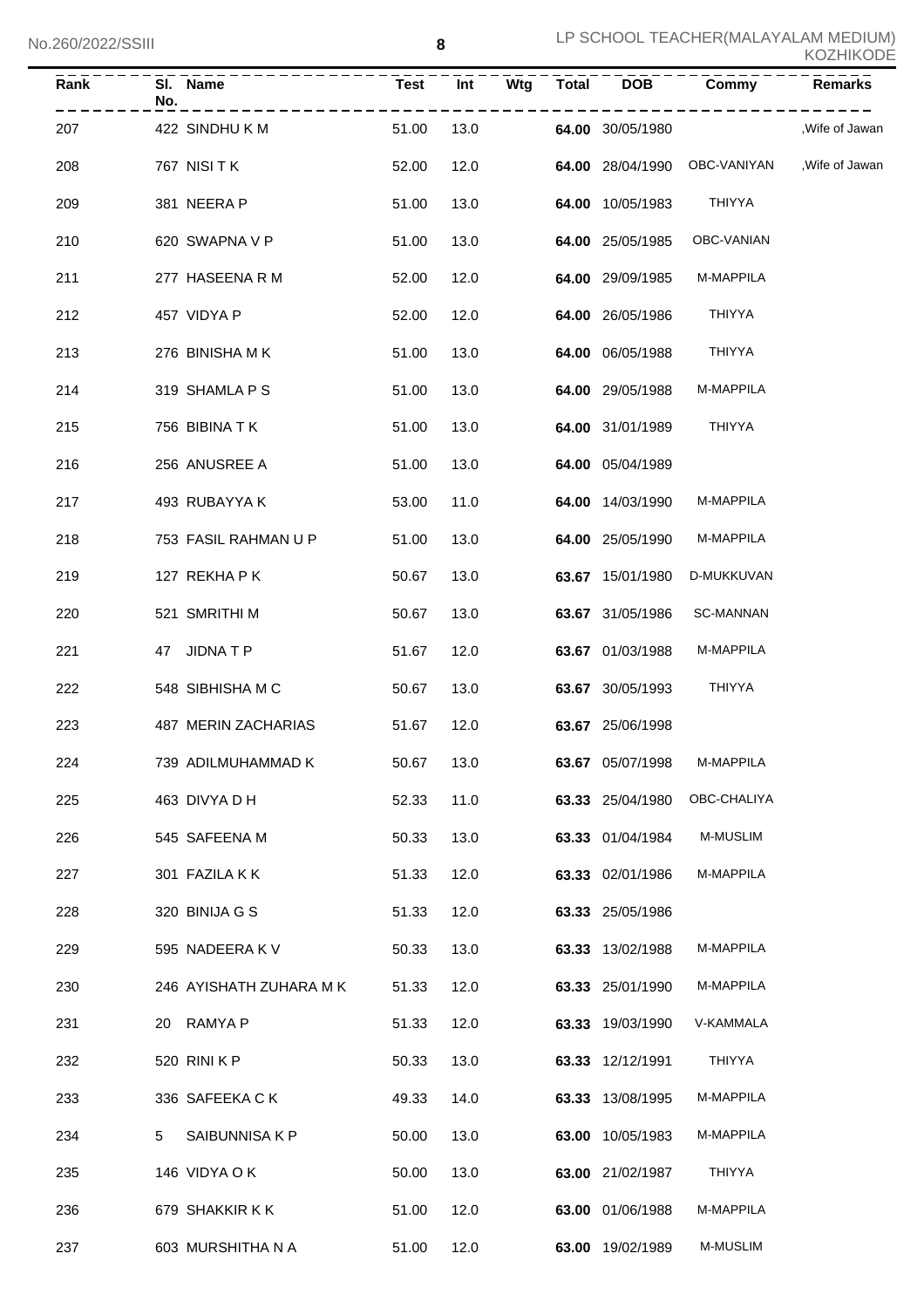| Rank | No. | SI. Name                   | <b>Test</b> | Int  | Wtg<br><b>Total</b> | <b>DOB</b>       | Commy         | Remarks         |
|------|-----|----------------------------|-------------|------|---------------------|------------------|---------------|-----------------|
| 238  |     | 707 ANURAGH K NAMBIAR      | 51.00       | 12.0 |                     | 63.00 26/08/1992 |               |                 |
| 239  |     | 727 SRUTHINRAJ M R         | 50.00       | 13.0 |                     | 63.00 08/03/1993 | <b>THIYYA</b> |                 |
| 240  |     | 729 JISHNURAJ M G          | 51.00       | 12.0 |                     | 63.00 07/08/1996 | <b>THIYYA</b> |                 |
| 241  |     | 632 SANTHI KRISHNA         | 50.00       | 13.0 |                     | 63.00 13/01/1999 |               |                 |
| 242  |     | 439 PRABHISHA K V          | 49.67       | 13.0 |                     | 62.67 03/01/1987 | <b>THIYYA</b> |                 |
| 243  |     | 383 BHAVYA O               | 50.67       | 12.0 |                     | 62.67 20/05/1987 | <b>THIYYA</b> |                 |
| 244  |     | 558 SALISHA VALIYA ETTALIL | 50.67       | 12.0 |                     | 62.67 30/01/1990 | <b>THIYYA</b> |                 |
| 245  |     | 350 REJISHMA R B           | 49.67       | 13.0 |                     | 62.67 26/02/1990 | <b>THIYYA</b> |                 |
| 246  |     | 258 LAYANA K               | 50.67       | 12.0 |                     | 62.67 31/05/1993 | <b>THIYYA</b> |                 |
| 247  |     | 681 ANUMOD KRISHNA R       | 48.67       | 14.0 |                     | 62.67 12/06/1993 |               |                 |
| 248  |     | 242 SOUMYA S               | 50.67       | 12.0 |                     | 62.67 22/03/1994 | OBC-SALIYAS   |                 |
| 249  |     | 107 DHANYASREE K K         | 50.33       | 12.0 |                     | 62.33 26/05/1991 |               | , Wife of Jawan |
| 250  |     | 740 ABDUL RASAK T          | 49.33       | 13.0 |                     | 62.33 19/05/1978 | M-MAPPILA     |                 |
| 251  |     | 504 RAMBHAK                | 52.33       | 10.0 |                     | 62.33 20/05/1980 |               |                 |
| 252  |     | 650 LISHA S                | 49.33       | 13.0 |                     | 62.33 25/03/1983 | <b>THIYYA</b> |                 |
| 253  |     | 292 SHELLA A S             | 50.33       | 12.0 |                     | 62.33 29/04/1984 | <b>THIYYA</b> |                 |
| 254  |     | 316 SREELATHA T            | 49.33       | 13.0 |                     | 62.33 27/01/1987 |               |                 |
| 255  |     | 40 RAJINATC                | 50.33       | 12.0 |                     | 62.33 20/05/1987 | THIYYA        |                 |
| 256  |     | 52 LISSY P                 | 49.33       | 13.0 |                     | 62.33 25/05/1987 |               |                 |
| 257  |     | 392 LAKSHMIDEVI P V        | 50.33       | 12.0 |                     | 62.33 31/03/1988 |               |                 |
| 258  |     | 542 AFEEDA K               | 49.33       | 13.0 |                     | 62.33 22/12/1989 | M-MAPPILA     |                 |
| 259  |     | 575 AMBILI M               | 49.00       | 13.0 |                     | 62.00 31/12/1981 |               |                 |
| 260  |     | 200 VINISHAKK              | 50.00       | 12.0 |                     | 62.00 30/05/1984 |               |                 |
| 261  |     | 331 LIJI M B               | 48.00       | 14.0 |                     | 62.00 29/04/1986 |               |                 |
| 262  |     | 605 VIJINA K C             | 50.00       | 12.0 |                     | 62.00 08/05/1986 | <b>THIYYA</b> |                 |
| 263  |     | 726 AJITH P                | 49.00       | 13.0 |                     | 62.00 31/05/1987 | <b>THIYYA</b> |                 |
| 264  |     | 229 LIBA P                 | 49.00       | 13.0 |                     | 62.00 07/12/1988 |               |                 |
| 265  |     | 812 RAVITHA V P            | 49.00       | 13.0 |                     | 62.00 18/01/1989 | <b>THIYYA</b> |                 |
| 266  |     | 588 SHEMYAKTK              | 49.00       | 13.0 |                     | 62.00 11/04/1991 | <b>THIYYA</b> |                 |
| 267  |     | 803 DEVIKA RADHAKRISHNAN   | 49.00       | 13.0 |                     | 62.00 06/03/1992 |               |                 |
| 268  |     | 230 JISNA DAS A            | 49.00       | 13.0 |                     | 62.00 25/05/1992 | <b>THIYYA</b> |                 |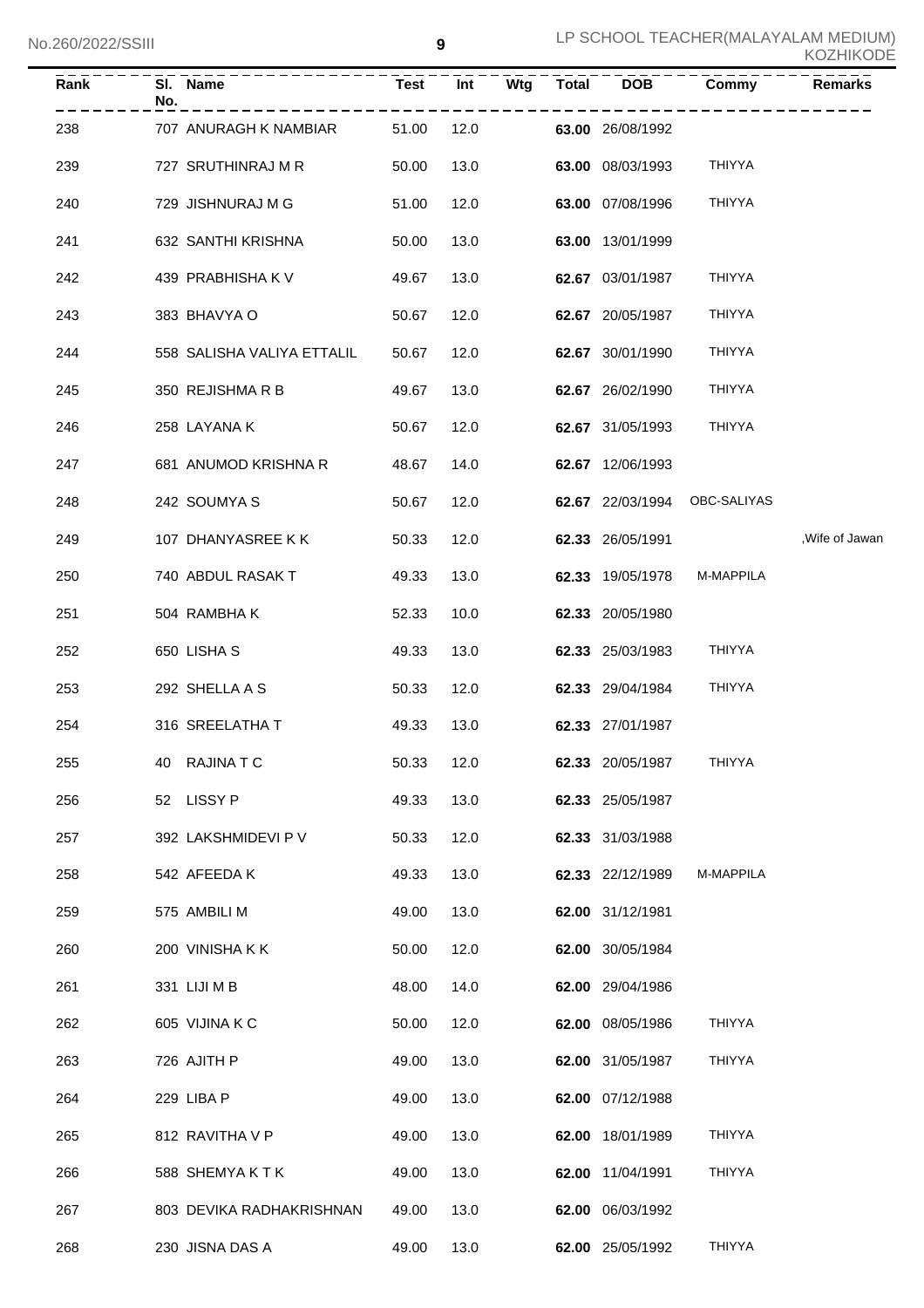| Rank | SI.<br><b>Name</b><br>No. | <b>Test</b> | <b>Wtg</b><br>Int | <b>Total</b> | DOB              | Commy         | <b>Remarks</b>  |
|------|---------------------------|-------------|-------------------|--------------|------------------|---------------|-----------------|
| 269  | ANJUNA M K<br>94          | 49.00       | 13.0              |              | 62.00 17/04/1997 | THIYYA        |                 |
| 270  | 782 ROSMY RAJU            | 48.00       | 14.0              |              | 62.00 08/01/2000 |               |                 |
| 271  | 678 DEESHMA M             | 49.67       | 12.0              |              | 61.67 16/03/1982 | <b>THIYYA</b> |                 |
| 272  | 773 PRANISHA P M          | 48.67       | 13.0              |              | 61.67 21/04/1982 | <b>THIYYA</b> |                 |
| 273  | 112 AJINATP               | 49.67       | 12.0              |              | 61.67 21/05/1984 | <b>THIYYA</b> |                 |
| 274  | 798 BIJILA K              | 49.67       | 12.0              |              | 61.67 20/12/1986 | V-ASARI       |                 |
| 275  | 271 MANJU P K             | 48.67       | 13.0              |              | 61.67 28/05/1987 |               |                 |
| 276  | 334 SOUMYA C V            | 47.67       | 14.0              |              | 61.67 30/10/1987 |               |                 |
| 277  | 35 RAJILA C P             | 49.67       | 12.0              |              | 61.67 02/12/1987 | <b>THIYYA</b> |                 |
| 278  | 804 ROOPA PILACHERI       | 49.67       | 12.0              |              | 61.67 15/12/1987 |               |                 |
| 279  | 505 SOUMIA SUNDARAN       | 50.67       | 11.0              |              | 61.67 23/05/1988 | EZHAVA        |                 |
| 280  | 425 HASEERA CHEROOMPRATH  | 49.67       | 12.0              |              | 61.67 13/05/1993 | M-MAPPILA     |                 |
| 281  | 578 JIJI C A              | 47.33       | 14.0              |              | 61.33 07/05/1991 | <b>THIYYA</b> | , Wife of Jawan |
| 282  | 185 SUJA M                | 49.33       | 12.0              |              | 61.33 09/05/1986 | <b>THIYYA</b> |                 |
| 283  | 346 VIDYA P               | 49.33       | 12.0              |              | 61.33 26/05/1987 |               |                 |
| 284  | 110 FASEELA P             | 50.33       | 11.0              |              | 61.33 06/04/1988 | M-MUSLIM      |                 |
| 285  | 459 BINSY KK              | 51.33       | 10.0              |              | 61.33 31/05/1988 | <b>THIYYA</b> |                 |
| 286  | 523 RASLA V               | 49.33       | 12.0              |              | 61.33 08/12/1988 | M-MAPPILA     |                 |
| 287  | 393 JUNAIHA PARVEEN A     | 49.33       | 12.0              |              | 61.33 16/01/1991 | M-MUSLIM      |                 |
| 288  | 380 SRUTHI OK             | 49.33       | 12.0              |              | 61.33 08/02/1995 | <b>THIYYA</b> |                 |
| 289  | 723 GEO KURIAN            | 49.33       | 12.0              |              | 61.33 04/03/1999 |               |                 |
| 290  | 561 PREETHA PRADEEP P     | 48.00       | 13.0              |              | 61.00 27/03/1992 |               | , Wife of Jawan |
| 291  | <b>REMYAP</b><br>1        | 48.00       | 13.0              |              | 61.00 01/06/1984 | <b>THIYYA</b> |                 |
| 292  | 693 SUNEER MK             | 49.00       | 12.0              |              | 61.00 01/06/1985 | M-MAPPILA     |                 |
| 293  | 655 DHANYA O P            | 49.00       | 12.0              |              | 61.00 16/12/1986 | <b>THIYYA</b> |                 |
| 294  | 478 ANUROOPA V            | 49.00       | 12.0              |              | 61.00 30/05/1988 | <b>THIYYA</b> |                 |
| 295  | 573 SHEBINA N K           | 48.00       | 13.0              |              | 61.00 19/12/1988 | M-MAPPILA     |                 |
| 296  | 361 SUBINA S B            | 49.00       | 12.0              |              | 61.00 22/06/1992 | OBC-VANIYAN   |                 |
| 297  | FASNA O M<br>3            | 48.00       | 13.0              |              | 61.00 02/01/1993 | M-MAPPILA     |                 |
| 298  | 474 ASHA V V              | 49.00       | 12.0              |              | 61.00 31/05/1993 | <b>THIYYA</b> |                 |
| 299  | AMRUTHA K P<br>4          | 48.00       | 13.0              |              | 61.00 06/07/1993 | <b>THIYYA</b> |                 |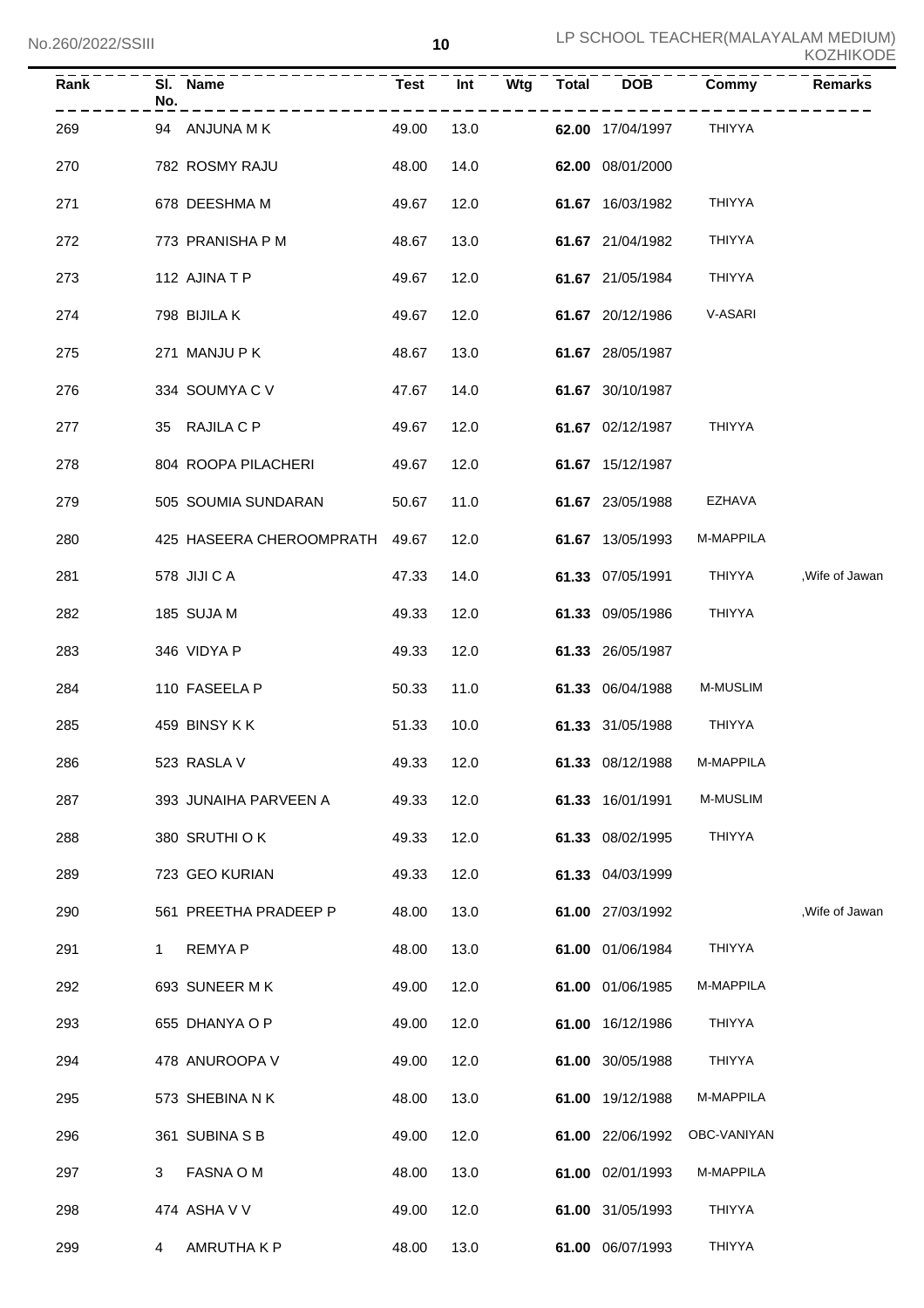| KOZHIKODE |  |
|-----------|--|
|-----------|--|

| Rank | SI. Name<br>No.         | <b>Test</b> | Int<br>Wtg | <b>Total</b> | <b>DOB</b>              | Commy                         | Remarks         |
|------|-------------------------|-------------|------------|--------------|-------------------------|-------------------------------|-----------------|
| 300  | 303 ABHIJA N T K        | 48.00       | 13.0       |              | <b>61.00</b> 03/08/1996 | THIYYA                        |                 |
| 301  | 708 ARYA S              | 47.67       | 13.0       |              | 60.67 21/03/1991        |                               | , Wife of Jawan |
| 302  | 775 AMBILI M C          | 49.67       | 11.0       |              | 60.67 27/09/1982        | THIYYA                        |                 |
| 303  | 662 RAJINA N K          | 48.67       | 12.0       |              | 60.67 06/03/1987        | THIYYA                        |                 |
| 304  | 201 RESHMA KEYATH       | 48.67       | 12.0       |              | 60.67 28/05/1988        |                               |                 |
| 305  | 376 BHAVYA C P          | 47.67       | 13.0       |              | 60.67 17/12/1989        | THIYYA                        |                 |
| 306  | 742 VISHNU PRASAD V P   | 47.67       | 13.0       |              | 60.67 15/05/1992        |                               |                 |
| 307  | 441 ASWATHI V NAIR C K  | 49.67       | 11.0       |              | 60.67 03/08/1993        |                               |                 |
| 308  | 551 ARYA P P            | 47.67       | 13.0       |              | 60.67 15/02/1996        | THIYYA                        |                 |
| 309  | 144 JASAREENA K         | 47.67       | 13.0       |              | 60.67 09/12/1999        | M-MAPPILA                     |                 |
| 310  | 653 REVATHI R           | 47.67       | 13.0       |              |                         | 60.67 14/05/2000 OBC-VANIYAN  |                 |
| 311  | 287 SNEHAVP             | 47.33       | 13.0       |              | 60.33 30/05/1982 THIYYA |                               |                 |
| 312  | 426 HAIRUNNISA R K      | 48.33       | 12.0       |              | 60.33 04/09/1986        | M-MAPPILA                     |                 |
| 313  | 304 REMYA V K           | 47.33       | 13.0       |              | 60.33 10/03/1987 THIYYA |                               |                 |
| 314  | 274 DHANYA A            | 47.33       | 13.0       |              | 60.33 30/05/1987        |                               |                 |
| 315  | 619 SRUTHI K            | 47.33       | 13.0       |              |                         | 60.33 21/05/1990 V-VISWAKARMA |                 |
| 316  | 552 ROOPA MAHESH        | 48.33       | 12.0       |              | 60.33 29/05/1990        |                               |                 |
| 317  | 248 KAVYA C R           | 48.33       | 12.0       |              |                         | 60.33 09/12/1994 SC-CHERUMAN  |                 |
| 318  | 506 KAVYA P             | 49.33       | 11.0       |              | 60.33 08/04/1995        | <b>THIYYA</b>                 |                 |
| 319  | SHIGA DAS<br>95         | 48.33       | 12.0       |              | 60.33 02/09/1995        | OBC-<br>VILAKKITHALA          |                 |
| 320  | 533 ANUSMAYA J SANTHOSH | 47.33       | 13.0       |              | 60.33 26/05/1999        | <b>NAIR</b><br><b>THIYYA</b>  |                 |
| 321  | 142 NEEBA A T           | 48.00       | 12.0       |              | 60.00 03/08/1980        | <b>THIYYA</b>                 |                 |
| 322  | 211 DEEPACP             | 49.00       | 11.0       |              | 60.00 31/05/1981        | <b>THIYYA</b>                 |                 |
| 323  | 677 SREEJESH M R        | 46.00       | 14.0       |              | 60.00 25/11/1985        |                               |                 |
| 324  | 490 LINISHAKC           | 48.00       | 12.0       |              | 60.00 06/12/1985        | <b>THIYYA</b>                 |                 |
| 325  | 307 JEENA MOL U P       | 47.00       | 13.0       |              | 60.00 25/05/1986        | OBC-<br>KANIYAN[GANAKA]       |                 |
| 326  | 635 LANSIKN             | 48.00       | 12.0       | 60.00        |                         | 20/05/1987 OBC-VELUTHEDAN     |                 |
| 327  | 428 ASWATHI N NAIR T    | 48.00       | 12.0       |              | 60.00 23/03/1989        |                               |                 |
| 328  | 421 SAPTHA S            | 48.00       | 12.0       |              | 60.00 16/05/1989        | <b>THIYYA</b>                 |                 |
| 329  | 683 ARJUN G K           | 47.00       | 13.0       |              | 60.00 18/03/1990        | <b>THIYYA</b>                 |                 |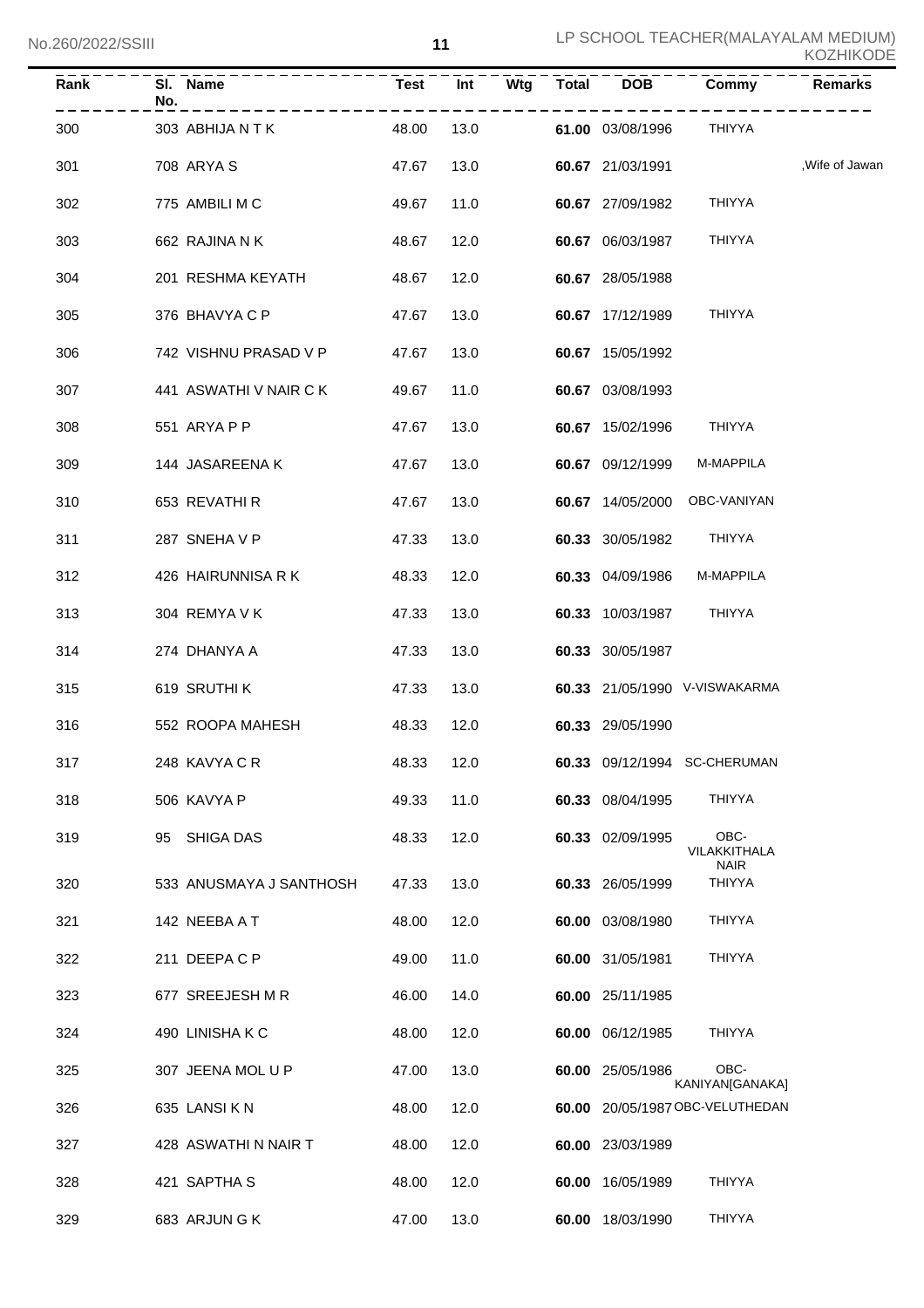| <b>Rank</b> | No. | SI. Name               | Test       |      |  | Int Wtg Total DOB | Commy                          | <b>Remarks</b> |
|-------------|-----|------------------------|------------|------|--|-------------------|--------------------------------|----------------|
| 330         |     | 666 RASHMITHA A T      | 48.00      | 12.0 |  | 60.00 20/02/1991  | THIYYA                         |                |
| 331         |     | 665 ASWATHI K M        | 47.00      | 13.0 |  | 60.00 21/01/1995  | <b>THIYYA</b>                  |                |
| 332         |     | 80 NISHITHA P          | 47.67      | 12.0 |  | 59.67 26/04/1981  | THIYYA                         |                |
| 333         |     | 592 MUNARK             | 46.67      | 13.0 |  | 59.67 13/12/1984  | M-MAPPILA                      |                |
| 334         |     | 562 JASEELA UK         | 47.67      | 12.0 |  | 59.67 30/01/1988  | M-MAPPILA                      |                |
| 335         |     | 711 SHANIBA N V        | 46.67      | 13.0 |  | 59.67 12/05/1988  | M-MAPPILA                      |                |
| 336         |     | 275 JOSNA ASOK PK      | 46.67      | 13.0 |  | 59.67 24/08/1988  | THIYYA                         |                |
| 337         |     | 594 ASHITHA S          | 46.67      | 13.0 |  | 59.67 04/01/1989  |                                |                |
| 338         |     | 76 JASEELA T           | 47.67      | 12.0 |  | 59.67 10/03/1989  | M-MAPPILA                      |                |
| 339         |     | 491 SABEENA T P        | 48.67      | 11.0 |  | 59.67 02/05/1989  | M-MAPPILA                      |                |
| 340         |     | 488 SOUMYA C           | 48.67      | 11.0 |  | 59.67 10/05/1989  | THIYYA                         |                |
| 341         |     | 550 SHAMNA M T         | 47.67      | 12.0 |  | 59.67 25/05/1989  | M-MAPPILA                      |                |
| 342         |     | 61 NITHYA MOL K C      | 46.67      | 13.0 |  | 59.67 15/03/1990  |                                |                |
| 343         |     | 212 RENYA P            | 48.67      | 11.0 |  | 59.67 19/01/1992  | <b>THIYYA</b>                  |                |
| 344         |     | 685 ANUGRAH SL         | 46.67      | 13.0 |  | 59.67 26/03/1992  | <b>THIYYA</b>                  |                |
| 345         |     | 752 AKASH A M          | 46.67      | 13.0 |  | 59.67 06/11/1997  | THIYYA                         |                |
| 346         |     | 412 VIJISHA O          | 48.33      | 11.0 |  | 59.33 25/04/1988  | <b>SC-PARAVAN</b>              |                |
| 347         |     | 92 FARSANA E P         | 46.33 13.0 |      |  | 59.33 30/05/1988  | M-MAPPILA                      |                |
| 348         |     | 464 SOUMYA I M         | 47.33      | 12.0 |  | 59.33 12/01/1989  | <b>THIYYA</b>                  |                |
| 349         |     | 321 RESHMA V           | 49.33      | 10.0 |  | 59.33 26/02/1989  |                                |                |
| 350         |     | 62 SHIBINA C           | 47.33      | 12.0 |  | 59.33 09/03/1990  | OBC-VANIYAN                    |                |
| 351         |     | 186 RAKHINA P          | 46.33      | 13.0 |  | 59.33 27/04/1990  | <b>THIYYA</b>                  |                |
| 352         |     | 637 ASWATHI P          | 47.33      | 12.0 |  | 59.33 27/02/1993  | <b>THIYYA</b>                  |                |
| 353         |     | 695 ABHINAND P S       | 47.33      | 12.0 |  | 59.33 02/11/1999  |                                |                |
| 354         |     | 39 SHAMLA T            | 46.33      | 13.0 |  | 59.33 04/02/2000  | M-MAPPILA                      |                |
| 355         |     | 243 NITHYANK           | 48.00      | 11.0 |  | 59.00 30/04/1986  | OBC-KANIYAR<br><b>PANICKER</b> |                |
| 356         |     | 429 JYOTHI LAKSHMI T M | 46.00      | 13.0 |  | 59.00 24/12/1986  | THIYYA                         |                |
| 357         |     | 46 RASIMT              | 46.00      | 13.0 |  | 59.00 10/05/1987  | M-MAPPILA                      |                |
| 358         |     | 754 RAHMATH C K        | 47.00      | 12.0 |  | 59.00 12/05/1987  | M-MAPPILA                      |                |
| 359         |     | 475 JISHNA K           | 46.00      | 13.0 |  | 59.00 31/05/1987  | THIYYA                         |                |
| 360         |     | 800 HIMA L DAS         | 46.00      | 13.0 |  | 59.00 25/05/1989  | <b>SIUC NADAR</b>              |                |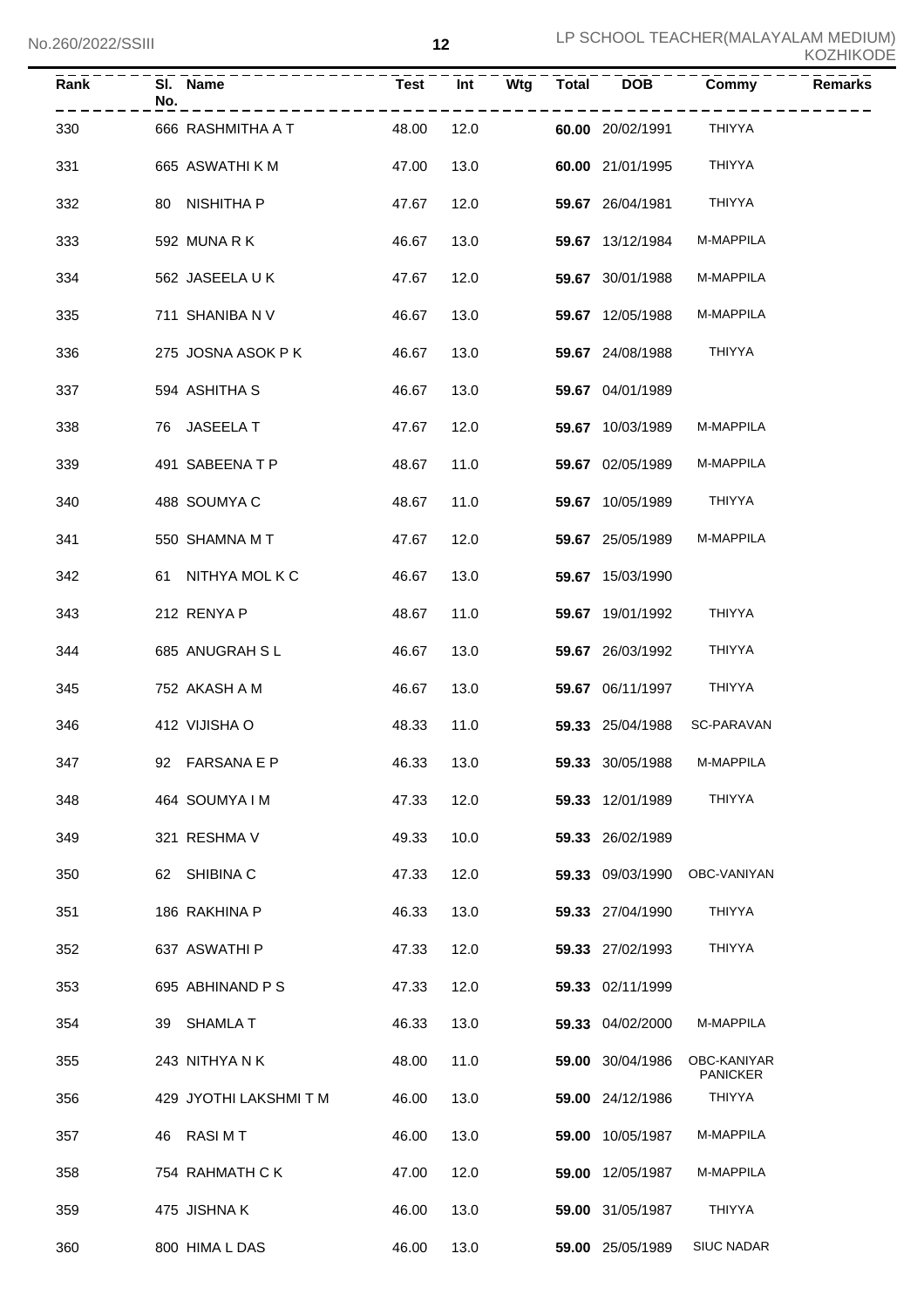| KOZHIKODE |
|-----------|
|-----------|

| Rank | SI.<br>No. | Name                | <b>Test</b> | Int  | Wtg | <b>Total</b> | <b>DOB</b>       | Commy         | <b>Remarks</b> |
|------|------------|---------------------|-------------|------|-----|--------------|------------------|---------------|----------------|
| 361  |            | 564 HASANATH D      | 47.00       | 12.0 |     |              | 59.00 26/09/1989 | M-MAPPILA     |                |
| 362  |            | 166 REMYA V P       | 46.00       | 13.0 |     |              | 59.00 05/05/1990 |               |                |
| 363  |            | 32 NEETHU K V       | 47.00       | 12.0 |     |              | 59.00 27/05/1991 |               |                |
| 364  |            | 305 ASLAHA MOL O K  | 46.00       | 13.0 |     |              | 59.00 07/04/1994 | M-MAPPILA     |                |
| 365  |            | 524 SHAHIRA KUNNATH | 46.67       | 12.0 |     |              | 58.67 17/01/1982 | M-MAPPILA     |                |
| 366  | 91         | <b>RAJISHA R</b>    | 47.67       | 11.0 |     |              | 58.67 25/05/1983 |               |                |
| 367  |            | 234 SOUMYAKK        | 47.67       | 11.0 |     |              | 58.67 02/04/1986 | <b>EZHAVA</b> |                |
| 368  |            | 231 SEENAK          | 46.67       | 12.0 |     |              | 58.67 27/09/1986 | THIYYA        |                |
| 369  |            | 308 SHAMNA P K      | 46.67       | 12.0 |     |              | 58.67 06/03/1987 | M-MAPPILA     |                |
| 370  |            | 377 NISHA N         | 46.67       | 12.0 |     |              | 58.67 12/05/1989 | LC            |                |
| 371  |            | 802 SRUTHIN         | 46.67       | 12.0 |     |              | 58.67 23/04/1990 | THIYYA        |                |
| 372  |            | 354 BUSHRA P        | 47.33       | 11.0 |     |              | 58.33 24/03/1980 | M-MAPPILA     |                |
| 373  |            | 636 BIJILA T M      | 46.33       | 12.0 |     |              | 58.33 04/04/1980 | THIYYA        |                |
| 374  |            | 409 SOUMYA O V      | 46.33       | 12.0 |     |              | 58.33 24/12/1983 | V-KAMMALA     |                |
| 375  |            | 391 REMYA ARAVIND   | 46.33       | 12.0 |     |              | 58.33 07/01/1984 |               |                |
| 376  |            | 784 VIDHYA P P      | 47.33       | 11.0 |     |              | 58.33 08/11/1984 | THIYYA        |                |
| 377  |            | 738 ABDUL RAFEEK E  | 46.33       | 12.0 |     |              | 58.33 15/02/1985 | M-MAPPILA     |                |
| 378  |            | 278 JAMEELATT       | 46.33       | 12.0 |     |              | 58.33 06/03/1985 | M-MUSLIM      |                |
| 379  |            | 167 HUSNA ASYA N P  | 47.33       | 11.0 |     |              | 58.33 06/01/1987 | M-MAPPILA     |                |
| 380  |            | 722 NIDHINLAL N     | 46.33       | 12.0 |     |              | 58.33 02/01/1990 | THIYYA        |                |
| 381  |            | 106 VYSALI PT       | 47.33       | 11.0 |     |              | 58.33 20/03/1990 | THIYYA        |                |
| 382  |            | 522 NAJMUNNISA O K  | 46.33       | 12.0 |     |              | 58.33 18/08/1991 | M-MAPPILA     |                |
| 383  |            | 696 RAJEESH C M     | 47.00       | 11.0 |     |              | 58.00 08/09/1981 | THIYYA        |                |
| 384  |            | 233 REMYARP         | 47.00       | 11.0 |     |              | 58.00 31/05/1985 |               |                |
| 385  |            | 96 BISNARAJ P B     | 46.00       | 12.0 |     |              | 58.00 15/05/1986 | <b>THIYYA</b> |                |
| 386  |            | 728 JITHIN K        | 46.00       | 12.0 |     |              | 58.00 05/05/1990 | <b>THIYYA</b> |                |
| 387  |            | 348 BINDIYA T M     | 46.00       | 12.0 |     |              | 58.00 17/05/1994 | <b>THIYYA</b> |                |
| 388  |            | 709 NANDANA P       | 46.00       | 12.0 |     |              | 58.00 07/10/1997 |               |                |
| 389  |            | 379 ANJANA C P      | 46.00       | 12.0 |     |              | 58.00 13/04/1999 |               |                |
| 390  |            | 182 RESHMA MK       | 46.67       | 11.0 |     |              | 57.67 20/05/1990 | THIYYA        |                |
| 391  |            | 203 ATHULYA V T     | 46.67       | 11.0 |     |              | 57.67 09/10/1994 |               |                |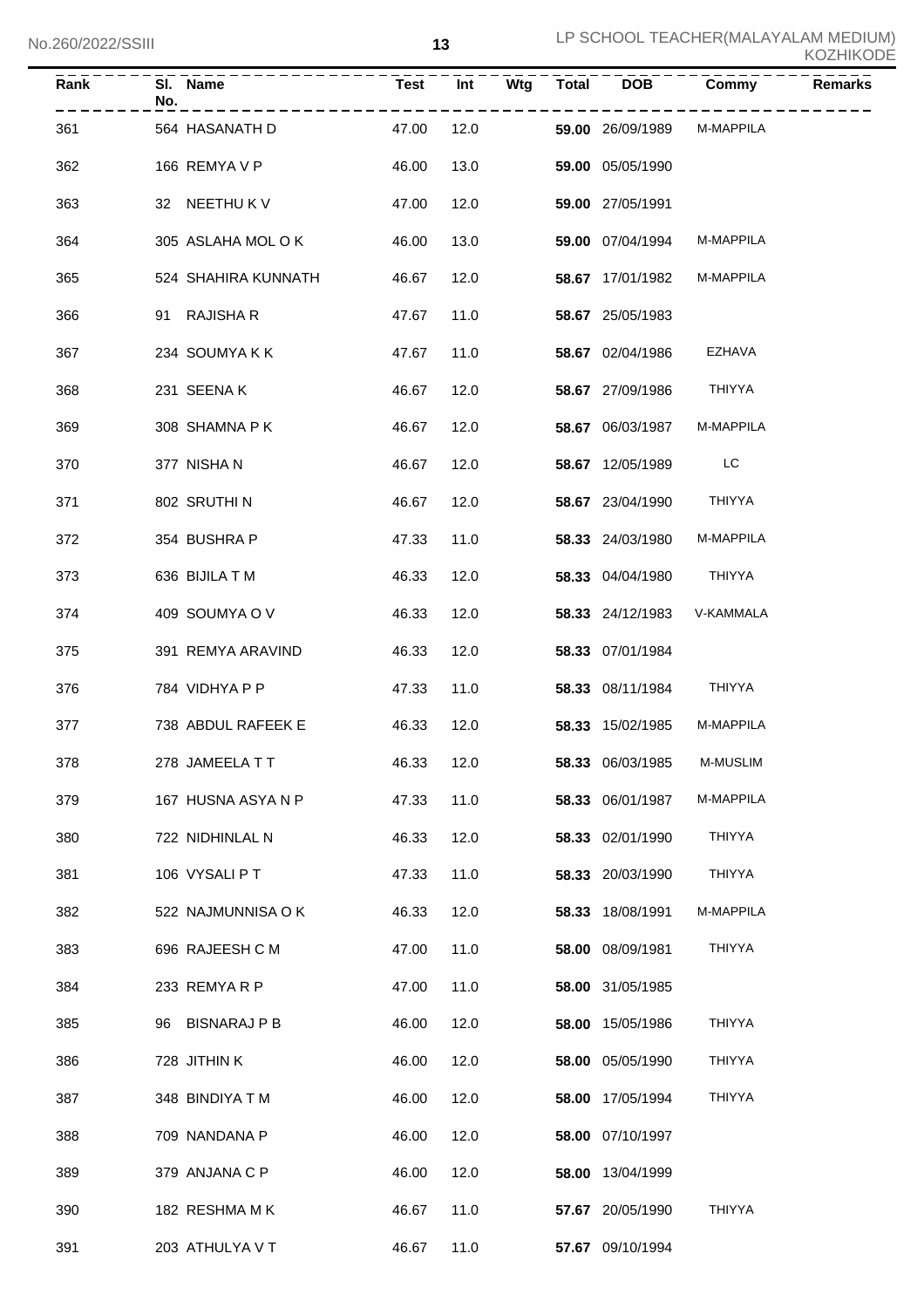| Rank | No. | SI. Name         | Test  | Int  | Wtg | <b>Total</b> | <b>DOB</b>       | Commy            | <b>Remarks</b> |
|------|-----|------------------|-------|------|-----|--------------|------------------|------------------|----------------|
| 392  |     | 183 AFEEDA P     | 46.67 | 11.0 |     |              | 57.67 25/02/1999 | M-MAPPILA        |                |
| 393  |     | 652 FAISIYA N K  | 46.33 | 11.0 |     |              | 57.33 24/05/1986 | <b>M-MAPPILA</b> |                |
| 394  |     | 783 SUBILYA V C  | 46.00 | 11.0 |     | 57.00        | 10/04/1991       | <b>THIYYA</b>    | Wife of Jawan  |
| 395  |     | 318 JINIMOL S N  | 46.00 | 11.0 |     | 57.00        | 12/05/1988       |                  |                |
| 396  |     | 181 THUSHARA T K | 46.00 | 11.0 |     |              | 57.00 31/05/1988 | <b>THIYYA</b>    |                |
| 397  |     | 730 SIDHARTH S   | 46.00 | 11.0 |     | 57.00        | 09/08/1994       | <b>THIYYA</b>    |                |
| 398  |     | 291 ANUPAMA P K  | 46.67 | 10.0 |     | 56.67        | 05/05/1992       |                  |                |

## **Supplementary List**

### **Ezhava/Thiyya/Billava**

| $\mathbf{1}$ | 355 JISNA RAJ P T                     | 45.00 | 14.0 | 59.00 11/03/1989 | THIYYA        | Wife of Jawan |
|--------------|---------------------------------------|-------|------|------------------|---------------|---------------|
| 2            | 114 SABINA K P                        | 45.67 | 12.0 | 57.67 15/05/1984 | <b>THIYYA</b> |               |
| 3            | 368 ASWATHI P                         | 45.67 | 12.0 | 57.67 13/05/1990 | <b>THIYYA</b> |               |
| 4            | 249 RESHMA B S                        | 45.67 | 12.0 | 57.67 27/03/1992 | <b>THIYYA</b> |               |
| 5            | JESNA R S<br>98                       | 45.33 | 12.0 | 57.33 04/04/1986 | <b>THIYYA</b> |               |
| 6            | 41 CHITHRA P                          | 45.33 | 12.0 | 57.33 27/05/1988 | THIYYA        |               |
| 7            | 264 RAGHISHA CHERIYA<br><b>ELLATH</b> | 44.33 | 13.0 | 57.33 07/11/1989 | <b>THIYYA</b> |               |
| 8            | <b>REMYAPT</b><br>25                  | 44.00 | 13.0 | 57.00 01/01/1990 | <b>THIYYA</b> |               |
| 9            | NILA KRISHNA R<br>68                  | 45.00 | 12.0 | 57.00 22/01/1997 | <b>THIYYA</b> |               |
| 10           | 100 AISWARYA B K                      | 44.67 | 12.0 | 56.67 29/12/1988 | THIYYA        |               |
| 11           | 779 JIMITHA K                         | 44.67 | 12.0 | 56.67 07/11/1990 | <b>THIYYA</b> |               |
| 12           | 714 KEERTHANA V T                     | 45.67 | 11.0 | 56.67 06/02/1993 | <b>THIYYA</b> |               |
| 13           | 761 ANJALI K K                        | 44.67 | 12.0 | 56.67 22/11/1995 | <b>THIYYA</b> |               |
| 14           | 494 NEETHU A                          | 45.33 | 11.0 | 56.33 10/05/1992 | <b>THIYYA</b> |               |
| 15           | 384 RAMYA T N                         | 45.00 | 11.0 | 56.00 23/08/1983 | THIYYA        |               |
| 16           | 24 SININA M K                         | 43.00 | 13.0 | 56.00 26/02/1989 | THIYYA        |               |
| 17           | 262 NIDHINA O                         | 43.00 | 13.0 | 56.00 28/05/1990 | <b>THIYYA</b> |               |
| 18           | 697 ARJUN M                           | 45.00 | 11.0 | 56.00 27/01/1992 | THIYYA        |               |
| 19           | 386 SNEHARANJITH K                    | 44.00 | 12.0 | 56.00 06/09/1999 | THIYYA        |               |
| 20           | 341 ANUPRIYA K S                      | 45.67 | 10.0 | 55.67 21/09/1991 | <b>THIYYA</b> |               |
| 21           | 395 SANDHYA T K                       | 44.67 | 11.0 | 55.67 06/08/1992 | <b>THIYYA</b> |               |
| 22           | 415 GIRIPRIYA B                       | 44.67 | 11.0 | 55.67 14/05/1997 | <b>THIYYA</b> |               |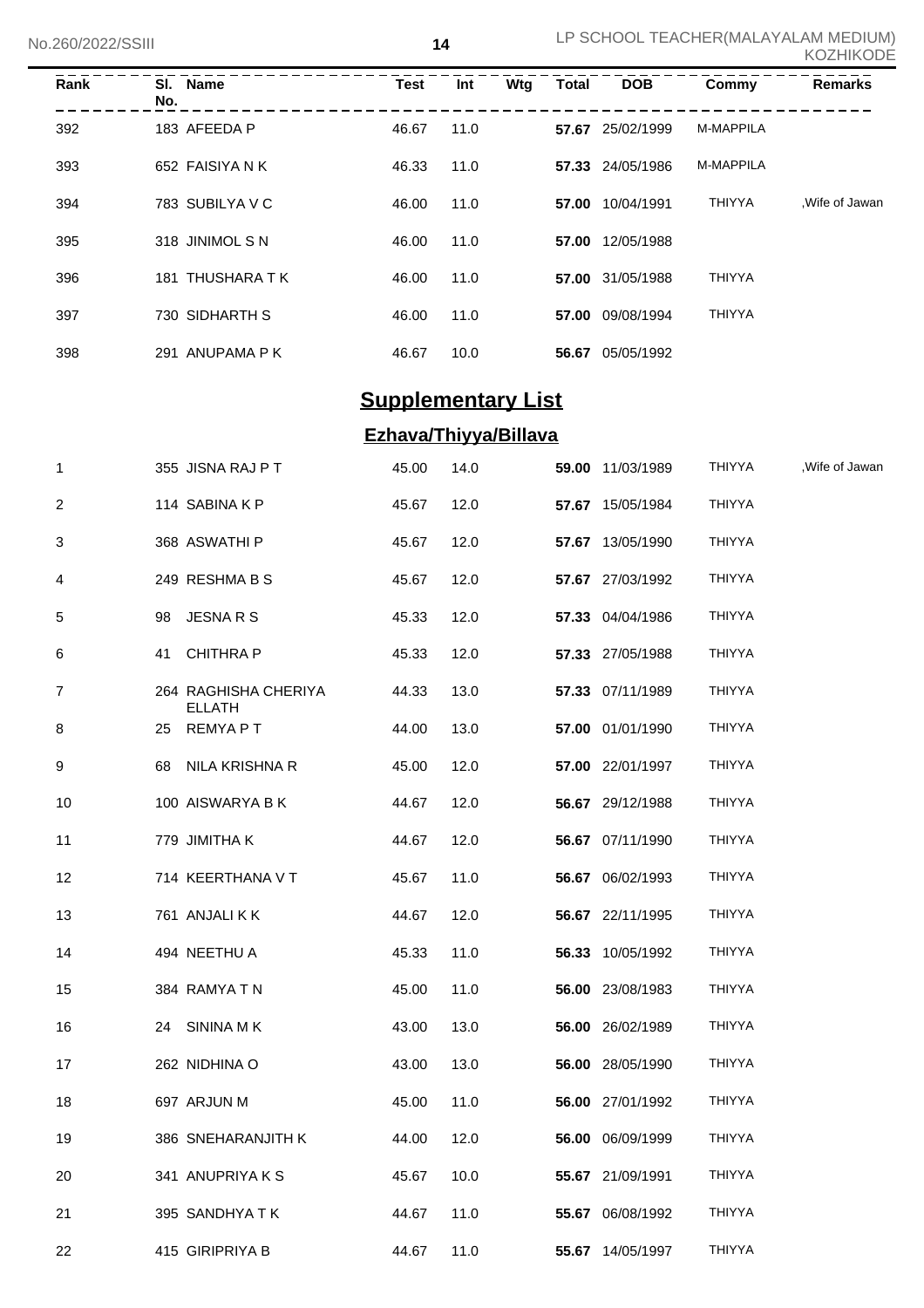| Rank | No. | SI. Name              | <b>Test</b> | Int  | Wtg | <b>Total</b> | <b>DOB</b>       | Commy         | <b>Remarks</b> |
|------|-----|-----------------------|-------------|------|-----|--------------|------------------|---------------|----------------|
| 23   |     | 82 ANUTS              | 42.33       | 13.0 |     |              | 55.33 09/02/1986 | EZHAVA        |                |
| 24   |     | 597 RASIKA CHANDRAN A | 44.33       | 11.0 |     |              | 55.33 29/10/1988 | <b>THIYYA</b> |                |
| 25   |     | 296 JIJINA RAJ N K    | 44.33       | 11.0 |     |              | 55.33 07/04/1989 | THIYYA        |                |
| 26   |     | 465 NEETHU C          | 44.33       | 11.0 |     |              | 55.33 05/05/1991 | <b>THIYYA</b> |                |
| 27   |     | 443 SHERLY P P        | 44.00       | 11.0 |     |              | 55.00 18/01/1984 | <b>THIYYA</b> |                |
| 28   |     | 639 ANJU C P          | 43.00       | 12.0 |     |              | 55.00 21/05/1989 | <b>THIYYA</b> |                |
| 29   |     | 686 CHINJULEKHA TV    | 43.00       | 12.0 |     |              | 55.00 22/11/1989 | <b>THIYYA</b> |                |
| 30   |     | 43 ASWINI N K         | 42.00       | 13.0 |     |              | 55.00 21/02/1991 | <b>THIYYA</b> |                |
| 31   |     | 323 LINSY G           | 43.67       | 11.0 |     |              | 54.67 18/05/1986 | <b>THIYYA</b> |                |
| 32   |     | 204 NIMISHA G N       | 43.67       | 11.0 |     |              | 54.67 17/09/1986 | <b>THIYYA</b> |                |
| 33   |     | 444 ANAGHA L K        | 43.67       | 11.0 |     |              | 54.67 01/06/1987 | THIYYA        |                |
| 34   |     | 365 NAYANA PRASAD V L | 42.67       | 12.0 |     |              | 54.67 22/04/1988 | <b>EZHAVA</b> |                |
| 35   |     | 295 SILJA P           | 42.67       | 12.0 |     |              | 54.67 01/02/1994 | <b>THIYYA</b> |                |
| 36   |     | 71 ARYA M             | 42.67       | 12.0 |     |              | 54.67 29/05/1997 | <b>THIYYA</b> |                |
| 37   |     | 70 ATHULYA C N        | 43.33       | 11.0 |     |              | 54.33 28/07/1999 | <b>THIYYA</b> |                |
| 38   |     | 294 SOUMYA T          | 44.00       | 10.0 |     |              | 54.00 05/03/1984 | <b>THIYYA</b> |                |
| 39   |     | 129 SHINI V P         | 43.00       | 11.0 |     |              | 54.00 10/05/1984 | <b>THIYYA</b> |                |
| 40   |     | 496 VIJI V K          | 44.00 10.0  |      |     |              | 54.00 16/04/1986 | <b>THIYYA</b> |                |
| 41   |     | 759 CHITRA A P        | 42.00       | 12.0 |     |              | 54.00 28/05/1988 | EZHAVA        |                |
| 42   |     | 414 JESNAT            | 42.67       | 11.0 |     |              | 53.67 30/05/1985 | THIYYA        |                |
| 43   |     | 582 RISHAPK           | 42.67       | 11.0 |     |              | 53.67 16/10/1986 | THIYYA        |                |
| 44   |     | 99 SOUMYACK           | 41.67       | 12.0 |     |              | 53.67 03/04/1991 | THIYYA        |                |
| 45   |     | 466 NEETHU M B        | 42.67       | 11.0 |     |              | 53.67 31/05/1991 | EZHAVA        |                |
| 46   |     | 215 BINISHAT          | 41.67       | 12.0 |     |              | 53.67 06/03/1992 | THIYYA        |                |
| 47   |     | 760 SWETHA C          | 41.67       | 12.0 |     |              | 53.67 21/03/1995 | THIYYA        |                |
| 48   |     | 480 SALIBA M          | 43.33       | 10.0 |     |              | 53.33 28/03/1985 | THIYYA        |                |
| 49   |     | 356 SABINA KAKKAT     | 41.33       | 12.0 |     |              | 53.33 22/05/1985 | THIYYA        |                |
| 50   |     | 170 SRUTHITC          | 40.33       | 13.0 |     |              | 53.33 24/02/1989 | THIYYA        |                |
| 51   |     | 758 AJISHMA T N       | 41.33       | 12.0 |     |              | 53.33 25/03/1990 | THIYYA        |                |
| 52   |     | 778 LINISHATK         | 41.33       | 12.0 |     |              | 53.33 12/02/1991 | THIYYA        |                |
| 53   |     | 733 RAHIL P K         | 41.33       | 12.0 |     |              | 53.33 17/09/1992 | THIYYA        |                |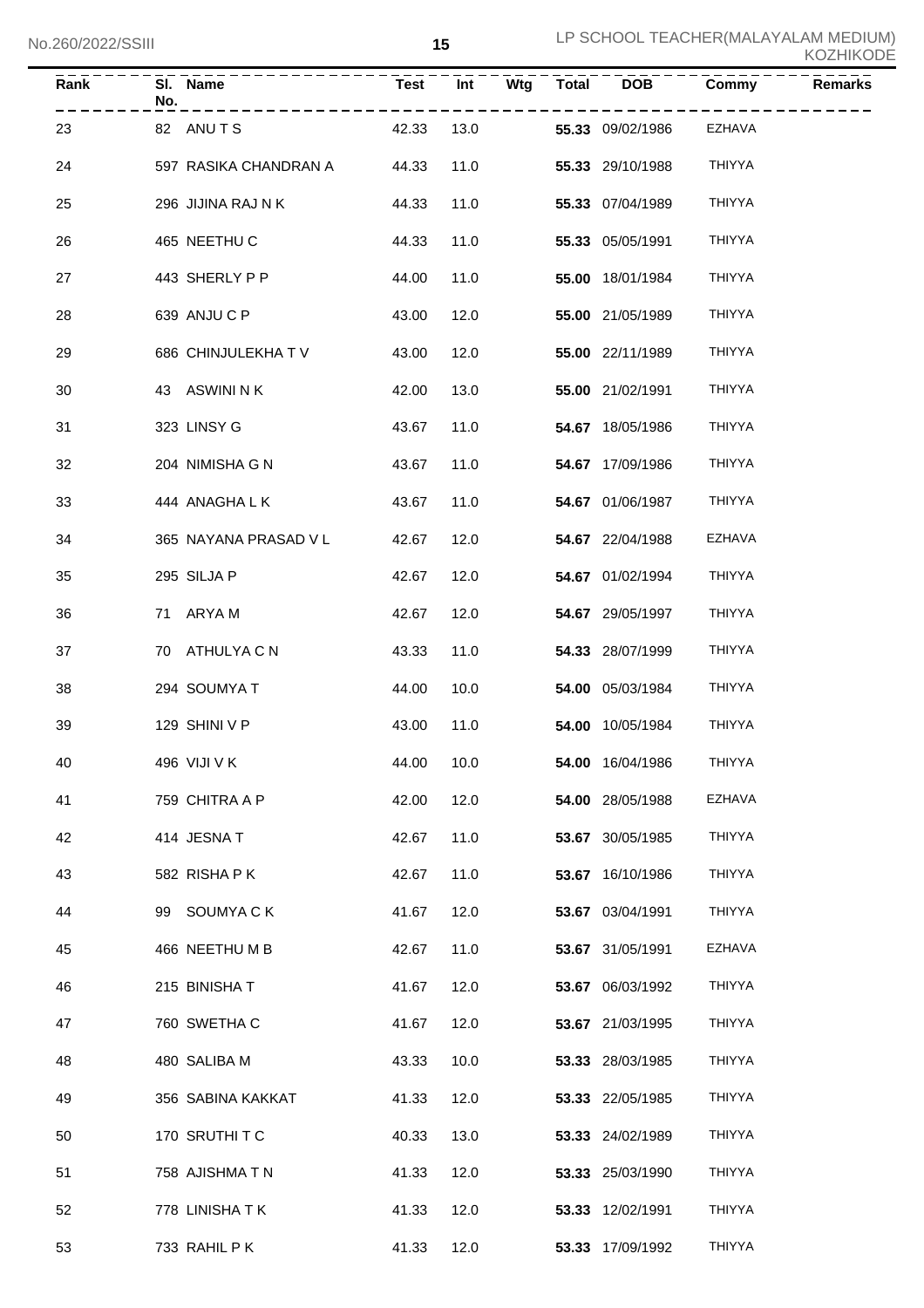| Rank | No. | SI. Name                       | <b>Test</b> | Int  |      | $Wtg$ Total DOB         | Commy         | <b>Remarks</b> |
|------|-----|--------------------------------|-------------|------|------|-------------------------|---------------|----------------|
| 54   |     | 467 SHIBINA K KEEZHANGAL 42.33 |             |      | 11.0 | <b>53.33</b> 11/04/1993 | THIYYA        |                |
| 55   |     | 367 MEDHA S MANOJ              | 41.33       | 12.0 |      | 53.33 07/04/1998        | <b>THIYYA</b> |                |
| 56   |     | 322 BINDU M                    | 41.00       | 12.0 |      | 53.00 30/05/1978        | <b>THIYYA</b> |                |
| 57   |     | 42 VIPINA N                    | 42.00       | 11.0 |      | 53.00 16/02/1985        | <b>THIYYA</b> |                |
| 58   |     | 113 LAJY K                     | 40.00       | 13.0 |      | 53.00 15/03/1987        | <b>THIYYA</b> |                |
| 59   |     | 805 REEJAMANY K                | 42.67       | 10.0 |      | 52.67 01/04/1979        | <b>THIYYA</b> |                |
| 60   |     | 339 AMRUTHAKS                  | 39.67       | 13.0 |      | 52.67 30/11/1989        | <b>THIYYA</b> |                |
| 61   |     | 251 DEEPTHIKS                  | 40.67       | 12.0 |      | 52.67 30/03/1994        | EZHAVA        |                |
| 62   |     | 732 NAVANEETH GOPI             | 41.67       | 11.0 |      | 52.67 11/08/1997        | THIYYA        |                |
| 63   |     | 23 LIJI P R                    | 40.33       | 12.0 |      | 52.33 18/02/1986        | <b>EZHAVA</b> |                |
| 64   |     | 607 JIMLY A K                  | 41.33       | 11.0 |      | 52.33 02/08/1986        | <b>THIYYA</b> |                |
| 65   |     | 525 REMYAK                     | 41.33       | 11.0 |      | 52.33 09/12/1986        | <b>THIYYA</b> |                |
| 66   |     | 656 VINISHA P                  | 41.33       | 11.0 |      | 52.33 08/12/1988        | <b>THIYYA</b> |                |
| 67   |     | 788 AISHWARYA K                | 42.33       | 10.0 |      | 52.33 28/02/1990        | <b>THIYYA</b> |                |
| 68   |     | 7 AKHILA S                     | 40.33       | 12.0 |      | 52.33 27/08/1991        | <b>THIYYA</b> |                |
| 69   |     | 507 BHAMINI K                  | 42.00       | 10.0 |      | 52.00 24/04/1981        | <b>THIYYA</b> |                |
| 70   |     | 159 SHIJILA K M                | 40.00       | 12.0 |      | 52.00 17/05/1985        | <b>THIYYA</b> |                |
| $71$ |     | 188 DEEPATK                    | 41.00 11.0  |      |      | 52.00 07/04/1993        | <b>THIYYA</b> |                |
| 72   |     | 790 MEENA C                    | 40.00       | 12.0 |      | 52.00 12/10/1993        | <b>THIYYA</b> |                |
| 73   |     | 261 HARSHA PRABHA R S          | 40.00       | 12.0 |      | 52.00 27/04/1999        | <b>THIYYA</b> |                |
| 74   | 8   | <b>ASWATHI P</b>               | 39.67       | 12.0 |      | 51.67 31/01/1990        | <b>THIYYA</b> |                |
| 75   |     | 366 SHIJI P                    | 39.33       | 12.0 |      | 51.33 08/05/1986        | <b>THIYYA</b> |                |
| 76   | 6   | RAJISHA A K                    | 38.33       | 13.0 |      | 51.33 04/05/1988        | <b>THIYYA</b> |                |
| 77   |     | 776 MOONARAM M P               | 39.33       | 12.0 |      | 51.33 29/10/1989        | THIYYA        |                |
| 78   |     | 446 SOUMYA P P                 | 41.33       | 10.0 |      | 51.33 27/02/1991        | THIYYA        |                |
| 79   |     | 158 SRINSHAKK                  | 39.33       | 12.0 |      | 51.33 06/11/1999        | THIYYA        |                |
| 80   |     | 416 LENITHA C                  | 40.00       | 11.0 |      | 51.00 12/03/1985        | THIYYA        |                |
| 81   |     | 596 DIVYA M P                  | 40.00       | 11.0 |      | 51.00 05/05/1986        | THIYYA        |                |
| 82   |     | 69 RATHISHAKK                  | 39.00       | 12.0 |      | 51.00 25/05/1986        | THIYYA        |                |
| 83   |     | 526 RESHMAN                    | 40.00       | 11.0 |      | 51.00 10/08/1995        | THIYYA        |                |
| 84   |     | 509 JISHA V C                  | 40.67       | 10.0 |      | 50.67 10/01/1986        | THIYYA        |                |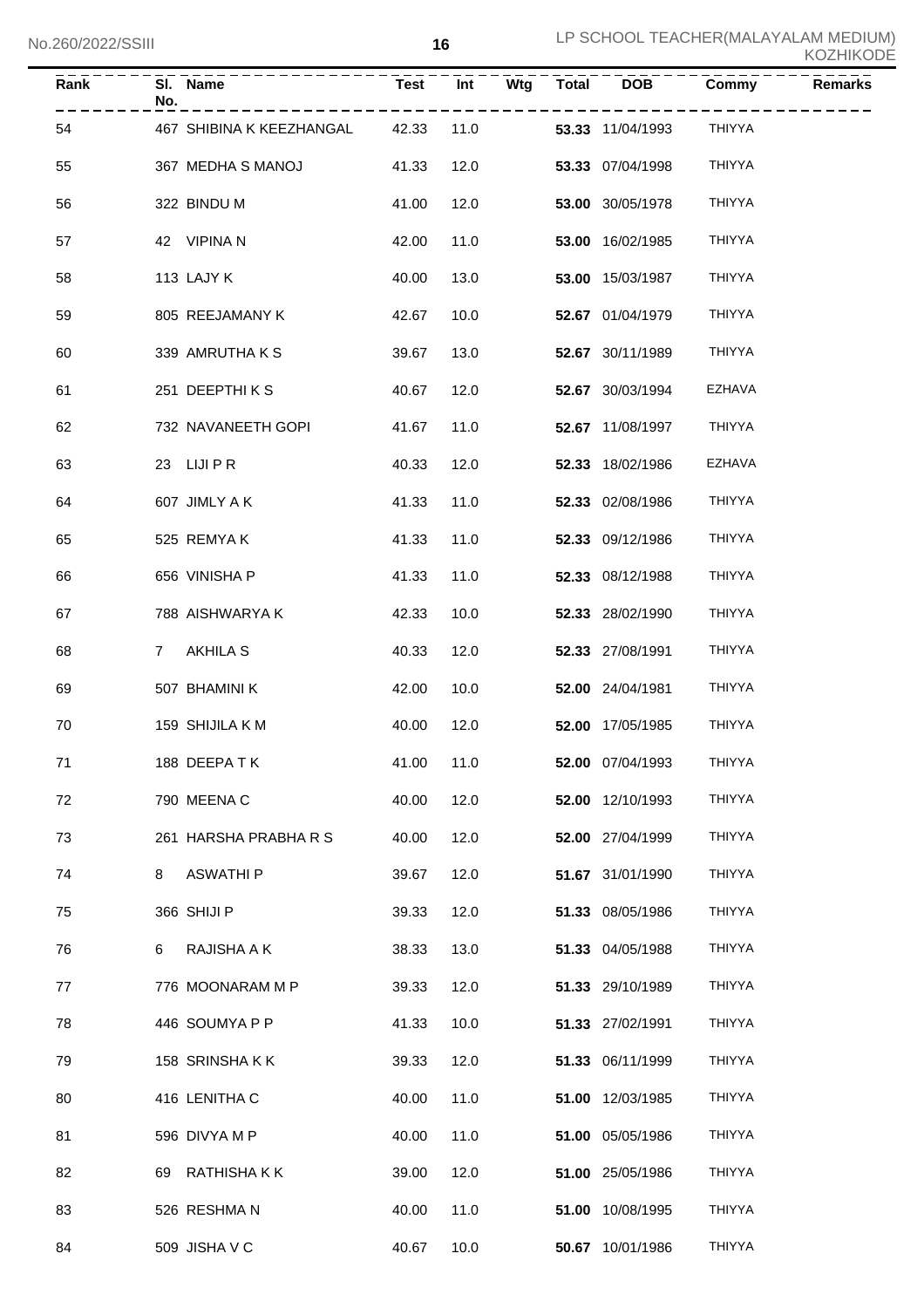| Rank           | No. | SI. Name              | <b>Test</b> | Int                    | Wtg | <b>Total</b> | <b>DOB</b>       | Commy                          | <b>Remarks</b>  |
|----------------|-----|-----------------------|-------------|------------------------|-----|--------------|------------------|--------------------------------|-----------------|
| 85             |     | 638 AJISHMA K         | 40.67       | 10.0                   |     |              | 50.67 17/09/1988 | <b>THIYYA</b>                  |                 |
| 86             |     | 385 ANJU V C          | 39.67       | 11.0                   |     |              | 50.67 20/05/1992 | <b>THIYYA</b>                  |                 |
| 87             |     | 26 BIJALI E T         | 38.33       | 12.0                   |     |              | 50.33 14/07/1978 | <b>THIYYA</b>                  |                 |
| 88             |     | 508 VIJILA K P        | 40.33       | 10.0                   |     |              | 50.33 31/05/1983 | <b>THIYYA</b>                  |                 |
| 89             |     | 396 REKHAMOL T        | 39.33       | 11.0                   |     |              | 50.33 23/02/1984 | <b>THIYYA</b>                  |                 |
| 90             |     | 581 REEJA PUTHOOR     | 39.33       | 11.0                   |     |              | 50.33 08/05/1990 | <b>THIYYA</b>                  |                 |
| 91             |     | 554 SARANYA N V       | 38.33       | 12.0                   |     |              | 50.33 09/03/1992 | <b>THIYYA</b>                  |                 |
| 92             |     | 216 SHALJA K K        | 40.33       | 10.0                   |     |              | 50.33 25/05/1993 | <b>THIYYA</b>                  |                 |
| 93             |     | 340 SHIJI CK          | 39.00       | 11.0                   |     |              | 50.00 25/04/1980 | <b>THIYYA</b>                  |                 |
| 94             |     | 567 AKHILA C K        | 39.00       | 11.0                   |     |              | 50.00 08/03/1981 | <b>THIYYA</b>                  |                 |
| 95             |     | 83 ASHAGS             | 38.00       | 12.0                   |     |              | 50.00 01/06/1985 | EZHAVA                         |                 |
| 96             |     | 731 SHIBEESH OK       | 39.00       | 11.0                   |     |              | 50.00 05/01/1986 | <b>THIYYA</b>                  |                 |
| 97             |     | 250 LEESHMA A K       | 39.00       | 11.0                   |     |              | 50.00 30/05/1989 | <b>THIYYA</b>                  |                 |
| 98             |     | 789 BIJUSHA V P       | 38.67       | 11.0                   |     |              | 49.67 05/09/1984 | <b>THIYYA</b>                  |                 |
| 99             |     | 777 JAYASREE K        | 38.67       | 11.0                   |     |              | 49.67 05/05/1987 | <b>THIYYA</b>                  |                 |
| 100            |     | 187 SREESHA E         | 38.67       | 11.0                   |     |              | 49.67 26/02/1990 | <b>THIYYA</b>                  |                 |
| 101            |     | 397 DEEPNA V          | 38.67       | 11.0                   |     |              | 49.67 14/03/1995 | <b>THIYYA</b>                  |                 |
| 102            |     | 481 JEENAK            | 38.00 11.0  |                        |     |              | 49.00 06/01/1985 | THIYYA                         | , Wife of Jawan |
| 103            |     | 623 ANITHA KUMARI P K | 38.00       | 11.0                   |     |              | 49.00 20/04/1982 | THIYYA                         |                 |
| 104            |     | 511 NAVATHARA K V     | 39.00       | 10.0                   |     |              | 49.00 22/05/1986 | <b>THIYYA</b>                  |                 |
| 105            |     | 566 SIJINA V P        | 38.00       | 11.0                   |     |              | 49.00 24/05/1987 | <b>THIYYA</b>                  |                 |
| 106            |     | 445 SHAM SRUTHI G K   | 38.67       | 10.0                   |     |              | 48.67 20/05/1983 | <b>THIYYA</b>                  |                 |
| 107            |     | 671 SIMMI K           | 37.67       | 11.0                   |     |              | 48.67 23/02/1987 | <b>THIYYA</b>                  |                 |
| 108            |     | 510 NEETHUK           | 38.67       | 10.0                   |     |              | 48.67 01/06/1987 | <b>THIYYA</b>                  |                 |
| 109            |     | 342 MANJUSHA K        | 38.00       | 10.0                   |     |              | 48.00 31/05/1990 | <b>THIYYA</b>                  |                 |
|                |     |                       |             | <b>Scheduled Caste</b> |     |              |                  |                                |                 |
| 1              |     | 160 LISNATK           | 45.00       | 12.0                   |     |              | 57.00 21/04/1989 | SC-VANNAN                      |                 |
| $\overline{2}$ |     | 513 ANJUMOL K         | 45.67       | 11.0                   |     |              |                  | 56.67 02/01/1991 SC-PERUMANNAN |                 |
| 3              |     | 584 JISHAKP           | 44.00       | 12.0                   |     |              | 56.00 07/04/1978 | SC-VELAN                       |                 |
| 4              |     | 715 BINULAL J K       | 43.00       | 12.0                   |     |              | 55.00 12/09/1986 | SC-PULAYAN                     |                 |
| 5              |     | 449 DHANYA S S        | 43.00       | 11.0                   |     |              |                  | 54.00 31/05/1993 SC-AYYANAVAR  |                 |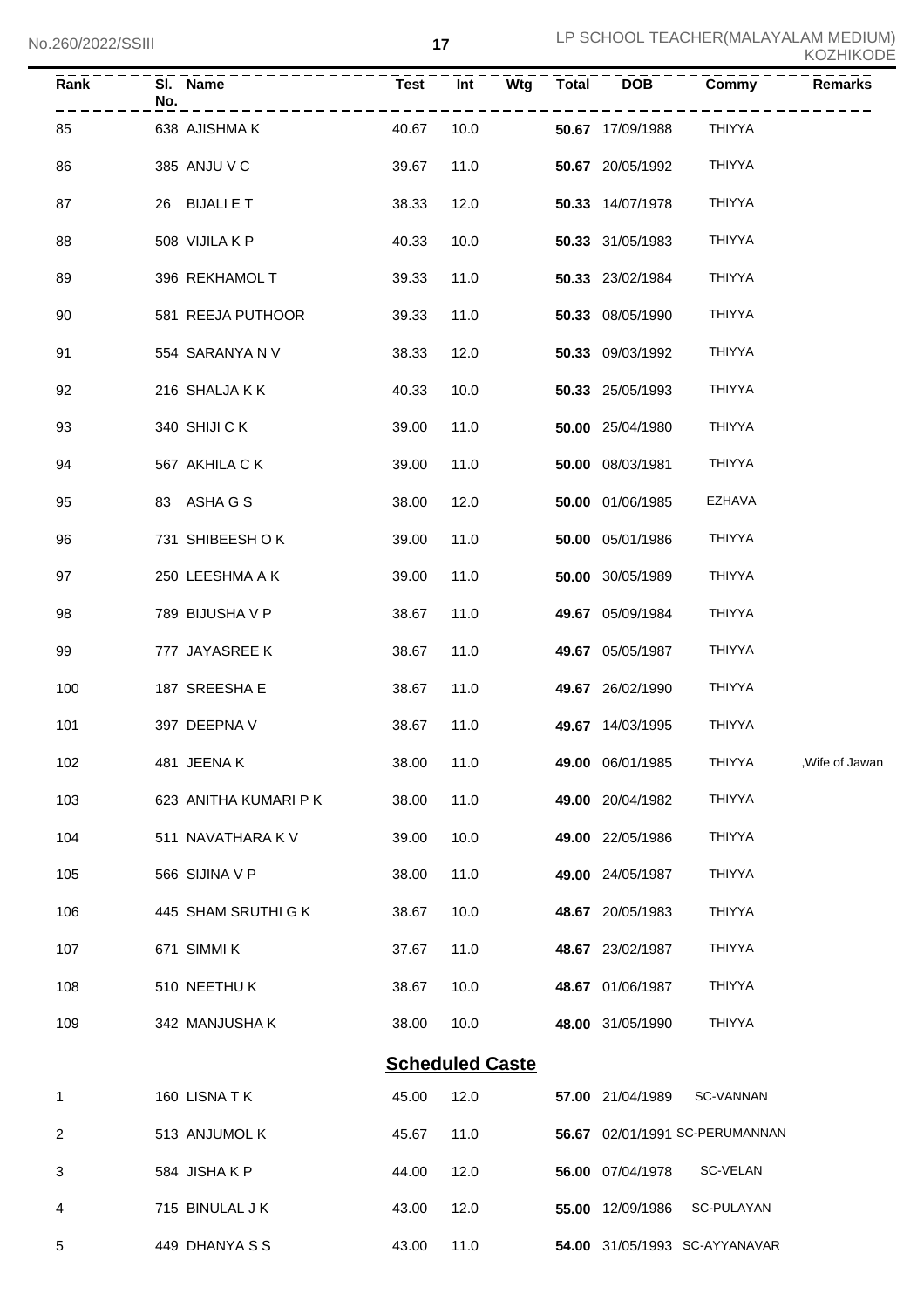| $\overline{Rank}$ | No. | SI. Name                | <b>Test</b> | $\overline{Int}$ | $\bar{W}$ tg | Total DOB        | Commy                          | <b>Remarks</b> |
|-------------------|-----|-------------------------|-------------|------------------|--------------|------------------|--------------------------------|----------------|
| 6                 |     | 700 NAVEEN M A          | 40.67       | 12.0             |              | 52.67 11/07/1999 | <b>SC-MANNAN</b>               |                |
| $\overline{7}$    |     | 309 ARATHI PUSHPANGADAN | 37.33       | 13.0             |              | 50.33 11/11/1987 | <b>SC-MANNAN</b>               |                |
| 8                 |     | 84 BEENUBS              | 38.33       | 12.0             |              |                  | 50.33 08/06/1989 SC-MANNAN-SC  |                |
| 9                 |     | 326 SHALI E             | 39.00       | 11.0             |              | 50.00 09/05/1989 | <b>SC-MANNAN</b>               |                |
| 10                |     | 815 PRABHAVATHI K P     | 37.33       | 12.0             |              |                  | 49.33 10/10/1984 SC-CHERUMAN   |                |
| 11                |     | 555 ARCHANA K RAJ       | 37.33       | 12.0             |              | 49.33 24/04/1993 | SC-VELAN                       |                |
| 12                |     | 537 SUNDARIKC           | 37.00       | 11.0             |              | 48.00 03/11/1986 | <b>SC-KALLADI</b>              |                |
| 13                |     | 806 HARSHA P            | 37.00       | 11.0             |              | 48.00 06/03/1996 | SC-VALLUVAN                    |                |
| 14                |     | 687 SANDEEP GOPAL K P   | 34.33       | 13.0             |              | 47.33 30/05/1988 | SC-VALLUVAN                    |                |
| 15                |     | 56 VIJISHATP            | 34.33       | 13.0             |              |                  | 47.33 03/03/1990 SC-CHERUMAN   |                |
| 16                |     | 217 SURYA A M           | 35.33       | 12.0             |              |                  | 47.33 22/05/1993 SC-CHERUMAN   |                |
| 17                |     | 101 BAVINA TP           | 34.67       | 12.0             |              | 46.67 01/06/1988 | SC-PARAVAN                     |                |
| 18                |     | 762 JISNA A B           | 34.33       | 12.0             |              | 46.33 12/04/1994 | SC-PULAYA                      |                |
| 19                |     | 734 SUNIL A K           | 32.33       | 13.0             |              |                  | 45.33 18/09/1986 SC-CHERUMAN   |                |
| 20                |     | 448 ATHULYA V S         | 33.33       | 12.0             |              | 45.33 31/10/1996 | SC-MALAYAN                     |                |
| 21                |     | 387 BIJILA V M          | 34.00       | 11.0             |              | 45.00 10/03/1986 | SC-KALLADI                     |                |
| 22                |     | 568 SHAINI M P          | 33.67       | 11.0             |              |                  | 44.67 01/06/1979 SC-PERUMANNAN |                |
| 23                |     | 583 SUBHASHINI M        | 32.33 12.0  |                  |              |                  | 44.33 25/11/1979 SC-PERUMANNAN |                |
| 24                |     | 279 RACHANA P           | 31.33       | 12.0             |              |                  | 43.33 10/05/1983 SC-CHERUMAN   |                |
| 25                |     | 72 NIDHINA N M          | 32.33       | 11.0             |              | 43.33 28/05/1992 | SC-MALAYAN                     |                |
| 26                |     | 358 AKSHARANADH P       | 31.00       | 12.0             |              | 43.00 04/01/1998 | <b>SC-VANNAN</b>               |                |
| 27                |     | 324 REKHAK              | 29.33       | 13.0             |              | 42.33 28/05/1990 | SC-PULAYA                      |                |
| 28                |     | 343 ASHIKA A K          | 31.33       | 11.0             |              | 42.33 09/08/1997 | SC-MANNAN                      |                |
| 29                |     | 131 SHIBINA T K         | 31.00       | 11.0             |              |                  | 42.00 22/05/1988 SC-CHERUMAN   |                |
| 30                |     | 147 AMRUTHA K C         | 30.00       | 12.0             |              | 42.00 31/03/1991 | SC-PULAYAN                     |                |
| 31                |     | 369 ARATHI P            | 30.00       | 12.0             |              |                  | 42.00 01/08/1999 SC-PERUMANNAN |                |
| 32                |     | 536 ANJUTHA Y B         | 29.67       | 12.0             |              | 41.67 10/05/1993 | SC-PULAYA                      |                |
| 33                |     | 468 ADHIYA R            | 29.67       | 12.0             |              | 41.67 11/11/1996 | SC-PULAYAN                     |                |
| 34                |     | 527 SRUTHI M C          | 29.33       | 12.0             |              | 41.33 12/05/1994 | SC-PULAYAN                     |                |
| 35                |     | 130 NAYANTHARA S S      | 28.33       | 13.0             |              | 41.33 29/05/1999 | SC-VANNAN                      |                |
| 36                |     | 237 ARUNIMA K G         | 29.00       | 12.0             |              | 41.00 11/06/1994 | SC-PULAYAN                     |                |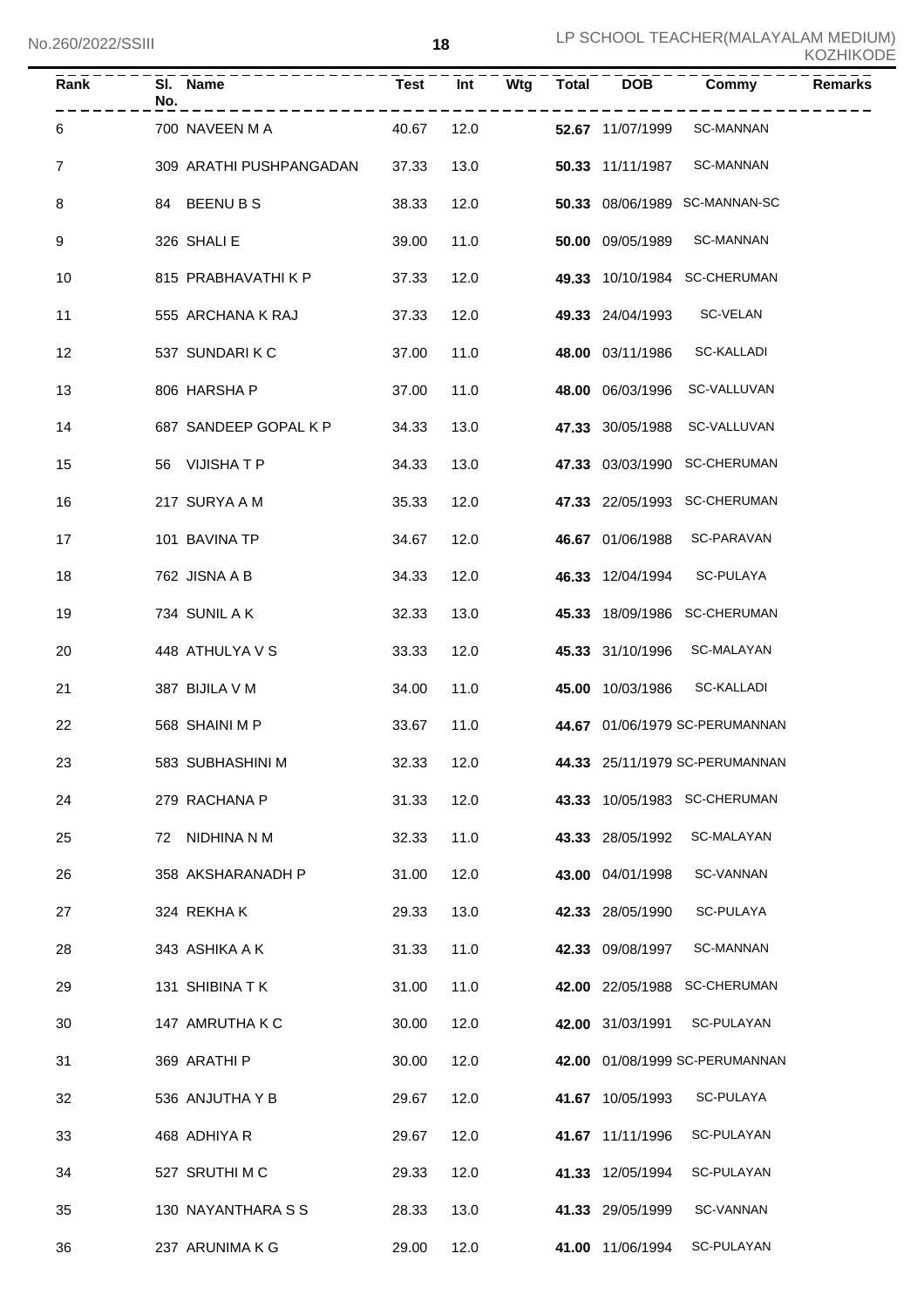| <b>KOZHIKODE</b> |
|------------------|
|------------------|

| Rank | SI. Name<br>No.           | <b>Test</b> | Wtg<br>Int | <b>Total</b> | <b>DOB</b>       | Commy                          | <b>Remarks</b> |
|------|---------------------------|-------------|------------|--------------|------------------|--------------------------------|----------------|
| 37   | 624 AMRITHA K             | 29.00       | 11.0       |              |                  | 40.00 03/05/1997 SC-KANAKKAN   |                |
| 38   | 512 MANJU P               | 28.67       | 11.0       |              |                  | 39.67 31/05/1986 SC-PERUMANNAN |                |
| 39   | 398 APARNA SK             | 28.67       | 11.0       |              | 39.67 01/02/1991 | SC-PULAYAN                     |                |
| 40   | 218 ANUPAMA D S           | 26.00       | 13.0       |              | 39.00 15/05/1990 | SC-PULAYAN                     |                |
| 41   | 698 SREESHMAJAN P S       | 27.67       | 11.0       |              | 38.67 04/11/1984 | SC-PULAYAN                     |                |
| 42   | 609 SHYNI P               | 27.67       | 11.0       |              | 38.67 14/10/1985 | SC-KANAKKAN                    |                |
| 43   | 310 ATHULYA K P           | 27.67       | 11.0       |              |                  | 38.67 27/12/1995 SC-CHERUMAN   |                |
| 44   | RAMYA C K<br>27           | 25.00       | 13.0       |              | 38.00 10/05/1986 | SC-VANNAN                      |                |
| 45   | 189 SHABNAM B             | 25.33       | 12.0       |              | 37.33 31/05/1989 | SC-VANNAN                      |                |
| 46   | <b>RICHUMOL V K</b><br>28 | 25.33       | 12.0       |              | 37.33 27/01/1995 | SC-PULAYA                      |                |
| 47   | 325 ANUMOL R S            | 26.33       | 11.0       |              | 37.33 23/09/1996 | SC-MANNAN                      |                |
| 48   | 625 ARYA V M              | 26.33       | 11.0       |              | 37.33 07/05/1997 | SC-MANNAN                      |                |
| 49   | 497 ASHLY E K             | 26.67       | 10.0       |              | 36.67 25/03/1988 | SC-MANNAN                      |                |
| 50   | 814 ATHIRA RAMAKRISHNAN   | 24.00       | 12.0       |              | 36.00 14/04/1991 | SC-MALAYAN                     |                |
| 51   | PRIYAMOL K M<br>9         | 22.67       | 13.0       |              |                  | 35.67 09/03/1994 SC-CHERUMAN   |                |
| 52   | 102 DEEPACL               | 23.33       | 12.0       |              | 35.33 11/09/1981 | SC-MANNAN                      |                |
| 53   | 699 SANUJITH K P          | 24.00       | 11.0       |              | 35.00 15/07/1983 | <b>SC-MANNAN</b>               |                |
| 54   | 171 ATHIRA P              | 24.00       | 11.0       |              | 35.00 20/03/1992 | SC-VANNAN                      |                |
| 55   | 205 PRABHISHA V C         | 23.67       | 11.0       |              | 34.67 12/12/1985 | SC-PARAVAN                     |                |
| 56   | 746 VAISAKH KUMAR M       | 22.33       | 12.0       |              | 34.33 22/05/1988 | SC-VANNAN                      |                |
| 57   | 280 DIVYA P               | 21.33       | 13.0       |              | 34.33 01/03/1994 | SC-PULAYAN                     |                |
| 58   | 598 SUKANYA C             | 23.00       | 11.0       |              | 34.00 21/10/1982 | SC-KANAKKAN                    |                |
| 59   | 417 BIJILA K V            | 21.00       | 12.0       |              | 33.00 12/01/1985 | SC-PULAYA                      |                |
| 60   | 498 SREEJA S J            | 22.67       | 10.0       |              | 32.67 27/08/1989 | SC-SAMBAVAR                    |                |
| 61   | 642 NEETHU V G            | 20.67       | 12.0       |              | 32.67 24/01/1993 | SC-PARAVAN                     |                |
| 62   | 657 SUBINA P              | 21.33       | 10.0       |              | 31.33 31/05/1992 | SC-PULAYAN                     |                |
| 63   | 252 LIJI OULADAN          | 19.67       | 11.0       |              | 30.67 12/03/1987 | <b>SC-CHERUMAN</b>             |                |
| 64   | 641 AJANYA K P            | 18.33       | 12.0       |              | 30.33 08/06/1998 | <b>SC-CHERUMAN</b>             |                |
| 65   | 608 DIVISHA A C           | 18.00       | 12.0       |              | 30.00 23/05/1991 | <b>SC-VANNAN</b>               |                |
| 66   | RESHMA E K<br>55          | 18.00       | 12.0       |              | 30.00 05/12/1995 | <b>SC-PANAN</b>                |                |
| 67   | 357 SARANYA V K           | 19.00       | 11.0       |              | 30.00 11/02/1996 | SC-PARAYAN                     |                |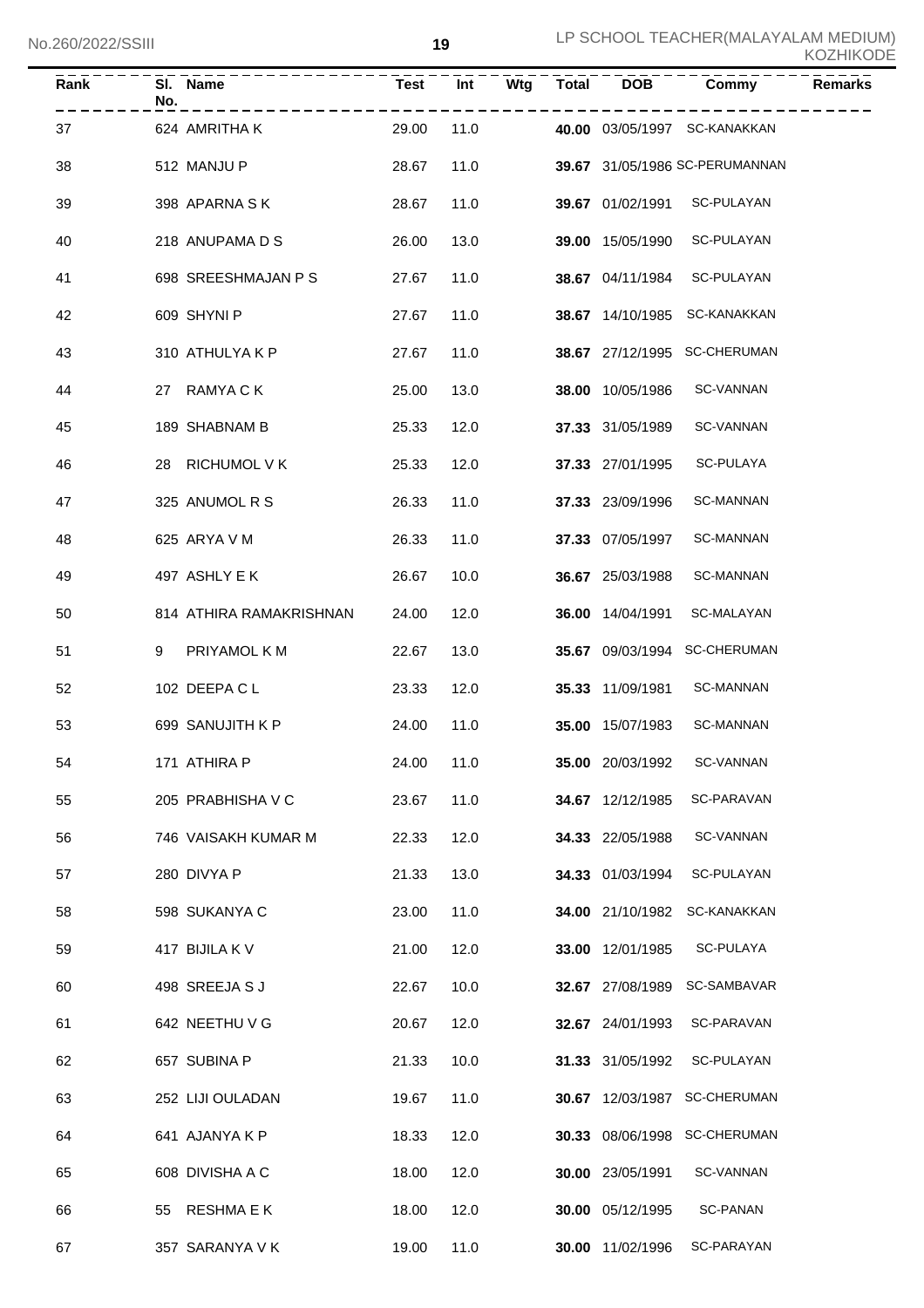| Rank           | No. | SI. Name                | <b>Test</b>            | Int           | Wtg | Total | <b>DOB</b>       | Commy                          | <b>Remarks</b> |
|----------------|-----|-------------------------|------------------------|---------------|-----|-------|------------------|--------------------------------|----------------|
| 68             |     | 640 BINDU M             | 18.00                  | 11.0          |     |       |                  | 29.00 15/02/1976 SC-KANAKKAN   |                |
| 69             |     | 85 SOUMYA P V           | 18.00                  | 11.0          |     |       | 29.00 18/12/1988 | SC-VANNAN                      |                |
| 70             |     | 447 SUNISHA M M         | 19.33                  | 9.0           |     |       | 28.33 20/05/1985 | SC-PULAYA                      |                |
|                |     |                         | <b>Scheduled Tribe</b> |               |     |       |                  |                                |                |
| 1              |     | 172 NIKHITHA K K        | 41.00                  | 11.0          |     |       |                  | 52.00 11/05/1994 ST-KURUMANS   |                |
| 2              |     | 29 NITHA V R            | 25.33                  | 12.0          |     |       |                  | 37.33 24/08/1995 ST-KANIKARAN  |                |
| 3              |     | 626 ANJANA K V          | 24.67                  | 11.0          |     |       |                  | 35.67 28/06/1994 ST-KURICHIYAN |                |
| 4              |     | 528 ARUNIMA M B         | 22.33                  | 12.0          |     |       |                  | 34.33 10/01/1996 ST-KURUMANS   |                |
| 5              |     | 763 AKHIL V             | 20.67                  | 12.0          |     |       |                  | 32.67 28/05/1993 ST-KARIMPALAN |                |
| 6              |     | 190 SINDHU M            | 18.67                  | 11.0          |     |       |                  | 29.67 14/05/1988 ST-PANIYAN    |                |
| 7              |     | 450 LEENA E             | 19.00                  | 10.0          |     |       |                  | 29.00 28/05/1986 ST-KURICHIYAN |                |
|                |     |                         |                        | <b>Muslim</b> |     |       |                  |                                |                |
| 1              |     | 629 SANA P A            | 45.67                  | 12.0          |     |       | 57.67 20/05/1982 | M-MAPPILA                      |                |
| 2              |     | 58 HAJARA TK            | 45.67                  | 12.0          |     |       | 57.67 13/05/1988 | M-MAPPILA                      |                |
| 3              |     | 688 MUHAMMED SALIH P D  | 45.67                  | 12.0          |     |       | 57.67 18/04/1989 | M-MAPPILA                      |                |
| 4              |     | 266 FASEENA N           | 45.33                  | 12.0          |     |       | 57.33 27/05/1988 | M-MAPPILA                      |                |
| 5              |     | 643 FILSHANA MISBA N T  | 45.33                  | 12.0          |     |       | 57.33 09/07/1991 | M-MAPPILA                      |                |
| 6              |     | 792 SAHIRA T T          | 45.00                  | 12.0          |     |       | 57.00 05/03/1987 | M-MAPPILA                      |                |
| $\overline{7}$ |     | 148 SHAMSIDA C M        | 45.00                  | 12.0          |     |       | 57.00 02/05/1987 | M-MAPPILA                      |                |
| 8              |     | 570 SALEENA P C         | 45.67                  | 11.0          |     |       | 56.67 16/05/1986 | M-MAPPILA                      |                |
| 9              |     | 313 FATHIMATH SHAHALA M | 45.67                  | 11.0          |     |       | 56.67 02/02/1987 | M-MAPPILA                      |                |
| 10             |     | 645 JASNA C             | 44.33                  | 12.0          |     |       | 56.33 30/05/1986 | M-MAPPILA                      |                |
| 11             |     | 765 BASIL P             | 44.33                  | 12.0          |     |       | 56.33 07/07/1987 | M-MAPPILA                      |                |
| 12             |     | 418 SHARMINA T          | 45.33                  | 11.0          |     |       | 56.33 24/11/1988 | M-MAPPILA                      |                |
| 13             |     | 117 AYSHA MUBEENA A P   | 44.33                  | 12.0          |     |       | 56.33 30/05/1989 | M-MAPPILA                      |                |
| 14             |     | 238 HASEENAKK           | 44.00                  | 12.0          |     |       | 56.00 13/03/1989 | M-MAPPILA                      |                |
| 15             |     | 400 SHABEERA V T        | 45.00                  | 11.0          |     |       | 56.00 24/03/1989 | M-MAPPILA                      |                |
| 16             |     | 644 HASEENA V           | 44.00                  | 12.0          |     |       | 56.00 10/06/1989 | M-MAPPILA                      |                |
| 17             |     | 30 SAHLAK V             | 43.00                  | 13.0          |     |       | 56.00 29/05/1990 | M-MAPPILA                      |                |
| 18             |     | 118 SEJILA V K          | 44.00                  | 12.0          |     |       | 56.00 01/06/1992 | M-MAPPILA                      |                |
| 19             |     | 611 SHAMEELA K          | 44.00                  | 12.0          |     |       | 56.00 09/04/1993 | M-MAPPILA                      |                |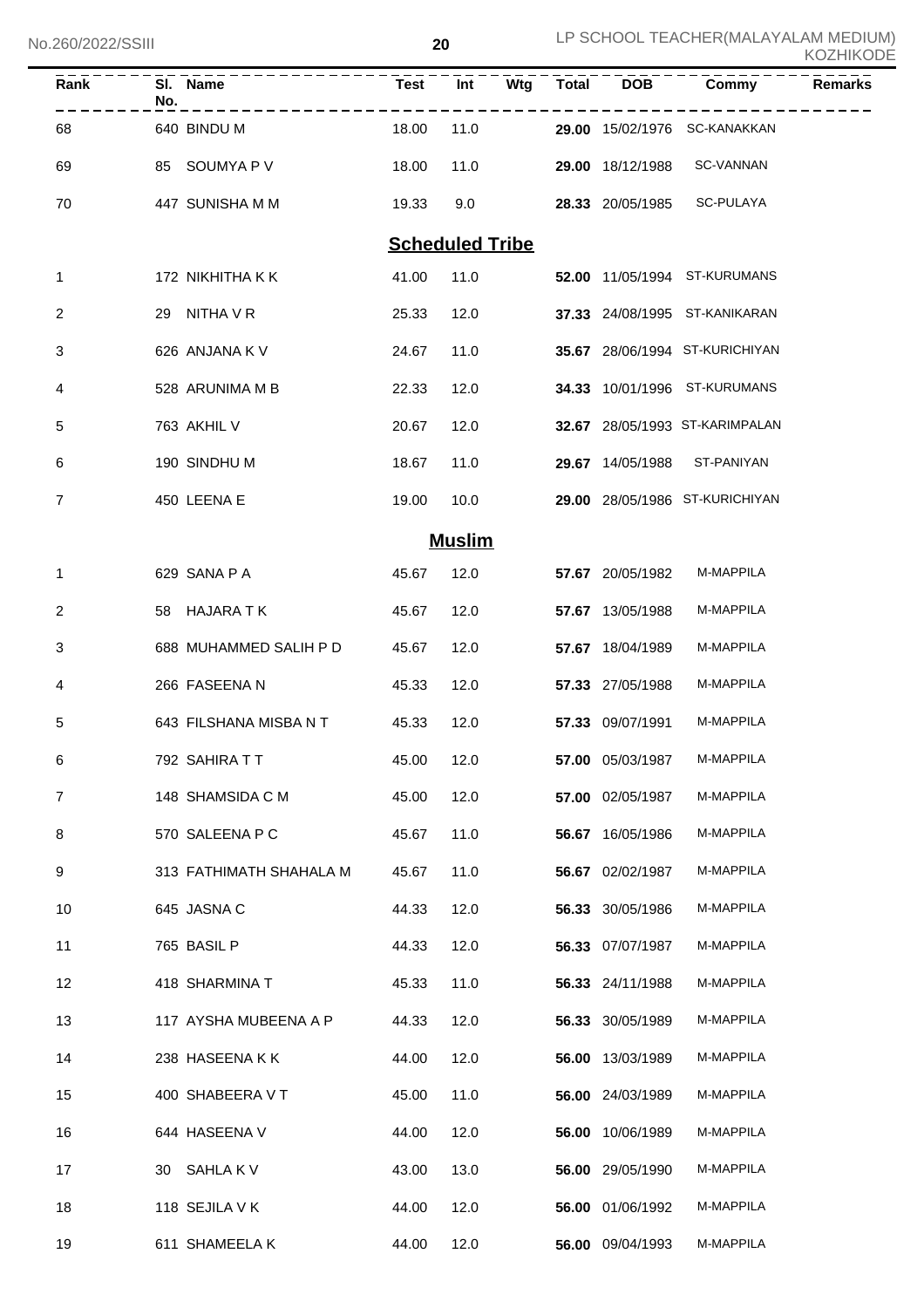| Rank | No. | SI. Name                   | <b>Test</b> | Int  | Wtg | <b>Total</b> | <b>DOB</b>       | Commy     | <b>Remarks</b> |
|------|-----|----------------------------|-------------|------|-----|--------------|------------------|-----------|----------------|
| 20   |     | 162 MUHSINA V M            | 44.00       | 12.0 |     |              | 56.00 27/11/1993 | M-MAPPILA |                |
| 21   | 86  | MUMTHAZ B P                | 44.00       | 12.0 |     |              | 56.00 03/01/1996 | M-MAPPILA |                |
| 22   |     | 483 RASEENAKN              | 44.67       | 11.0 |     |              | 55.67 15/05/1982 | M-MAPPILA |                |
| 23   |     | 115 RASEENA A P            | 43.67       | 12.0 |     |              | 55.67 25/02/1988 | M-MAPPILA |                |
| 24   |     | 569 NASHEEDA M             | 44.67       | 11.0 |     |              | 55.67 21/04/1990 | M-MAPPILA |                |
| 25   |     | 628 THASLEENA P P          | 43.67       | 12.0 |     |              | 55.67 22/05/1990 | M-MAPPILA |                |
| 26   |     | 659 JASLATV                | 44.67       | 11.0 |     |              | 55.67 04/06/1993 | M-MAPPILA |                |
| 27   |     | 612 SOUDA V                | 45.33       | 10.0 |     |              | 55.33 15/05/1977 | M-MAPPILA |                |
| 28   |     | 253 MUHSINA N K            | 43.33       | 12.0 |     |              | 55.33 11/07/1988 | M-MAPPILA |                |
| 29   |     | 735 SAFAID P               | 43.33       | 12.0 |     |              | 55.33 19/02/1995 | M-MAPPILA |                |
| 30   |     | 672 AMJATHA SHERIN M V     | 44.33       | 11.0 |     |              | 55.33 12/05/1995 | M-MAPPILA |                |
| 31   |     | 372 SHAREENA MK            | 43.00       | 12.0 |     |              | 55.00 31/05/1985 | M-MAPPILA |                |
| 32   |     | 673 FASNA N                | 42.00       | 13.0 |     |              | 55.00 09/10/1996 | M-MAPPILA |                |
| 33   |     | 284 RASHIDA K              | 42.67       | 12.0 |     |              | 54.67 20/03/1987 | M-MAPPILA |                |
| 34   |     | 265 FASEELA P M            | 43.67       | 11.0 |     |              | 54.67 12/05/1989 | M-MAPPILA |                |
| 35   |     | 451 MUFLIHA A K            | 43.67       | 11.0 |     |              | 54.67 23/07/1999 | M-MAPPILA |                |
| 36   |     | 794 SUNEERA PK             | 42.33       | 12.0 |     |              | 54.33 31/05/1982 | M-MAPPILA |                |
| 37   |     | 585 SALMATH P              | 43.33 11.0  |      |     |              | 54.33 31/05/1987 | M-MAPPILA |                |
| 38   |     | 312 SHAMNA JASIN M P       | 43.33       | 11.0 |     |              | 54.33 29/04/1995 | M-MAPPILA |                |
| 39   |     | 689 JUBAIRIYA R M          | 43.00       | 11.0 |     |              | 54.00 28/02/1989 | M-MAPPILA |                |
| 40   |     | 793 NASHEEDA B K           | 43.00       | 11.0 |     |              | 54.00 06/10/1989 | M-MAPPILA |                |
| 41   |     | 388 ISMATH C A             | 42.00       | 12.0 |     |              | 54.00 16/02/1994 | M-MAPPILA |                |
| 42   |     | 586 SANEENA M              | 43.00       | 11.0 |     |              | 54.00 14/02/1999 | M-MAPPILA |                |
| 43   |     | 220 KHADEEJA PRIYADHARSINI | 41.67       | 12.0 |     |              | 53.67 11/04/1985 | M-MAPPILA |                |
| 44   |     | 207 NASIYA P P             | 42.67       | 11.0 |     |              | 53.67 30/07/1987 | M-MAPPILA |                |
| 45   |     | 255 MISHNA M               | 42.67       | 11.0 |     |              | 53.67 06/05/1992 | M-MAPPILA |                |
| 46   |     | 807 HIBA HUSNA P P         | 43.67       | 10.0 |     |              | 53.67 03/09/1998 | M-MAPPILA |                |
| 47   |     | 747 ABDUL SHAMEER T K      | 41.33       | 12.0 |     |              | 53.33 01/05/1977 | M-MAPPILA |                |
| 48   |     | 103 RASEENA P              | 41.33       | 12.0 |     |              | 53.33 07/04/1982 | M-MAPPILA |                |
| 49   |     | 12 HAJARA K                | 40.33       | 13.0 |     |              | 53.33 12/03/1986 | M-MAPPILA |                |
| 50   |     | 500 SHEFINK                | 43.33       | 10.0 |     |              | 53.33 28/01/1990 | M-MAPPILA |                |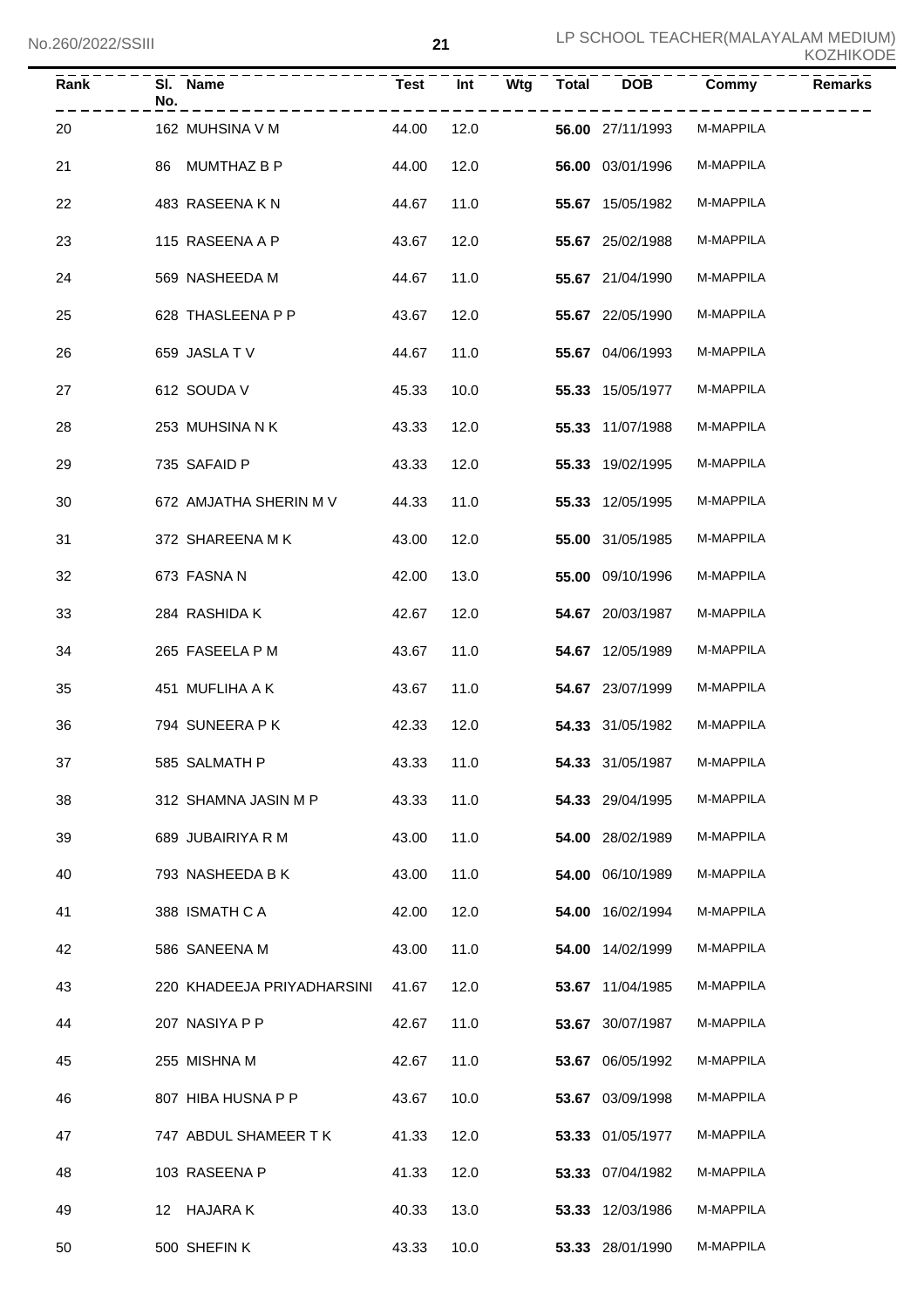| Rank | No. | SI. Name                | <b>Test</b> | Int  | Wtg | <b>Total</b> | <b>DOB</b>       | Commy     | <b>Remarks</b> |
|------|-----|-------------------------|-------------|------|-----|--------------|------------------|-----------|----------------|
| 51   |     | 403 FABIDA K            | 42.33       | 11.0 |     |              | 53.33 17/08/1991 | M-MUSLIM  |                |
| 52   |     | 133 SUHRA PP            | 41.00       | 12.0 |     |              | 53.00 20/04/1983 | M-MAPPILA |                |
| 53   |     | 219 ARIFA P             | 42.00       | 11.0 |     |              | 53.00 07/09/1985 | M-MAPPILA |                |
| 54   |     | 453 NASEEBA C           | 44.00       | 9.0  |     |              | 53.00 24/05/1990 | M-MAPPILA |                |
| 55   |     | 221 FASEELAK            | 40.00       | 13.0 |     |              | 53.00 18/12/1990 | M-MAPPILA |                |
| 56   |     | 716 SHAMIL NIZAR M      | 41.00       | 12.0 |     |              | 53.00 10/10/1995 | M-MUSLIM  |                |
| 57   |     | 134 NILOFAR P P         | 41.00       | 12.0 |     |              | 53.00 01/05/1996 | M-MAPPILA |                |
| 58   |     | 702 SUBEENA RAHMA K P   | 40.67       | 12.0 |     |              | 52.67 31/05/1991 | M-MAPPILA |                |
| 59   |     | 764 LUKMAN I            | 40.67       | 12.0 |     |              | 52.67 09/11/1992 | M-MAPPILA |                |
| 60   |     | 530 HASEENA K K         | 40.33       | 12.0 |     |              | 52.33 28/01/1985 | M-MAPPILA |                |
| 61   |     | 431 JASNAKT             | 41.33       | 11.0 |     |              | 52.33 10/05/1988 | M-MAPPILA |                |
| 62   |     | 311 MUHASINA TUK        | 41.33       | 11.0 |     |              | 52.33 28/10/1994 | M-MAPPILA |                |
| 63   |     | 748 SANID MAJEED M A    | 40.00       | 12.0 |     |              | 52.00 22/05/1985 | M-MAPPILA |                |
| 64   |     | 610 MUFEEDA M P         | 41.00       | 11.0 |     |              | 52.00 29/03/1988 | M-MAPPILA |                |
| 65   |     | 538 FARVEENA FAISAL P K | 40.00       | 12.0 |     |              | 52.00 27/05/1997 | M-MAPPILA |                |
| 66   |     | 791 JAMEELA U A         | 39.67       | 12.0 |     |              | 51.67 30/08/1983 | M-MAPPILA |                |
| 67   |     | 371 MUHSINA C M         | 39.67       | 12.0 |     |              | 51.67 19/10/1985 | M-MAPPILA |                |
| 68   |     | 11 AFEEFAN              | 38.67       | 13.0 |     |              | 51.67 29/05/1987 | M-MAPPILA |                |
| 69   |     | 627 SAFEENAKK           | 39.33       | 12.0 |     |              | 51.33 20/03/1986 | M-MAPPILA |                |
| 70   |     | 816 SHAMEERATK          | 39.33       | 12.0 |     |              | 51.33 25/04/1990 | M-MAPPILA |                |
| 71   |     | 161 HASNATH K K         | 39.33       | 12.0 |     |              | 51.33 06/07/1994 | M-MAPPILA |                |
| 72   |     | 529 RAMEENA N P         | 39.00       | 12.0 |     |              | 51.00 20/03/1987 | M-MAPPILA |                |
| 73   |     | 116 SHINJU M            | 38.00       | 13.0 |     |              | 51.00 15/05/1987 | M-MAPPILA |                |
| 74   |     | 282 RAHNAKC             | 40.00       | 11.0 |     |              | 51.00 27/05/1987 | M-MAPPILA |                |
| 75   |     | 13 HUMMUNNISHA A P      | 40.00       | 11.0 |     |              | 51.00 06/11/1987 | M-MAPPILA |                |
| 76   |     | 57 FEBILA K M           | 39.00       | 12.0 |     |              | 51.00 10/05/1990 | M-MAPPILA |                |
| 77   |     | 808 BUSHRA M            | 40.67       | 10.0 |     |              | 50.67 28/11/1982 | M-MUSLIM  |                |
| 78   |     | 132 BUSHARA USSAIN A T  | 37.33       | 13.0 |     |              | 50.33 30/03/1984 | M-MAPPILA |                |
| 79   |     | 482 MYMOONA K V         | 40.33       | 10.0 |     |              | 50.33 04/07/1989 | M-MAPPILA |                |
| 80   |     | 370 THASNI P            | 38.00       | 12.0 |     |              | 50.00 31/05/1987 | M-MAPPILA |                |
| 81   |     | 658 MUHSINA M P         | 40.00       | 10.0 |     |              | 50.00 01/04/1988 | M-MAPPILA |                |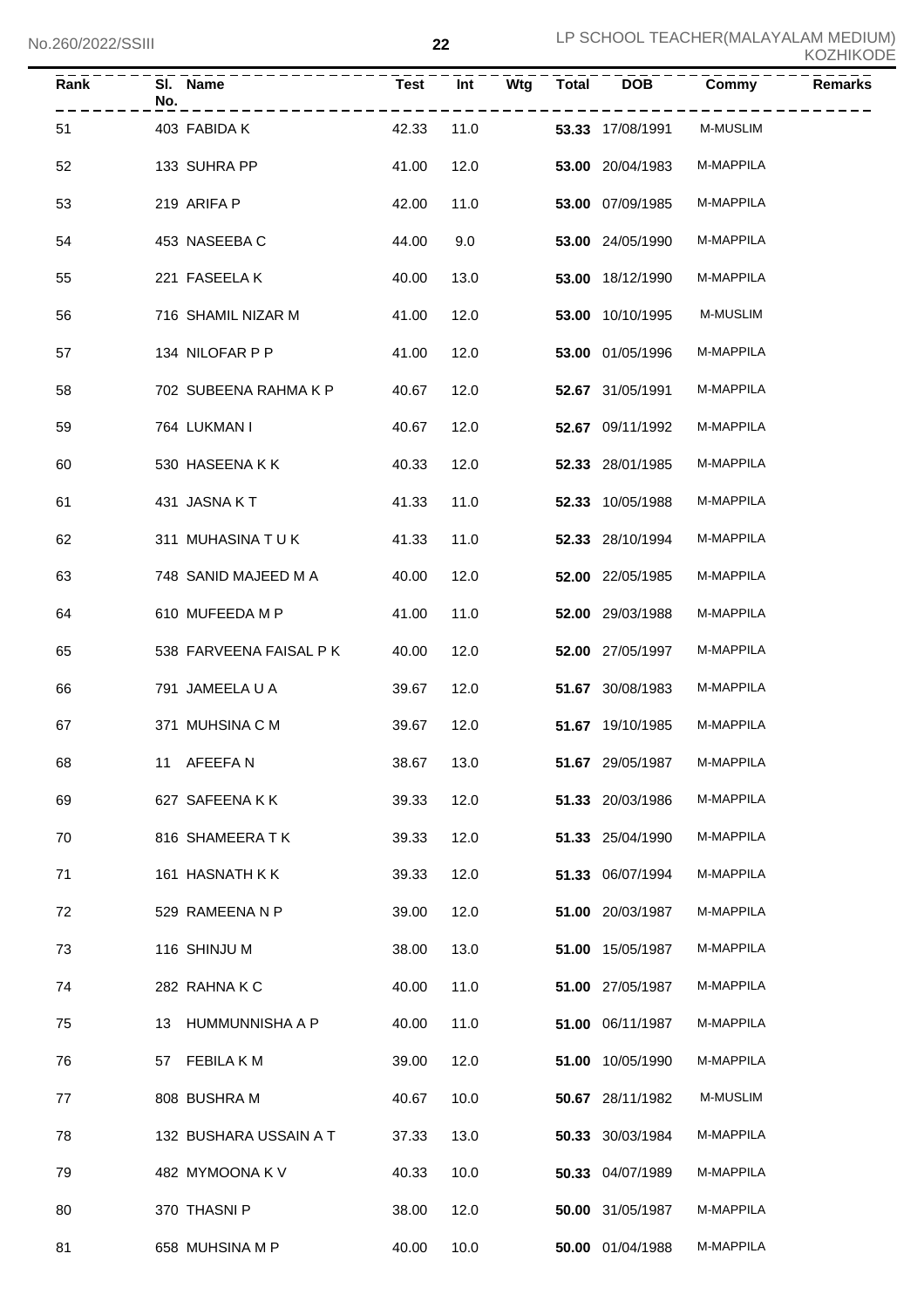| No.260/2022/SSIII | ົດຕ | LP SCHOOL TEACHER (MALAYALAM MEDIUM)<br><b>KOZHIKODE</b> |
|-------------------|-----|----------------------------------------------------------|
|-------------------|-----|----------------------------------------------------------|

| Rank           | SI. Name<br>No.       | <b>Test</b>                | Int  | Wtg<br><b>Total</b> | <b>DOB</b>       | Commy     | <b>Remarks</b> |
|----------------|-----------------------|----------------------------|------|---------------------|------------------|-----------|----------------|
| 82             | 254 NAJIYA P          | 39.00                      | 11.0 |                     | 50.00 16/10/1990 | M-MAPPILA |                |
| 83             | 469 SADEEDA P         | 40.00                      | 10.0 |                     | 50.00 02/03/1992 | M-MAPPILA |                |
| 84             | 613 SAMSHILA K C      | 38.00                      | 12.0 |                     | 50.00 14/10/1992 | M-MAPPILA |                |
| 85             | 297 FASNA LUBABA V T  | 38.00                      | 12.0 |                     | 50.00 19/03/1995 | M-MAPPILA |                |
| 86             | 556 ANUSHA PARVEENA T | 37.67                      | 12.0 |                     | 49.67 22/11/1993 | M-MAPPILA |                |
| 87             | 281 MUHASINA PARAMMAL | 38.33                      | 11.0 |                     | 49.33 15/10/1985 | M-MAPPILA |                |
| 88             | 399 LEENABASHEER T K  | 38.33                      | 11.0 |                     | 49.33 16/04/1986 | M-MAPPILA |                |
| 89             | 614 HABEEBA U         | 38.33                      | 11.0 |                     | 49.33 30/01/1987 | M-MAPPILA |                |
| 90             | 401 RASEENAKP         | 38.33                      | 11.0 |                     | 49.33 27/08/1987 | M-MAPPILA |                |
| 91             | 402 SHAMSIYA M        | 37.33                      | 12.0 |                     | 49.33 05/11/1989 | M-MAPPILA |                |
| 92             | 283 HISANA T D        | 38.33                      | 11.0 |                     | 49.33 14/05/1991 | M-MUSLIM  |                |
| 93             | 701 NASMITHA          | 37.33                      | 12.0 |                     | 49.33 13/09/1995 | M-MAPPILA |                |
| 94             | 10 FAYISA PK          | 37.00                      | 12.0 |                     | 49.00 15/11/1989 | M-MAPPILA |                |
| 95             | 206 HAFSILA KK        | 38.00                      | 11.0 |                     | 49.00 09/04/1995 | M-MAPPILA |                |
| 96             | 163 FASINA A          | 37.00                      | 12.0 |                     | 49.00 28/05/1995 | M-MAPPILA |                |
| 97             | 454 SHEREENA P M      | 39.67                      | 9.0  |                     | 48.67 05/02/1987 | M-MAPPILA |                |
| 98             | 717 HAFSA O P         | 37.67                      | 11.0 |                     | 48.67 01/03/1991 | M-MAPPILA |                |
| 99             | 191 ANEESAKK          | 37.00 11.0                 |      |                     | 48.00 18/05/1989 | M-MAPPILA |                |
| 100            | 452 JAMSHINA P        | 38.33                      | 9.0  |                     | 47.33 31/05/1989 | M-MAPPILA |                |
| 101            | 499 SABIRA V K        | 37.00                      | 10.0 |                     | 47.00 16/03/1990 | M-MAPPILA |                |
|                |                       | <b>Latin Catholics/A.I</b> |      |                     |                  |           |                |
| 1              | 315 VEENA VIJAYAN     | 43.33                      | 13.0 |                     | 56.33 15/05/1993 | LC        |                |
| $\overline{2}$ | 660 VIJAYAKUMARY K    | 43.67                      | 12.0 |                     | 55.67 28/03/1980 | LC        |                |
| 3              | 646 HIMA BABY K       | 43.67                      | 12.0 |                     | 55.67 08/03/2000 | LC        |                |
| 4              | 539 REJITHA J S       | 43.00                      | 11.0 |                     | 54.00 21/05/1986 | LC        |                |
| 5              | 59 MARY SHIJI G       | 40.67                      | 12.0 |                     | 52.67 21/05/1984 | LC        |                |
| 6              | 515 DELEEMA P S       | 41.67                      | 11.0 |                     | 52.67 25/11/1987 | LC        |                |
| $\overline{7}$ | 615 LISSY J           | 40.33                      | 11.0 |                     | 51.33 23/01/1984 | LC        |                |
| 8              | 470 ANISHA G L        | 39.33                      | 12.0 |                     | 51.33 31/05/1988 | LC        |                |
| 9              | 432 ASHA BEASANT      | 38.33                      | 11.0 |                     | 49.33 31/05/1982 | LC        |                |
| 10             | 173 MARY SHEEBA P P   | 35.67                      | 12.0 |                     | 47.67 20/06/1979 | LC        |                |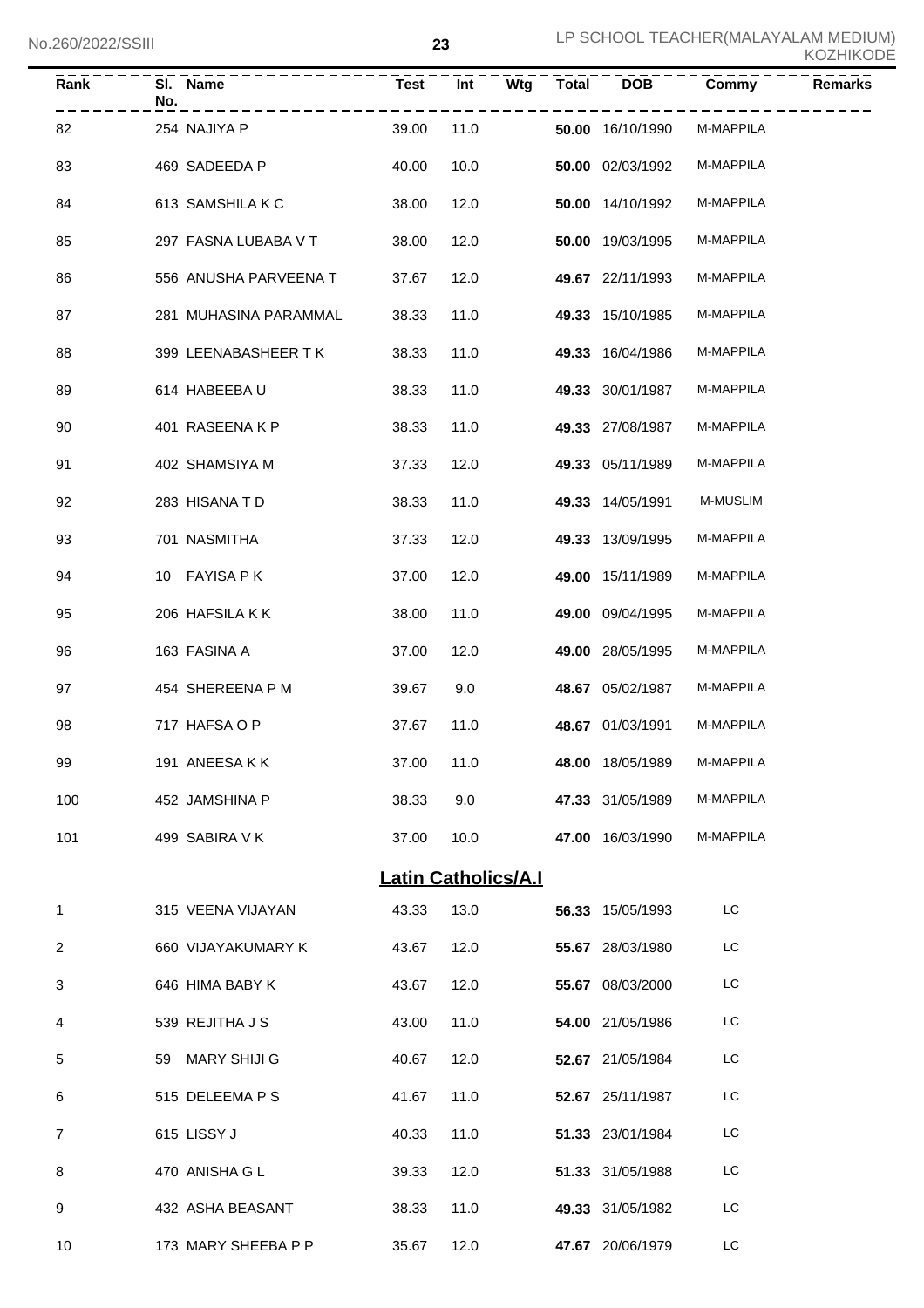| Rank         | No. | SI. Name                   | <b>Test</b> | Int        | Wtg  | Total DOB               | Commy                        | Remarks                    |
|--------------|-----|----------------------------|-------------|------------|------|-------------------------|------------------------------|----------------------------|
| 11           |     | 208 ROSHNI SEBASTIAN       | 36.33       | 11.0       |      | 47.33 10/05/1992        | -------<br>LC                |                            |
| 12           |     | 514 ANUSHA U B             | 34.67       | 12.0       |      | 46.67 25/05/1989        | LC                           |                            |
| 13           |     | 359 SUDHA C E              | 34.00       | 12.0       |      | 46.00 31/05/1983        | LC                           |                            |
| 14           |     | 749 SHIBU S                | 33.67       | 12.0       |      | <b>45.67</b> 05/03/1982 | LC                           |                            |
| 15           |     | 223 MARY JOSMY V S         | 35.33       | 10.0       |      | <b>45.33</b> 16/05/1991 | LC                           |                            |
| 16           |     | 222 SOUMYA C PERERA        | 34.33       | 11.0       |      | <b>45.33</b> 30/05/1993 | LC                           |                            |
| 17           |     | 104 JASMINE K M            | 32.00       | 13.0       |      | 45.00 25/02/1998        | LC                           |                            |
| 18           |     | 267 MARY JASMINE K J       | 35.00       | 9.0        |      | <b>44.00</b> 30/07/1982 | LC                           |                            |
| 19           |     | 817 SONIYA SEBASTIAN M S   | 34.00       | 10.0       |      | 44.00 12/01/1989        | LC                           |                            |
| 20           |     | 314 BEATRICE MANJU J       | 30.67       | 13.0       |      | 43.67 26/03/1981        | LC                           |                            |
| 21           |     | 344 MERCY C                | 31.67       | 12.0       |      | 43.67 19/05/1990        | LC                           |                            |
| 22           |     | 599 NIMISHA RAJAN          | 32.33       | 11.0       |      | 43.33 16/07/1985        | LC                           |                            |
| 23           |     | 327 REMYAKS                | 33.00       | 10.0       |      | 43.00 31/05/1985        | LC                           |                            |
| 24           |     | 192 FILMA K S              | 29.67       | 11.0       |      | 40.67 16/03/1988        | LC                           |                            |
| 25           |     | 433 SAVITHA H              | 29.33       | 11.0       |      | <b>40.33</b> 30/05/1981 | LC                           |                            |
| 26           |     | 88 RESHMA FRANCIS          | 29.00       | 11.0       |      | <b>40.00</b> 15/05/1990 |                              | LC ,Rashtrapati Guide      |
| 27           |     | 780 MEREENA K              | 28.00       | 12.0       |      | 40.00 05/09/1983        | LC                           |                            |
| 28           |     | 795 MINIMOL O M            | 27.33 12.0  |            |      | 39.33 21/01/1980        | LC                           |                            |
| 29           |     | 224 NEETHU PETER K P       | 26.33       | 13.0       |      | 39.33 29/03/1990        | LC                           |                            |
| 30           |     | 703 JASMINE JOY ALPHONSE K | 26.67       | 12.0       |      | 38.67 31/03/1983        | LC                           |                            |
| 31           |     | 87 SIMNA SEBASTIAN         | 25.33       | 13.0       |      | 38.33 31/01/1984        | LC                           |                            |
| 32           |     | 298 REENAR                 | 25.00       | 13.0       |      | 38.00 31/05/1984        | LC                           |                            |
| 33           |     | 164 MARY SHALET K J        | 26.67       | 11.0       |      | 37.67 24/08/1984        | LC                           |                            |
| 34           |     | 73 RUBY FERNANDEZ          | 25.67       | 12.0       |      | 37.67 15/03/1992        | LC                           |                            |
| 35           |     | 119 PRASEENA MENDEZ        | 25.00       | 12.0       |      | 37.00 30/05/1984        | LC                           |                            |
| 36           |     | 616 ANCY P DAS             | 24.67       | 11.0       |      | 35.67 30/01/1991        | LC                           |                            |
|              |     |                            |             | <b>OBC</b> |      |                         |                              |                            |
| $\mathbf{1}$ |     | 194 NIDHISHA K             | 39.67       | 13.0       | 9.90 | 62.57 30/05/1992        | OBC-VANIAN                   | $\ensuremath{\mathsf{SP}}$ |
| 2            |     | 374 DEEPIKA V C            | 45.67       | 12.0       |      | 57.67 25/02/1990        | OBC-VANIYAN                  |                            |
| 3            |     | 209 RASILA P               | 45.67       | 11.0       |      |                         | 56.67 16/04/1986 OBC-VANIYAN |                            |
| 4            |     | 690 RAJEESH P              | 43.00       | 13.0       |      |                         | 56.00 05/04/1986 OBC-VANIYAN |                            |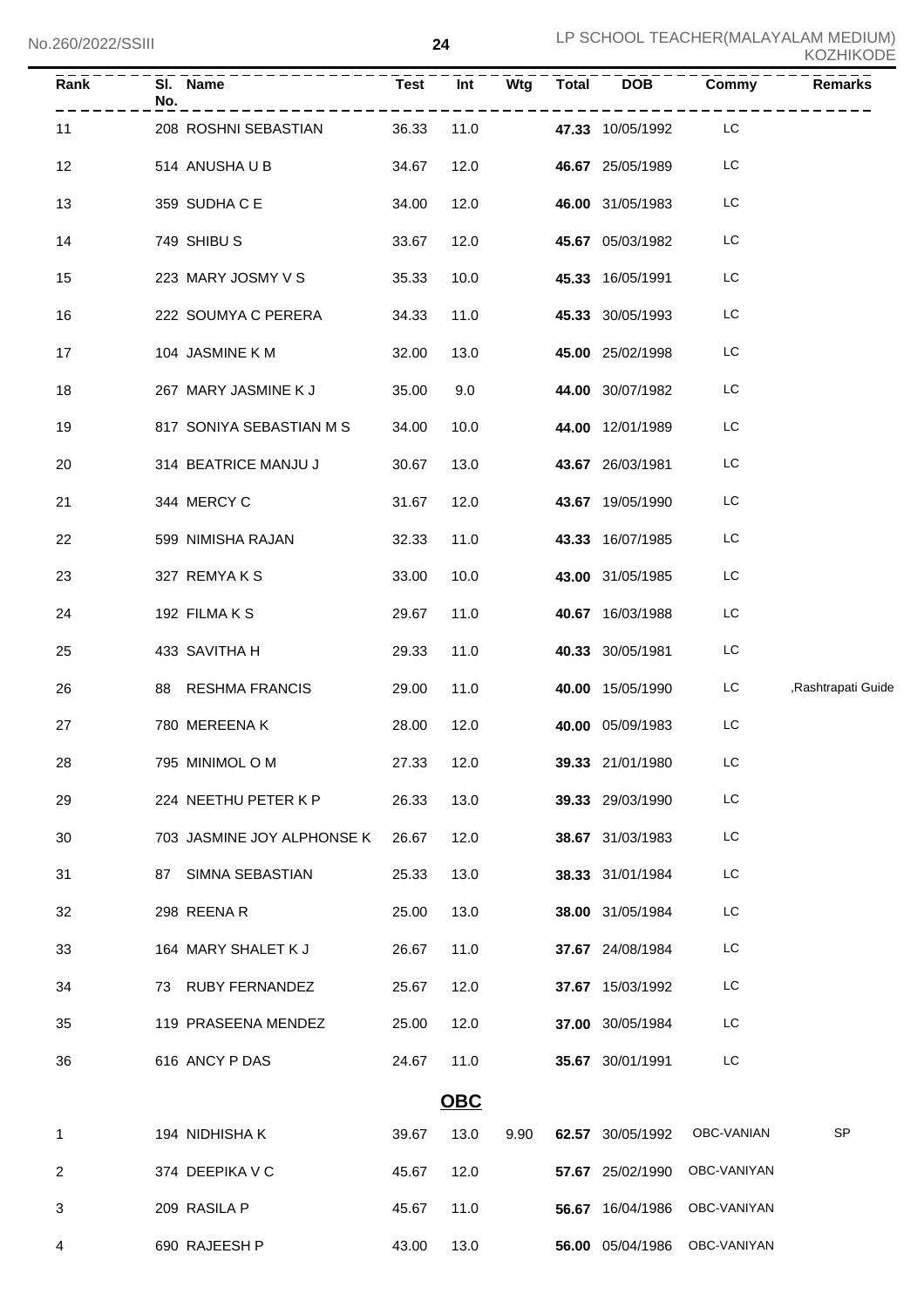| $\bar{R}$ ank | No. | SI. Name                                  | <b>Test</b> | Int               | Wtg | <b>Total</b> | <b>DOB</b>       | Commy                                           | <b>Remarks</b>  |
|---------------|-----|-------------------------------------------|-------------|-------------------|-----|--------------|------------------|-------------------------------------------------|-----------------|
| 5             |     | 360 APARNA P                              | 44.00       | 12.0              |     |              | 56.00 06/04/1990 | OBC-VANIYAN                                     |                 |
| 6             |     | 193 AKHILA P                              | 45.00       | 11.0              |     |              | 56.00 22/05/1990 | OBC-SALIYA                                      |                 |
| 7             |     | 404 SARANYA M M                           | 44.00       | 12.0              |     |              | 56.00 02/05/1995 | OBC-KANIYAR<br><b>PANICKER</b>                  |                 |
| 8             |     | 240 SISIRA BALAKRISHNAN                   | 44.67       | 11.0              |     |              | 55.67 12/03/1987 | OBC-VANIYAN                                     |                 |
| 9             |     | 405 ANJALI V K                            | 43.33       | 12.0              |     |              |                  | 55.33 28/05/1992 OBC-VELUTHEDAN                 |                 |
| 10            |     | 600 ASWINI KRISHNA M C                    | 43.00       | 12.0              |     |              | 55.00 17/04/1994 | OBC-VANIAN                                      |                 |
| 11            |     | 299 SHABISHA CK                           | 42.67       | 12.0              |     |              | 54.67 04/07/1990 | OBC-VANIYAN                                     | , Wife of Jawan |
| 12            |     | 455 SMITHAK                               | 44.00       | 10.0              |     |              |                  | 54.00 13/04/1978 OBC-KAVUTHIYAN                 |                 |
| 13            |     | 419 SMINIJA V K                           | 43.00       | 11.0              |     |              | 54.00 24/03/1983 | OBC-VANIYAN                                     |                 |
| 14            |     | 239 MANEESHA P                            | 43.00       | 11.0              |     |              | 54.00 21/05/1987 | OBC-KANIYAR<br><b>PANICKER</b>                  |                 |
| 15            |     | 674 DEEPAN                                | 42.67       | 11.0              |     |              | 53.67 27/05/1983 | OBC-VANIYAN                                     |                 |
| 16            |     | 675 RESHMIK                               | 41.00       | 12.0              |     |              | 53.00 11/05/1982 | OBC-VANIYAN                                     |                 |
| 17            |     | 706 MINI T P                              | 40.33       | 11.0              |     |              |                  | 51.33 30/05/1982 OBC-KUMBARANS                  |                 |
| 18            |     | 766 BINI B R                              | 39.00       | 12.0              |     |              | 51.00 04/04/1984 | OBC-VANIYAN                                     |                 |
| 19            |     | 705 NIJEESH P                             | 39.33       | 11.0              |     |              | 50.33 18/03/1987 | OBC-VANIAN                                      |                 |
| 20            |     | 373 RATHEENA FRANSIS R                    | 37.67       | 12.0              |     |              |                  | 49.67 10/03/1990 OBC-SIUC (OTHER<br>THAN NADAR) |                 |
| 21            |     | 704 JIGISHA KUNNUPARAMBATH 38.33          |             | 11.0              |     |              | 49.33 18/03/1985 | OBC-VANIYAN                                     |                 |
| 22            | 89. | ASWATHY C K                               | 38.33       | 11.0              |     |              | 49.33 26/01/1988 | OBC-VANIAN                                      |                 |
| 23            |     | 718 RENIL JEFERSON P                      | 37.00       | 12.0              |     |              |                  | 49.00 08/04/1985 OBC-SIUC (OTHER<br>THAN NADAR) |                 |
| 24            |     | 484 ANJU M K                              | 38.00       | 11.0              |     |              | 49.00 23/05/1994 | OBC-<br>KANIYAN[GANAKA]                         |                 |
| 25            |     | 809 ASWATHI R                             | 38.00       | 10.0              |     |              |                  | 48.00 19/12/1989 OBC-VELUTHEDAN                 |                 |
|               |     |                                           |             | <b>Viswakarma</b> |     |              |                  |                                                 |                 |
| 1             |     | 210 ANJUL V                               | 43.33       | 13.0              |     |              | 56.33 01/06/1992 | <b>V-ASARI</b>                                  |                 |
| 2             |     | 750 SANTHOSH THEKKAYIL                    | 44.00       | 12.0              |     |              |                  | 56.00 18/05/1977 V-VISWAKARMA                   |                 |
| 3             |     | 328 ROSHIMA KT<br>ANAKETTIYA<br>PARAMBATH | 45.00       | 10.0              |     |              |                  | 55.00 31/05/1987 V-VISWAKARMA                   |                 |
| 4             |     | 268 PRASEENA P M                          | 44.00       | 10.0              |     |              | 54.00 01/11/1981 | V-KAMMALA                                       |                 |
| 5             | 60  | NITHYA G S                                | 41.67       | 12.0              |     |              | 53.67 22/05/1988 | V-ASARI                                         |                 |
| 6             | 90  | AMRUTHA M K                               | 41.33       | 11.0              |     |              | 52.33 28/12/1989 | V-KAMMALA                                       |                 |
| 7             |     | 571 DHANYA N K                            | 39.00       | 12.0              |     |              |                  | 51.00 14/08/1987 V-VISWAKARMA                   |                 |
| 8             |     | 269 NIDHIKR                               | 41.33       | 9.0               |     |              |                  | 50.33 01/06/1987 V-VISWAKARMA                   |                 |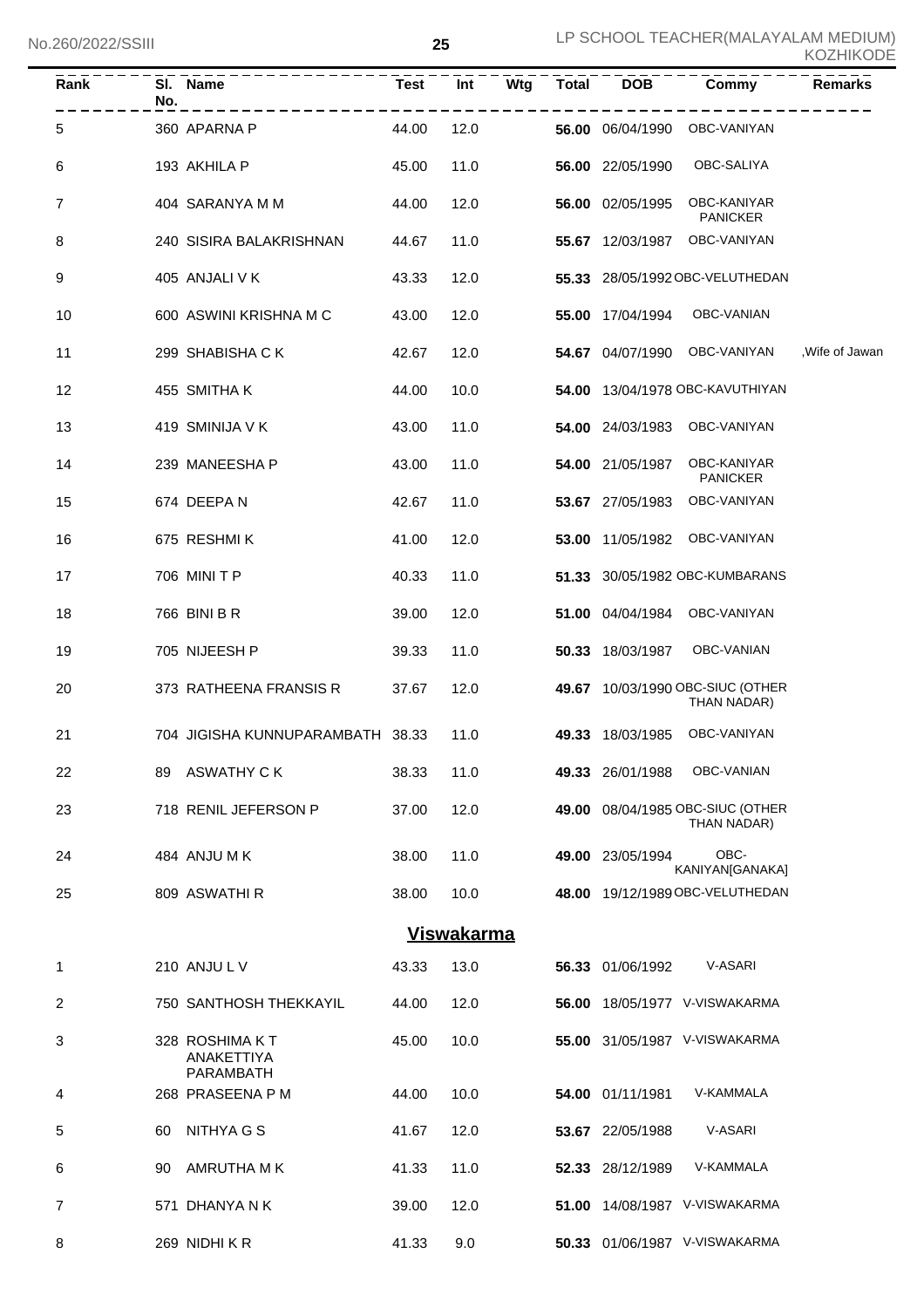| Rank | No. | SI. Name                                        | <b>Test</b> | Int<br>Wtg        | <b>Total</b> | <b>DOB</b>       | <b>Remarks</b><br>Commy        |
|------|-----|-------------------------------------------------|-------------|-------------------|--------------|------------------|--------------------------------|
| 9    |     | 501 RESHMAKP                                    | 37.67       | 12.0              |              | 49.67 30/04/1979 | V-ASARI                        |
| 10   |     | 810 SUJITHA M N                                 | 38.33       | 11.0              |              |                  | 49.33 05/04/1990 V-PERUMKOLLAN |
| 11   |     | 630 SREELEKSHMI G V                             | 37.00       | 12.0              |              |                  | 49.00 18/05/1987 V-VISWAKARMA  |
| 12   |     | 74 SAVITHATC                                    | 36.67       | 12.0              |              |                  | 48.67 25/03/1985 V-VISWAKARMA  |
| 13   |     | 225 ROSHNATA                                    | 36.33       | 12.0              |              | 48.33 15/05/1986 | V-KAMMALA                      |
| 14   |     | 661 JINCY PK                                    | 37.00       | 11.0              |              |                  | 48.00 27/12/1989 V-KAMMALA     |
| 15   |     | 434 NIDHULA K K                                 | 33.00       | 14.0              |              |                  | 47.00 20/09/1984 V-VISWAKARMA  |
| 16   |     | 540 LAKSHMI SREE C S                            | 36.00       | 11.0              |              |                  | 47.00 28/05/1991 V-VISWAKARMA  |
| 17   |     | 390 PRAJISHA MUKUNDAN                           | 35.00       | 12.0              |              |                  | 47.00 30/05/1997 V-VISWAKARMA  |
| 18   |     | 389 ATHIRA V V                                  | 35.00       | 12.0              |              |                  | 47.00 08/11/1998 V-VISWAKARMA  |
| 19   |     | 165 NEETHU P H                                  | 34.67       | 12.0              |              |                  | 46.67 09/02/1992 V-VISWAKARMA  |
| 20   |     | 485 ANJU MOHAN                                  | 34.67       | 11.0              |              |                  | 45.67 04/06/1990 V-VISWAKARMA  |
| 21   |     | 345 RABINA A K                                  | 31.67       | 13.0              |              |                  | 44.67 01/05/1985 V-KAMMALA     |
| 22   |     | 174 SHERLY A K                                  | 31.67       | 11.0              |              | 42.67 19/03/1981 | V-KAMMALA                      |
| 23   |     | 175 RAKHY V K                                   | 30.67       | 12.0              |              |                  | 42.67 30/04/1997 V-VISWAKARMA  |
| 24   |     | 781 DEEPA C                                     | 30.00       | 12.0              |              |                  | 42.00 28/11/1984 V-KAMMALA     |
| 25   |     | 420 SRUTHIMOL M                                 | 30.00       | 11.0              |              |                  | 41.00 05/05/1992 V-ASARI       |
| 26   |     | 300 NEETHU RAJ M                                | 30.33       | 10.0              |              | 40.33 21/09/1988 | V-THATTAN                      |
|      |     |                                                 |             | <b>SIUC Nadar</b> |              |                  |                                |
| 1    |     | 541 BIJILA SL                                   | 41.67       | 12.0              |              | 53.67 22/12/1987 | <b>SIUC NADAR</b>              |
| 2    |     | 285 RAKHITI                                     | 40.33       | 12.0              |              | 52.33 20/05/1990 | <b>SIUC NADAR</b>              |
| 3    |     | 435 SMITHANS                                    | 40.67       | 11.0              |              | 51.67 02/05/1983 | <b>SIUC NADAR</b>              |
| 4    |     | 329 ANEESHAL                                    | 42.33       | 9.0               |              | 51.33 25/01/1989 | <b>SIUC NADAR</b>              |
| 5    |     | 531 DEEPATP                                     | 39.33       | 12.0              |              | 51.33 25/05/1989 | <b>SIUC NADAR</b>              |
| 6    |     | 270 ANILA V C                                   | 41.67       | 9.0               |              | 50.67 05/02/1990 | <b>SIUC NADAR</b>              |
| 7    |     | 195 BINEESHA B S                                | 36.33       | 11.0              |              | 47.33 21/06/1992 | <b>SIUC NADAR</b>              |
| 8    |     | 811 SMITHAYS                                    | 31.33       | 10.0              |              | 41.33 20/12/1986 | <b>SIUC NADAR</b>              |
| 9    |     | 456 PRAJISHA V B                                | 24.00       | 10.0              |              | 34.00 30/01/1992 | <b>SIUC NADAR</b>              |
|      |     | <b>Scheduled Caste Converts to Christianity</b> |             |                   |              |                  |                                |
| 1    |     | 375 MANJU JOHN                                  | 41.00       | 12.0              |              |                  | 53.00 02/02/1982 SCCC-SAMBAVAR |
| 2    |     | 135 RINCY PETER                                 | 28.67       | 12.0              |              |                  | 40.67 04/04/1988 SCCC-SAMBAVAR |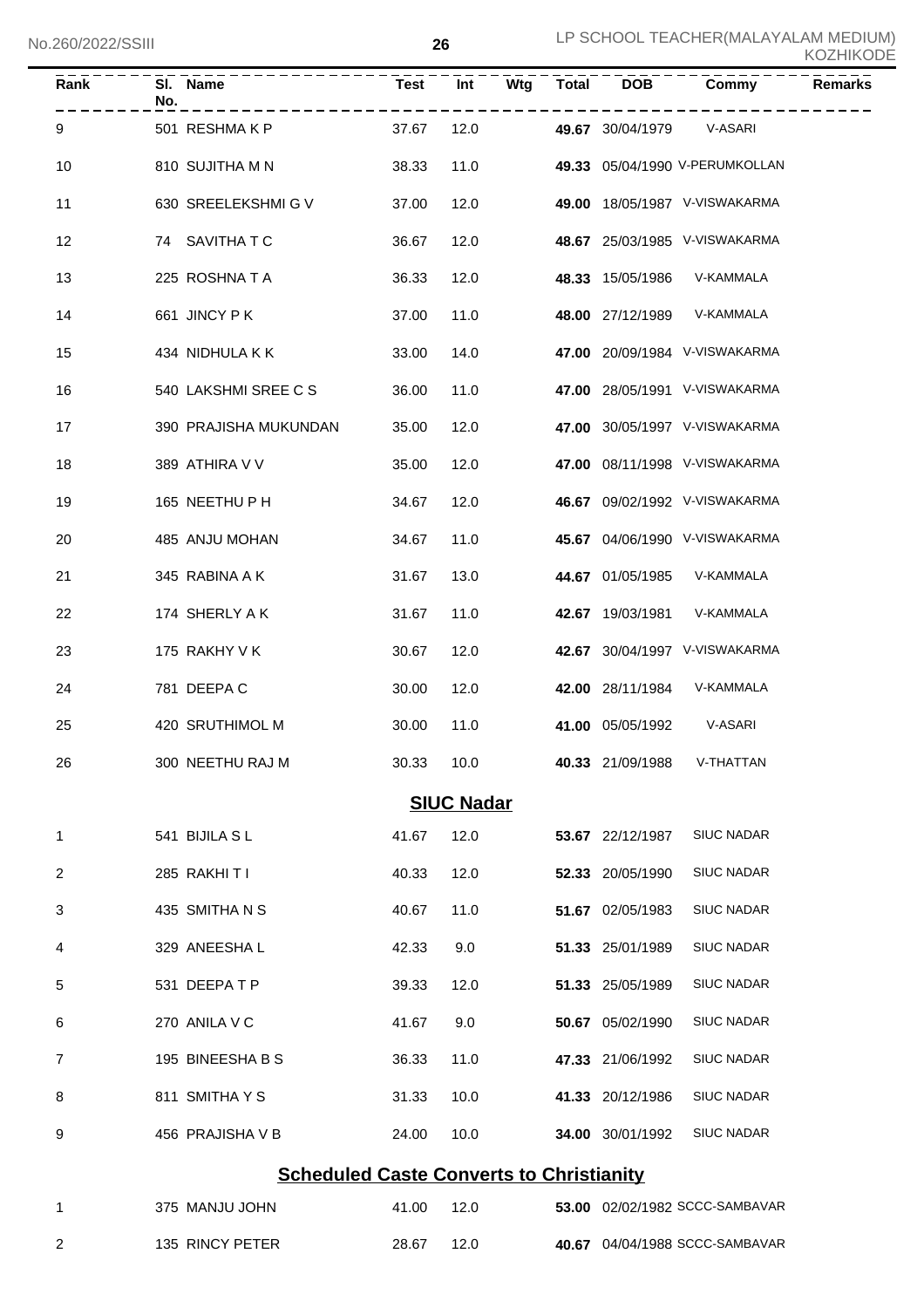| Rank           | No. | SI. Name                | <b>Test</b> | $\overline{Int}$   | $\overline{\mathsf{Wtg}}$ | <b>Total</b> | <b>DOB</b>       | Commy                          | <b>Remarks</b> |
|----------------|-----|-------------------------|-------------|--------------------|---------------------------|--------------|------------------|--------------------------------|----------------|
| 3              |     | 330 CHINCHU MATHEW      | 28.33       | 12.0               |                           |              |                  | 40.33 23/09/1991 SCCC-CHERAMAR |                |
| 4              |     | 105 REJIN ROSE N J      | 25.00       | 13.0               |                           |              |                  | 38.00 26/12/1989 SCCC-CHERUMAN |                |
| 5              |     | 14 PRAVEENA V           | 25.33       | 12.0               |                           |              |                  | 37.33 11/08/1987 SCCC-PULAYA   |                |
| 6              |     | 471 SHIVY KT            | 23.00       | 11.0               |                           |              |                  | 34.00 15/03/1989 SCCC-CHERAMAR |                |
| 7              |     | 601 SABITHA V J         | 20.00       | 11.0               |                           |              |                  | 31.00 03/05/1994 SCCC-CHERAMAR |                |
| 8              |     | 15 MEBIN K BABY         | 11.33       | 12.0               |                           |              |                  | 23.33 08/06/1996 SCCC-CHERAMAR |                |
|                |     |                         |             | <b>Dheevara</b>    |                           |              |                  |                                |                |
| 1              |     | 149 ANJUSHA N T         | 41.33       | 12.0               |                           |              | 53.33 09/04/1994 | D-MUKAYA                       |                |
| 2              |     | 719 PRASTHA PREMKUMAR   | 37.67       | 12.0               |                           |              | 49.67 10/09/1994 | D-MUKKUVAN                     |                |
| 3              |     | 751 ATHUL RAM K         | 24.00       | 11.0               | 8.91                      |              | 43.91 30/05/1996 | D-DHEEVARA                     | SP             |
| 4              |     | 75 AYANA C K            | 30.67       | 12.0               |                           |              | 42.67 01/05/1993 | D-MUKAYA                       |                |
| 5              |     | 796 NAICY C             | 29.67       | 10.0               |                           |              | 39.67 14/10/1987 | D-MUKAYA                       |                |
| 6              |     | 736 SHAMJITH            | 25.00       | 11.0               |                           |              | 36.00 28/05/1984 | D-MUKAYA                       |                |
| 7              |     | 516 ATHIRA UK           | 22.67       | 11.0               |                           |              | 33.67 20/10/1997 | D-MUKAYA                       |                |
| 8              |     | 720 MINI K              | 21.67       | 11.0               |                           |              | 32.67 21/05/1976 | D-MUKAYA                       |                |
| 9              |     | 486 SARANYA P           | 17.33       | 11.0               |                           |              | 28.33 20/05/1990 | D-MUKKUVAN                     |                |
|                |     |                         |             | <b>Hindu Nadar</b> |                           |              |                  |                                |                |
| 1              |     | 150 SHYNI V G           | 39.00       | 11.0               |                           |              |                  | 50.00 01/05/1987 HINDU NADAR   |                |
| $\overline{c}$ |     | 721 VISHNU BALACHANDRAN | 25.67       | 12.0               |                           |              |                  | 37.67 08/03/1993 HINDU NADAR   |                |

# **List of Differently Abled Candidates for 3% Reservation**

### **Low Vision**

| 176 HISHAM AL YASAH C | 29.33 | 10.0 | 39.33 11/01/1996        | DA-LV |
|-----------------------|-------|------|-------------------------|-------|
| 120 ANISHA C          | 23.67 | 12.0 | 35.67 25/05/1988        | DA-LV |
| 676 LEGINA P M        | 20.00 | 11.0 | <b>31.00</b> 18/04/1988 | DA-LV |

#### **Hearing Impairment**

Nil

### **Locomotor Disability / Cerebral Palsy**

|                | 691 AMRUTHA R                                        | 32.33 | 11.0 | 43.33 02/07/1996 | DA-LD/CP |
|----------------|------------------------------------------------------|-------|------|------------------|----------|
| $\overline{2}$ | 177 RASMINA P K                                      | 29.67 | 11.0 | 40.67 11/04/1997 | DA-LD/CP |
|                | 179 MUFEEDA P P                                      | 27.00 | 10.0 | 37.00 07/05/1991 | DA-LD/CP |
| 4              | <b>180 SUMNAFTHAKH FLAVEL</b><br>NOON KHARASINOV T C | 11.00 | 10.0 | 21.00 02/12/1985 | DA-LD/CP |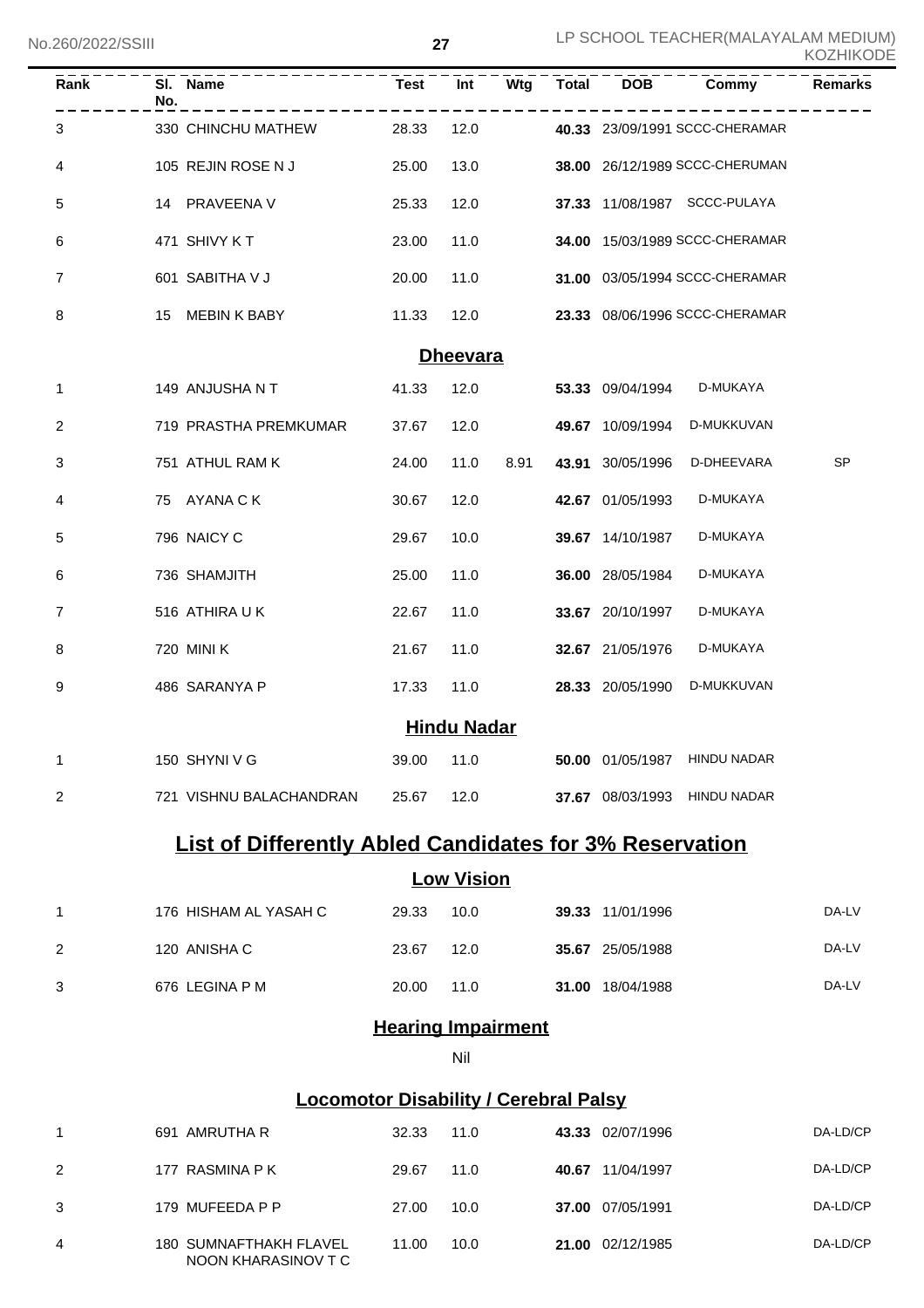| Rank | -SI.<br><b>Name</b><br>No. | Test | <b>Int</b> | Wtg | <b>Total</b> | <b>DOB</b> | Commv | Remarks  |
|------|----------------------------|------|------------|-----|--------------|------------|-------|----------|
| ∽    | SAFIYA<br>78               | 8.00 | 11.0       |     | 19.00        | 10/05/1984 |       | DA-LD/CP |

E - Ezhava/Thiyya/Billava, SC - Scheduled Caste, ST - Scheduled Tribe, M - Muslim/Mappila, LC/AI - Latin Catholics/Anglo Indian, OBC - Other Backward Class, V - Viswakarma, SIUC N -SIUC Nadar, SCCC - Scheduled Caste Converts to Christianity, D - Dheevara, H Nadar - Hindu Nadar, SP - Sports, DA-LV- Differently Abled Low Vision, DA - HI - Differently Abled Hearing Impairement, DA - LD/CP- Differently Abled Locomotor Disability/Cerebral Palsy.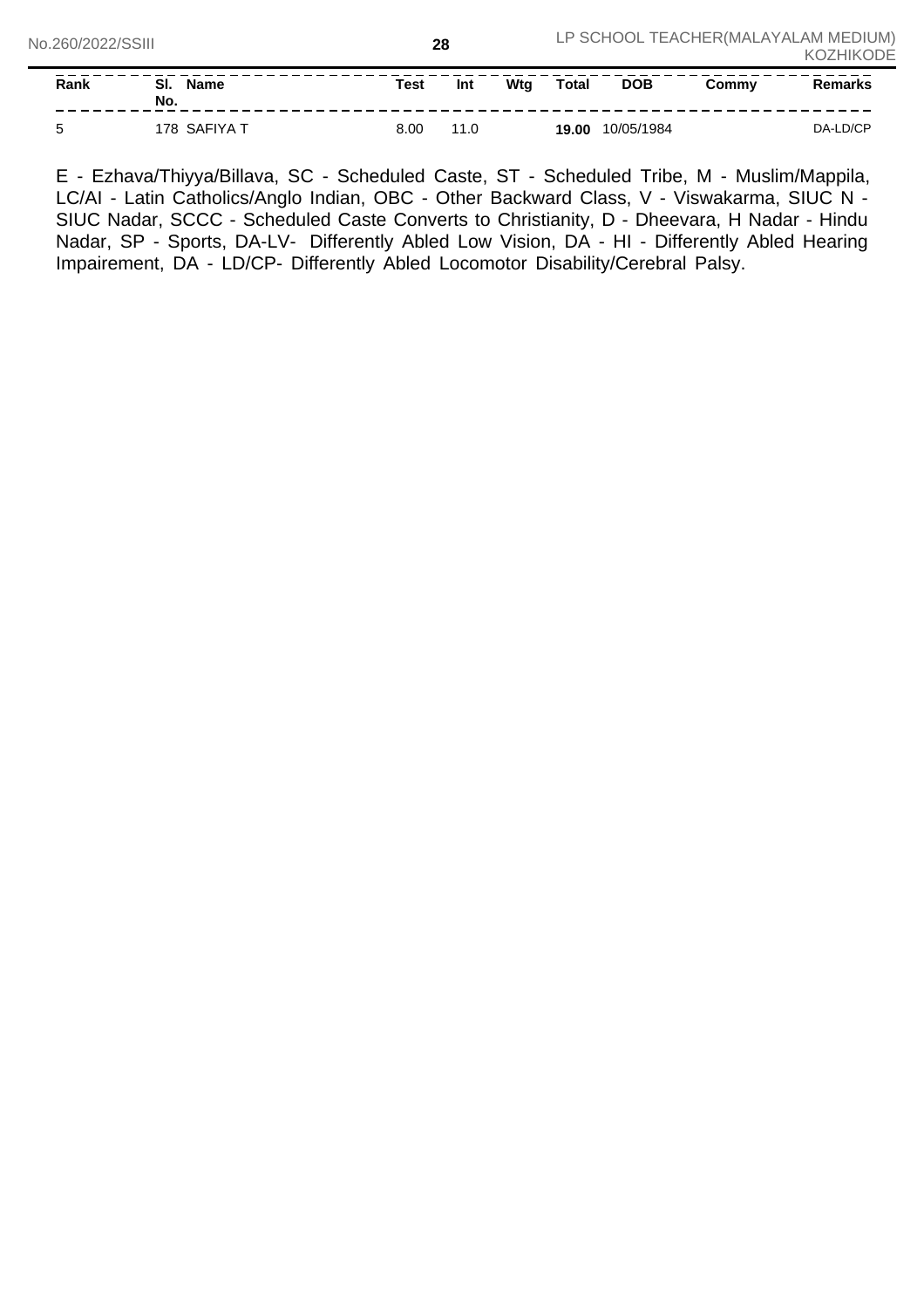**NOTE (1)** :- The Ranked List will be in force till the publication of a new Ranked List after the expiry of a minimum period of one year or till the expiry of three years whichever is earlier. Candidates from the Ranked List will be advised for appointment in accordance with the rules and orders regarding reservation and rotation as amended from time to time, if applicable, against vacancies reported to the Commission during the pendancy of the Ranked List. As the advice for appointment depends on the occurrence of vacancies, there is no guarantee that all the candidates included in the Ranked List will secure appointment. The candidates remaining in the Ranked List at the time of cancellation will have no claim at all for appointment on the basis of the inclusion of their names in the Ranked List.

**NOTE (2)**:- According to the existing procedure, revaluation of Answer Script is not allowed. But Answer Scripts will be rechecked if the candidates apply for in the prescribed application form available free of cost from the Enquiry Sections of the various Offices of the Commission or its photocopy, or downloaded and printed form in A 4 size paper from the Commission's website **www.keralapsc.gov.in** or Photocopied there from along with prescribed fee of **Rs.85/- (Rupees Eighty Five Only**) under the Head of Accoun**t "0051 – PSC – 105 State PSC 99 – Examination Fee"** addressed to the **District Officer, Kerala Public Service Commission District Office KOZHIKKODE.** Applications submitted in any other manner will not be considered. A period of **45 (Forty Five) days** time to apply for rechecking of Answer Scripts will be allowed to candidates with effect from the Date of publication of the Ranked List in the official website of the Commission **(on or before 15.07.2022).** The candidates can avail only one chance after the Approval of Ranked List. Rechecking of invalidated answer scripts due to any defects will not be considered. Application for Rechecking received after the stipulated time will not be entertained and Fee once remitted will not be refunded.

**NOTE (3)**:- Candidates who wish to obtain a photocopy of their OMR Answer Sheets (Part A & Part B) relating to this selection shall remit a Fee of **Rs.335/- (Rupees Three hundred and thirty five only)** in any of the Treasuries in the State **(Head of Account : 0051 – PSC – 800 – State PSC – 99 – Other Receipts)**. The duly filled in application in the prescribed form available from the Commission's Website **www.keralapsc.gov.in** along with the original chalan should be submitted to the **District Officer, Kerala Public Service Commission District Office, KZozhikkode** within **45 (Forty Five) days** from the date of publication of the Ranked List in the official website of the Commission. A copy of an answer sheet will be issued only once to a candidate. Copies of OMR answer sheets invalidated due to any defect will not be issued. Candidates are prohibited from applying for copy of an answer sheet which is not their own, and legal proceedings will be initiated against those who do so. The last date for receipt of application is **.15.07.2022**.Applications received after the prescribed date will not be entertained.

**NOTE (4)** :- The entries put in column (5) are based on the Communities specified by the candidate in their Application forms and proved by them with necessary documents. The candidates whose Communities have not been correctly noted in the Ranked List as proved by them in their Application should intimate the fact to the **District Officer, Kerala Public Service Commission District Office, Kozhikkode** within one month from the Date of publication of the Ranked List to get the benefit of Reservation to which they are entitled to. In the absence of timely information regarding discrepancies if any, the candidate will be advised as incorporated in the Ranked List.

**NOTE (5)** :- "Any candidates can relinquish his/ her right for appointment in writing duly attested by a Gazetted Officer of State/ Central Government with Signature, Name, Designation and Office Seal along with a notarized affidavit and a self attested copy of an ID proof bearing photograph as enlisted in the general conditions. The request for relinquishment received within 15 days from the date of publication of Ranked List in the official website of the Commission will be honoured against the requisitions of vacancies that are pending with the Commission up to the finalization of the Ranked List. After the publication of the Ranked List, the request for relinquishment will be considered only if such request is received on or before the date of receipt of requisition, based on which he/ she is to be advised".

**NOTE (6)**:-Since a common OMR Test with common candidates was conducted for this post, the mark awarded to the candidates included in the Ranked List and mark of OMR Test relating to all candidates appeared for the test will be published only after the publication of entire Ranked List (including NCA Notification) which will be finalized on the basis of the common test. The result of rechecking of OMR answer scripts will be intimated in due course. But photocopy of OMR answer script will be issued only after the publication of the Ranked List for all the posts finalized on the basis of the common test.